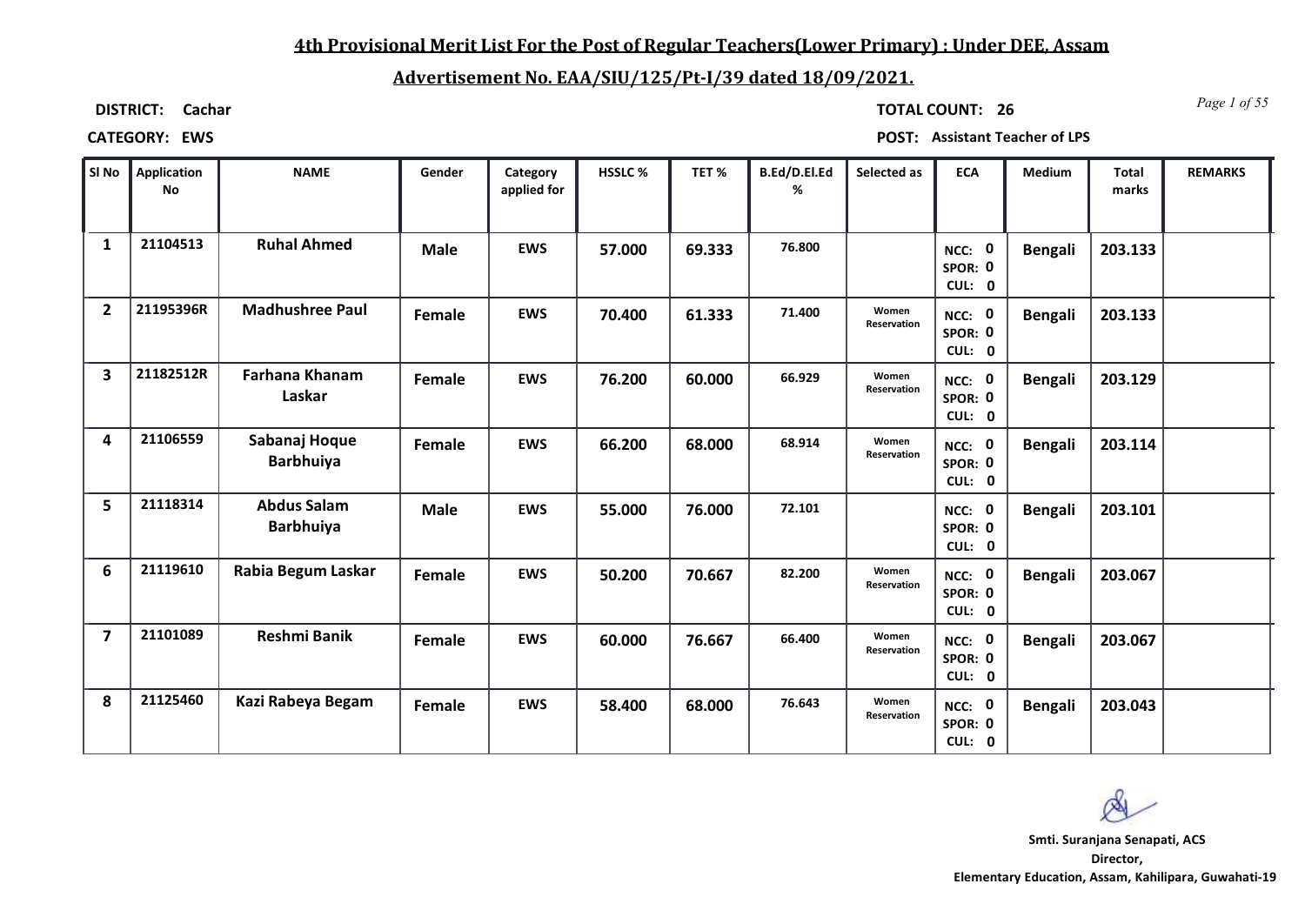| SI No | <b>Application</b><br><b>No</b> | <b>NAME</b>                           | Gender      | Category<br>applied for | <b>HSSLC %</b> | TET %  | B.Ed/D.El.Ed<br>% | Selected as          | <b>ECA</b>                  | <b>Medium</b>  | <b>Total</b><br>marks | <b>REMARKS</b> |
|-------|---------------------------------|---------------------------------------|-------------|-------------------------|----------------|--------|-------------------|----------------------|-----------------------------|----------------|-----------------------|----------------|
| 9     | 21156262                        | <b>Dilwar Hussain</b>                 | <b>Male</b> | <b>EWS</b>              | 62.200         | 65.333 | 75.500            |                      | NCC: 0<br>SPOR: 0<br>CUL: 0 | <b>Bengali</b> | 203.033               |                |
| 10    | 21124577                        | Arundhati<br>Chakrabarty              | Female      | <b>EWS</b>              | 65.000         | 62.667 | 75.333            | Women<br>Reservation | NCC: 0<br>SPOR: 0<br>CUL: 0 | <b>Bengali</b> | 203.000               |                |
| 11    | 21117608                        | <b>Abdul Ahad</b><br><b>Barbhuiya</b> | <b>Male</b> | <b>EWS</b>              | 66.400         | 70.000 | 66.571            |                      | NCC: 0<br>SPOR: 0<br>CUL: 0 | <b>Bengali</b> | 202.971               |                |
| 12    | 21127175                        | <b>Yeasmin Begom</b><br>Laskar        | Female      | <b>EWS</b>              | 58.600         | 67.333 | 77.000            | Women<br>Reservation | NCC: 0<br>SPOR: 0<br>CUL: 0 | <b>Bengali</b> | 202.933               |                |
| 13    | 21103019                        | Iqbal Hussain Bahar                   | <b>Male</b> | <b>EWS</b>              | 55.600         | 62.000 | 85.300            |                      | NCC: 0<br>SPOR: 0<br>CUL: 0 | <b>Bengali</b> | 202.900               |                |
| 14    | 21127267                        | <b>Gaurav Nag</b>                     | <b>Male</b> | <b>EWS</b>              | 59.000         | 64.667 | 79.214            |                      | NCC: 0<br>SPOR: 0<br>CUL: 0 | <b>Bengali</b> | 202.881               |                |
| 15    | 21108855                        | <b>Bhagyashree Dey</b>                | Female      | <b>EWS</b>              | 70.600         | 64.667 | 67.600            |                      | NCC: 0<br>SPOR: 0<br>CUL: 0 | <b>Bengali</b> | 202.867               |                |
| 16    | 21184783R                       | Sakina Begum<br><b>Mazumder</b>       | Female      | <b>EWS</b>              | 63.000         | 67.333 | 72.500            |                      | NCC: 0<br>SPOR: 0<br>CUL: 0 | <b>Bengali</b> | 202.833               |                |
| 17    | 21107210                        | <b>Amirul Islam</b><br>Choudhury      | <b>Male</b> | <b>EWS</b>              | 66.200         | 60.667 | 75.950            |                      | NCC: 0<br>SPOR: 0<br>CUL: 0 | <b>Bengali</b> | 202.817               |                |

### **CATEGORY: EWS POST: Assistant Teacher of LPS**

*Page 2 of 55* **TOTAL COUNT: 26**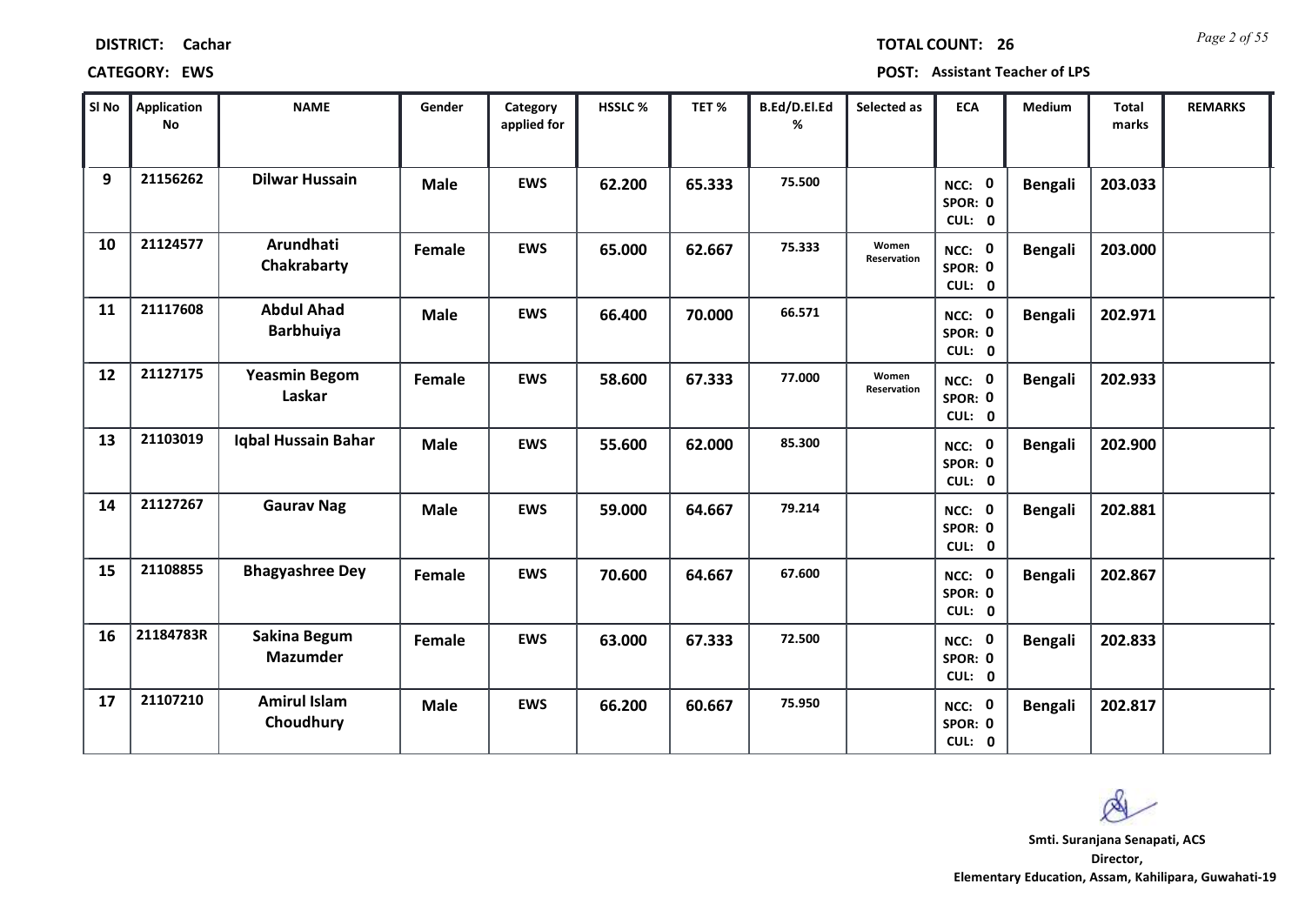| Cachar |
|--------|
|        |

*Page 3 of 55* **TOTAL COUNT: 26**

| SI No | <b>Application</b><br>No | <b>NAME</b>                                | Gender      | Category<br>applied for | HSSLC% | TET %  | B.Ed/D.El.Ed<br>% | Selected as | <b>ECA</b>                  | <b>Medium</b>  | <b>Total</b><br>marks | <b>REMARKS</b> |
|-------|--------------------------|--------------------------------------------|-------------|-------------------------|--------|--------|-------------------|-------------|-----------------------------|----------------|-----------------------|----------------|
| 18    | 21116927                 | Md Abdul Qahhar                            | <b>Male</b> | <b>EWS</b>              | 58.400 | 65.333 | 79.071            |             | NCC: 0<br>SPOR: 0<br>CUL: 0 | <b>Bengali</b> | 202.805               |                |
| 19    | 21102859                 | <b>Pompi Das</b>                           | Female      | <b>EWS</b>              | 56.600 | 67.333 | 78.857            |             | NCC: 0<br>SPOR: 0<br>CUL: 0 | <b>Bengali</b> | 202.790               |                |
| 20    | 21127579                 | <b>Shakirah Begom</b><br>Choudhury         | Female      | <b>EWS</b>              | 55.400 | 70.667 | 76.714            |             | NCC: 0<br>SPOR: 0<br>CUL: 0 | <b>Bengali</b> | 202.781               |                |
| 21    | 21127564                 | <b>Shakirah Begom</b><br><b>Choudhur Y</b> | Female      | <b>EWS</b>              | 55.400 | 70.667 | 76.714            |             | NCC: 0<br>SPOR: 0<br>CUL: 0 | <b>Bengali</b> | 202.781               |                |
| 22    | 21126174                 | <b>Shakirah Begom</b><br>Choudhury         | Female      | <b>EWS</b>              | 55.400 | 70.667 | 76.714            |             | NCC: 0<br>SPOR: 0<br>CUL: 0 | <b>Bengali</b> | 202.781               |                |
| 23    | 21108431                 | <b>Nurbahar Begom</b><br>Laskar            | Female      | <b>EWS</b>              | 56.600 | 72.667 | 73.500            |             | NCC: 0<br>SPOR: 0<br>CUL: 0 | <b>Bengali</b> | 202.767               |                |
| 24    | 21211245R                | <b>Sadik Hussain</b>                       | <b>Male</b> | <b>EWS</b>              | 68.200 | 60.667 | 73.900            |             | NCC: 0<br>SPOR: 0<br>CUL: 0 | <b>Bengali</b> | 202.767               |                |
| 25    | 21120213                 | <b>Aditi Chakraborty</b>                   | Female      | <b>EWS</b>              | 56.000 | 74.000 | 72.686            |             | NCC: 0<br>SPOR: 0<br>CUL: 0 | <b>Bengali</b> | 202.686               |                |
| 26    | 21107724                 | <b>Tanie Choudhury</b>                     | Female      | <b>EWS</b>              | 61.800 | 64.667 | 76.214            |             | NCC: 0<br>SPOR: 0<br>CUL: 0 | <b>Bengali</b> | 202.681               |                |

 $\infty$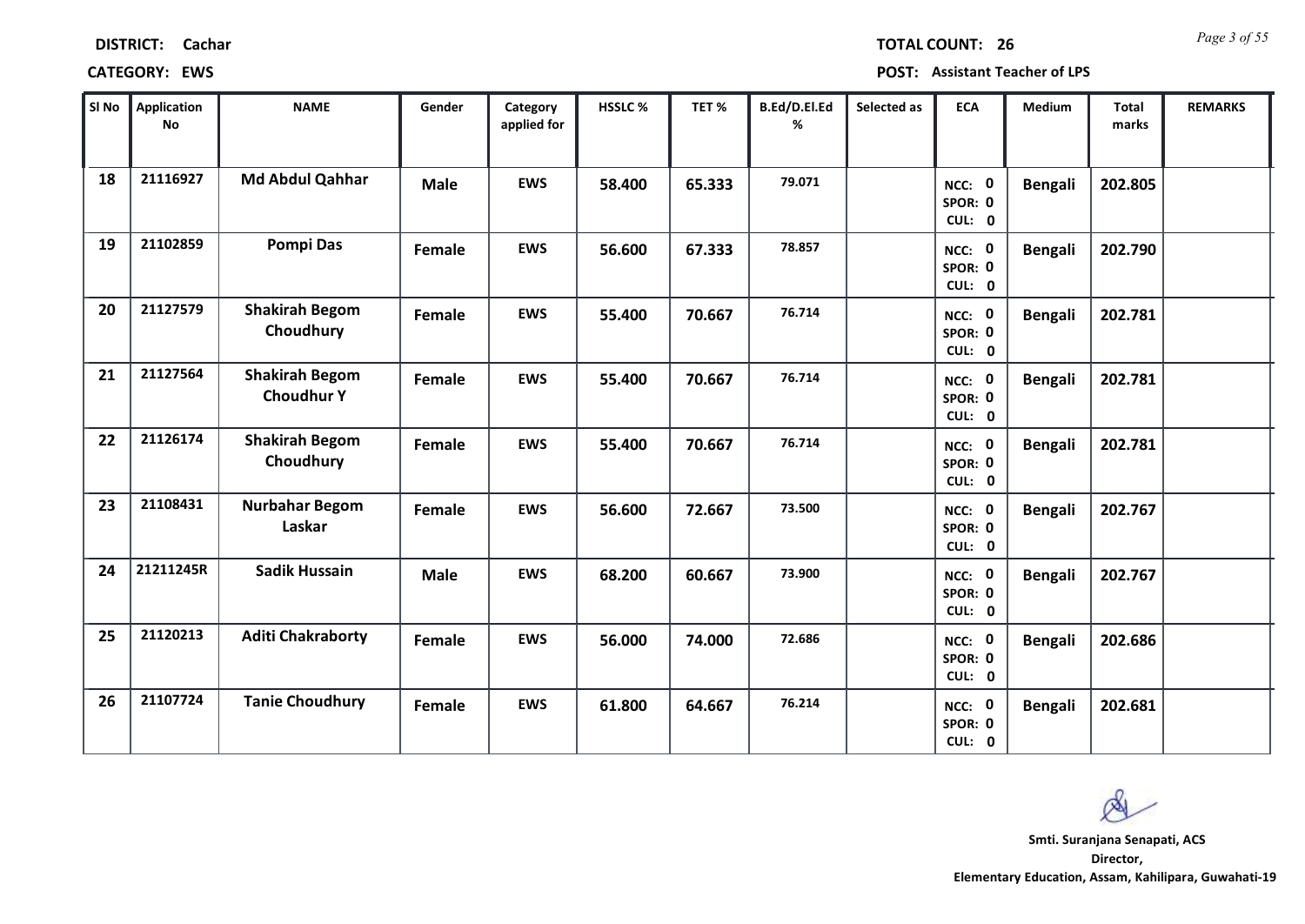| SI No                   | <b>Application</b><br>No | <b>NAME</b>         | Gender | Category<br>applied for | HSSLC% | TET %  | B.Ed/D.El.Ed<br>% | Selected as          | <b>ECA</b>                          | Medium         | <b>Total</b><br>marks | <b>REMARKS</b> |
|-------------------------|--------------------------|---------------------|--------|-------------------------|--------|--------|-------------------|----------------------|-------------------------------------|----------------|-----------------------|----------------|
| $\mathbf{1}$            | 21172800R                | <b>Mrinali Nath</b> | Female | OBC/MOBC                | 85.600 | 58.667 | 75.350            | Women<br>Reservation | NCC: 0<br>SPOR: 0<br>CUL: 0         | <b>Bengali</b> | 219.617               |                |
| $\overline{2}$          | 21209296R                | Sakhi Nath          | Female | OBC/MOBC                | 79.600 | 56.000 | 79.700            | Women<br>Reservation | NCC: 0<br>SPOR: 0<br>CUL: 0         | <b>Bengali</b> | 215.300               |                |
| $\overline{\mathbf{3}}$ | 21189056R                | <b>Phalguni Dey</b> | Female | OBC/MOBC                | 82.600 | 58.667 | 72.500            | Women<br>Reservation | NCC: 0<br>SPOR: 0<br>CUL: 0         | <b>Bengali</b> | 213.767               |                |
| 4                       | 21200653R                | <b>Mausumi Dey</b>  | Female | OBC/MOBC                | 82.600 | 56.000 | 71.886            | Women<br>Reservation | NCC: 0<br>SPOR: 0<br>CUL: 0         | <b>Bengali</b> | 210.486               |                |
| 5                       | 21190489R                | <b>Susmita Dey</b>  | Female | OBC/MOBC                | 74.400 | 57.333 | 77.500            | Women<br>Reservation | NCC: 0<br>SPOR: 0<br>CUL: 0         | <b>Bengali</b> | 209.233               |                |
| 6                       | 21178063R                | Puspanjali Sharma   | Female | OBC/MOBC                | 83.000 | 55.333 | 70.071            | Women<br>Reservation | NCC: 0<br>SPOR: 0<br>CUL: 0         | <b>Bengali</b> | 208.405               |                |
| $\overline{7}$          | 21177666R                | <b>Tumpa Paul</b>   | Female | OBC/MOBC                | 65.000 | 56.000 | 76.550            | Women<br>Reservation | NCC: 0<br>SPOR: 0<br><b>CUL: 10</b> | <b>Bengali</b> | 207.550               |                |
| 8                       | 21185310R                | Rakhi Rani Paul     | Female | OBC/MOBC                | 65.600 | 57.333 | 83.550            | Women<br>Reservation | NCC: 0<br>SPOR: 0<br>CUL: 0         | <b>Bengali</b> | 206.483               |                |
| 9                       | 21165557R                | Sumi Ali Choudhury  | Female | OBC/MOBC                | 70.600 | 55.333 | 79.250            | Women<br>Reservation | NCC: 0<br>SPOR: 0<br>CUL: 0         | <b>Bengali</b> | 205.183               |                |

**DISTRICT: Cachar**

*Page 4 of 55* **TOTAL COUNT: 61**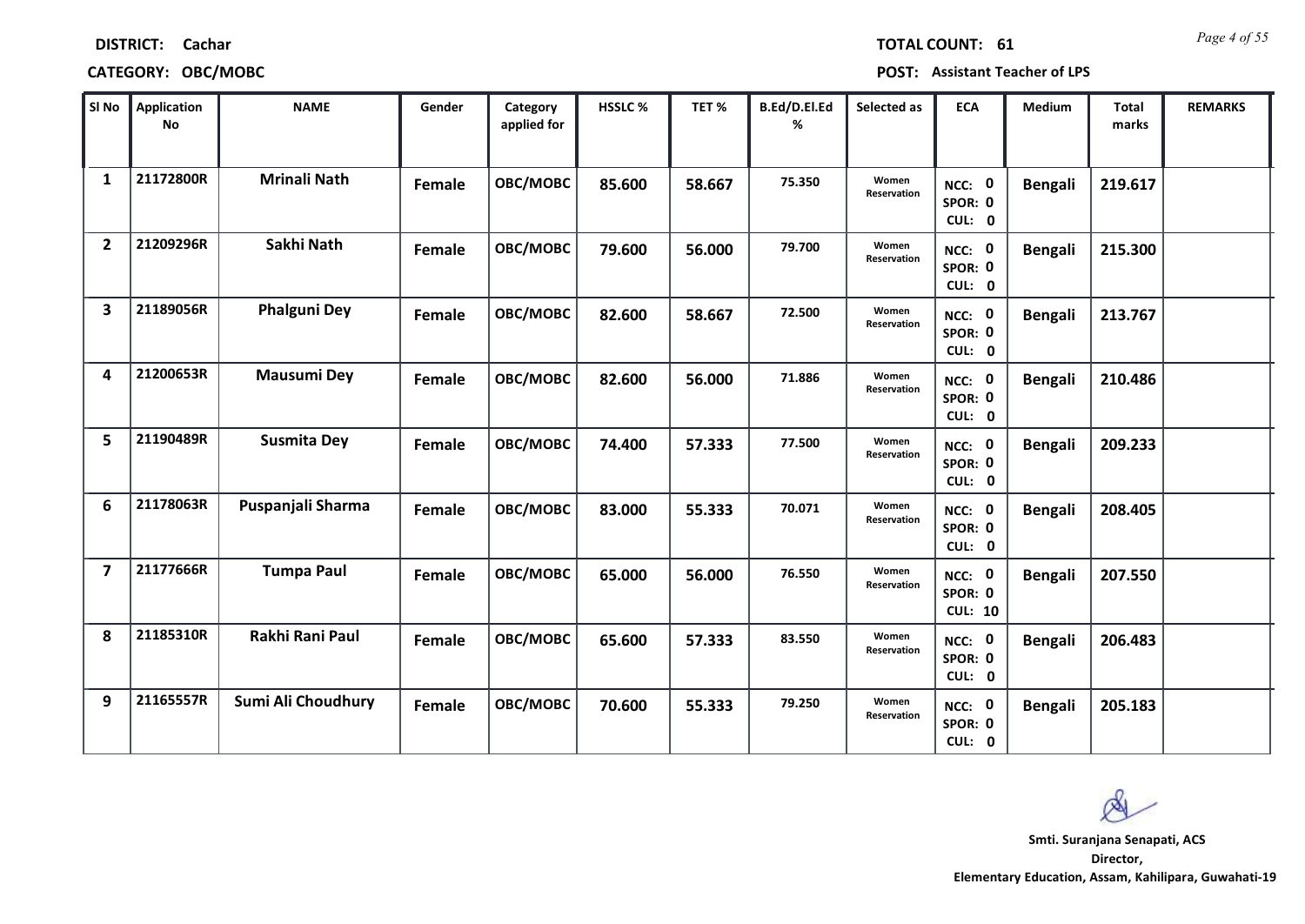| SI No | <b>Application</b><br><b>No</b> | <b>NAME</b>                           | Gender      | Category<br>applied for | HSSLC % | TET %  | B.Ed/D.El.Ed<br>% | Selected as          | <b>ECA</b>                         | Medium         | <b>Total</b><br>marks | <b>REMARKS</b> |
|-------|---------------------------------|---------------------------------------|-------------|-------------------------|---------|--------|-------------------|----------------------|------------------------------------|----------------|-----------------------|----------------|
| 10    | 21127488                        | Ashapurna Nath                        | Female      | OBC/MOBC                | 56.600  | 72.000 | 76.286            | Women<br>Reservation | NCC: 0<br>SPOR: 0<br>CUL: 0        | Bengali        | 204.886               |                |
| 11    | 21122372                        | <b>Krishna Podder</b>                 | <b>Male</b> | OBC/MOBC                | 67.800  | 58.667 | 78.200            |                      | NCC: 0<br>SPOR: 0<br>CUL: 0        | <b>Bengali</b> | 204.667               |                |
| 12    | 21120452                        | <b>Subhra Nath</b>                    | Female      | OBC/MOBC                | 59.000  | 68.000 | 77.429            | Women<br>Reservation | NCC: 0<br>SPOR: 0<br>CUL: 0        | <b>Bengali</b> | 204.429               |                |
| 13    | 21175075R                       | Pankaj Nath                           | <b>Male</b> | OBC/MOBC                | 76.200  | 55.333 | 72.450            |                      | NCC: 0<br>SPOR: 0<br>CUL: 0        | <b>Bengali</b> | 203.983               |                |
| 14    | 21116461                        | <b>Rajib Nath</b>                     | <b>Male</b> | OBC/MOBC                | 64.800  | 66.667 | 71.486            |                      | <b>NCC: 0</b><br>SPOR: 0<br>CUL: 0 | <b>Bengali</b> | 202.952               |                |
| 15    | 21106330                        | <b>Sraboni Nath</b>                   | Female      | OBC/MOBC                | 71.200  | 55.333 | 76.150            | Women<br>Reservation | NCC: 0<br>SPOR: 0<br>CUL: 0        | <b>Bengali</b> | 202.683               |                |
| 16    | 21119468                        | Sagar Sarkar                          | <b>Male</b> | OBC/MOBC                | 72.000  | 57.333 | 72.700            |                      | NCC: 0<br>SPOR: 0<br>CUL: 0        | <b>Bengali</b> | 202.033               |                |
| 17    | 21166670R                       | <b>Baishali Paul</b>                  | Female      | OBC/MOBC                | 71.400  | 57.333 | 73.200            | Women<br>Reservation | NCC: 0<br>SPOR: 0<br>CUL: 0        | <b>Bengali</b> | 201.933               |                |
| 18    | 21103202                        | <b>Mitali Nath</b><br><b>Mazumder</b> | Female      | OBC/MOBC                | 59.200  | 70.667 | 71.829            | Women<br>Reservation | NCC: 0<br>SPOR: 0<br>CUL: 0        | <b>Bengali</b> | 201.695               |                |

# **CATEGORY: OBC/MOBC POST: Assistant Teacher of LPS**

*Page 5 of 55* **TOTAL COUNT: 61**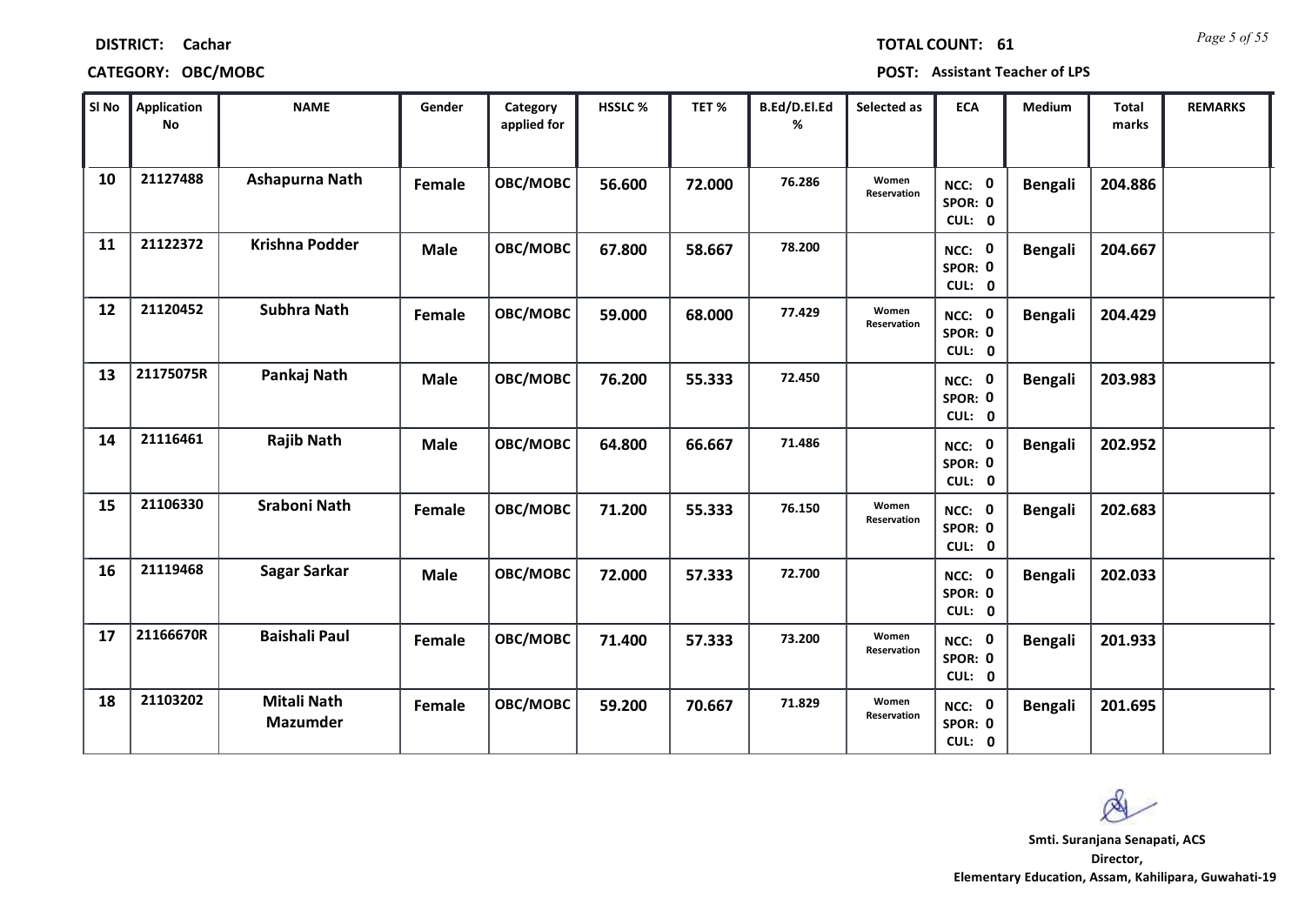| SI No | <b>Application</b><br><b>No</b> | <b>NAME</b>                     | Gender      | Category<br>applied for | HSSLC % | TET%   | B.Ed/D.El.Ed<br>℅ | Selected as          | <b>ECA</b>                  | Medium         | <b>Total</b><br>marks | <b>REMARKS</b> |
|-------|---------------------------------|---------------------------------|-------------|-------------------------|---------|--------|-------------------|----------------------|-----------------------------|----------------|-----------------------|----------------|
| 19    | 21101113                        | Rajkumar Chowhan                | <b>Male</b> | OBC/MOBC                | 69.600  | 74.667 | 57.429            |                      | NCC: 0<br>SPOR: 0<br>CUL: 0 | <b>Bengali</b> | 201.695               |                |
| 20    | 21166197R                       | <b>Konkan Nath</b><br>Choudhury | <b>Male</b> | OBC/MOBC                | 67.600  | 62.000 | 72.050            |                      | NCC: 0<br>SPOR: 0<br>CUL: 0 | <b>Bengali</b> | 201.650               |                |
| 21    | 21112445                        | <b>Sayandip Dutta</b>           | <b>Male</b> | OBC/MOBC                | 63.000  | 58.000 | 80.100            |                      | NCC: 0<br>SPOR: 0<br>CUL: 0 | <b>Bengali</b> | 201.100               |                |
| 22    | 21119081                        | <b>Suman Das</b>                | <b>Male</b> | OBC/MOBC                | 54.200  | 74.000 | 72.429            |                      | NCC: 0<br>SPOR: 0<br>CUL: 0 | <b>Bengali</b> | 200.629               |                |
| 23    | 21106437                        | Nabanita Chanda                 | Female      | OBC/MOBC                | 59.400  | 62.000 | 78.650            | Women<br>Reservation | NCC: 0<br>SPOR: 0<br>CUL: 0 | <b>Bengali</b> | 200.050               |                |
| 24    | 21118683                        | Anamika Paul                    | Female      | OBC/MOBC                | 54.400  | 65.333 | 80.214            | Women<br>Reservation | NCC: 0<br>SPOR: 0<br>CUL: 0 | <b>Bengali</b> | 199.948               |                |
| 25    | 21120671                        | <b>Prabir Saha</b>              | <b>Male</b> | OBC/MOBC                | 51.200  | 72.667 | 75.900            |                      | NCC: 0<br>SPOR: 0<br>CUL: 0 | <b>Bengali</b> | 199.767               |                |
| 26    | 21125501                        | <b>Mousona Nath</b>             | Female      | OBC/MOBC                | 59.400  | 64.000 | 76.357            | Women<br>Reservation | NCC: 0<br>SPOR: 0<br>CUL: 0 | <b>Bengali</b> | 199.757               |                |
| 27    | 21106211                        | <b>Sutapa Debnath</b>           | Female      | OBC/MOBC                | 57.667  | 69.333 | 72.700            | Women<br>Reservation | NCC: 0<br>SPOR: 0<br>CUL: 0 | <b>Bengali</b> | 199.700               |                |

# **DISTRICT: Cachar**

*Page 6 of 55* **TOTAL COUNT: 61**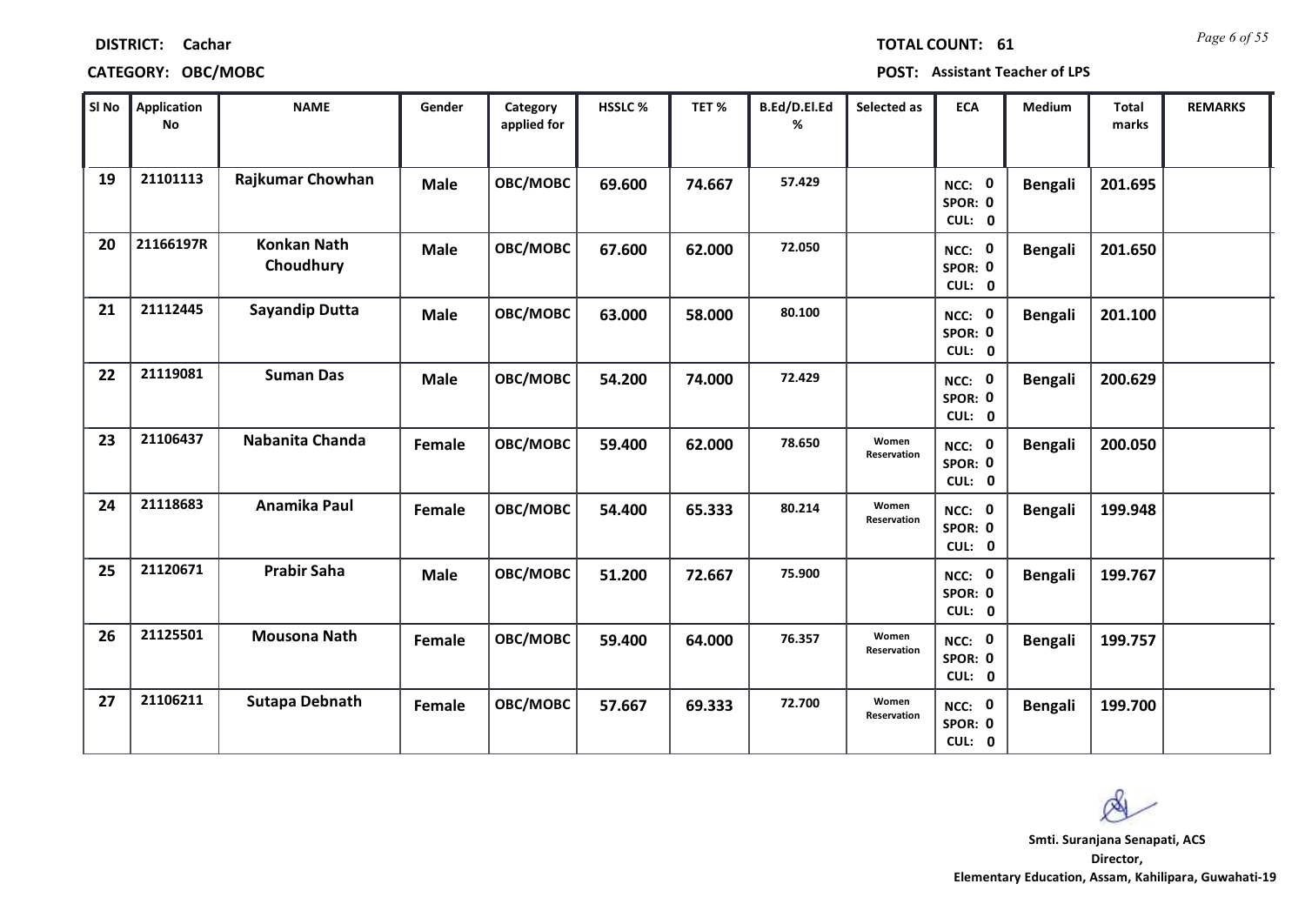| SI No | Application<br>No | <b>NAME</b>               | Gender      | Category<br>applied for | HSSLC % | TET%   | B.Ed/D.El.Ed<br>% | Selected as | <b>ECA</b>                  | Medium         | <b>Total</b><br>marks | <b>REMARKS</b> |
|-------|-------------------|---------------------------|-------------|-------------------------|---------|--------|-------------------|-------------|-----------------------------|----------------|-----------------------|----------------|
| 28    | 21205285R         | Sampa Shil                | Female      | OBC/MOBC                | 67.667  | 55.333 | 76.600            |             | NCC: 0<br>SPOR: 0<br>CUL: 0 | <b>Bengali</b> | 199.600               |                |
| 29    | 21116633          | <b>Madhusudan Mal</b>     | <b>Male</b> | OBC/MOBC                | 65.200  | 68.667 | 65.486            |             | NCC: 0<br>SPOR: 0<br>CUL: 0 | <b>Bengali</b> | 199.352               |                |
| 30    | 21116824          | <b>Dona Das</b>           | Female      | OBC/MOBC                | 67.600  | 57.333 | 74.250            |             | NCC: 0<br>SPOR: 0<br>CUL: 0 | <b>Bengali</b> | 199.183               |                |
| 31    | 21170807R         | Samima Begom<br>Choudhury | Female      | OBC/MOBC                | 73.200  | 55.333 | 70.429            |             | NCC: 0<br>SPOR: 0<br>CUL: 0 | <b>Bengali</b> | 198.962               |                |
| 32    | 21108438          | <b>Rana Nath Bhowmik</b>  | <b>Male</b> | OBC/MOBC                | 54.400  | 58.667 | 85.200            |             | NCC: 0<br>SPOR: 0<br>CUL: 0 | <b>Bengali</b> | 198.267               |                |
| 33    | 21170566R         | Anuradha Paul             | Female      | <b>OBC/MOBC</b>         | 66.400  | 56.000 | 75.786            |             | NCC: 0<br>SPOR: 0<br>CUL: 0 | <b>Bengali</b> | 198.186               |                |
| 34    | 21179911R         | <b>Humayun Ahmed</b>      | <b>Male</b> | OBC/MOBC                | 68.200  | 56.667 | 73.214            |             | NCC: 0<br>SPOR: 0<br>CUL: 0 | <b>Bengali</b> | 198.081               |                |
| 35    | 21102155          | <b>Ajitesh Goala</b>      | <b>Male</b> | OBC/MOBC                | 58.000  | 72.000 | 67.900            |             | NCC: 0<br>SPOR: 0<br>CUL: 0 | <b>Bengali</b> | 197.900               |                |
| 36    | 21174524R         | <b>Mampi Goala</b>        | Female      | OBC/MOBC                | 64.600  | 64.667 | 68.214            |             | NCC: 0<br>SPOR: 0<br>CUL: 0 | <b>Bengali</b> | 197.481               |                |

**CATEGORY: OBC/MOBC POST: Assistant Teacher of LPS**

*Page 7 of 55* **TOTAL COUNT: 61**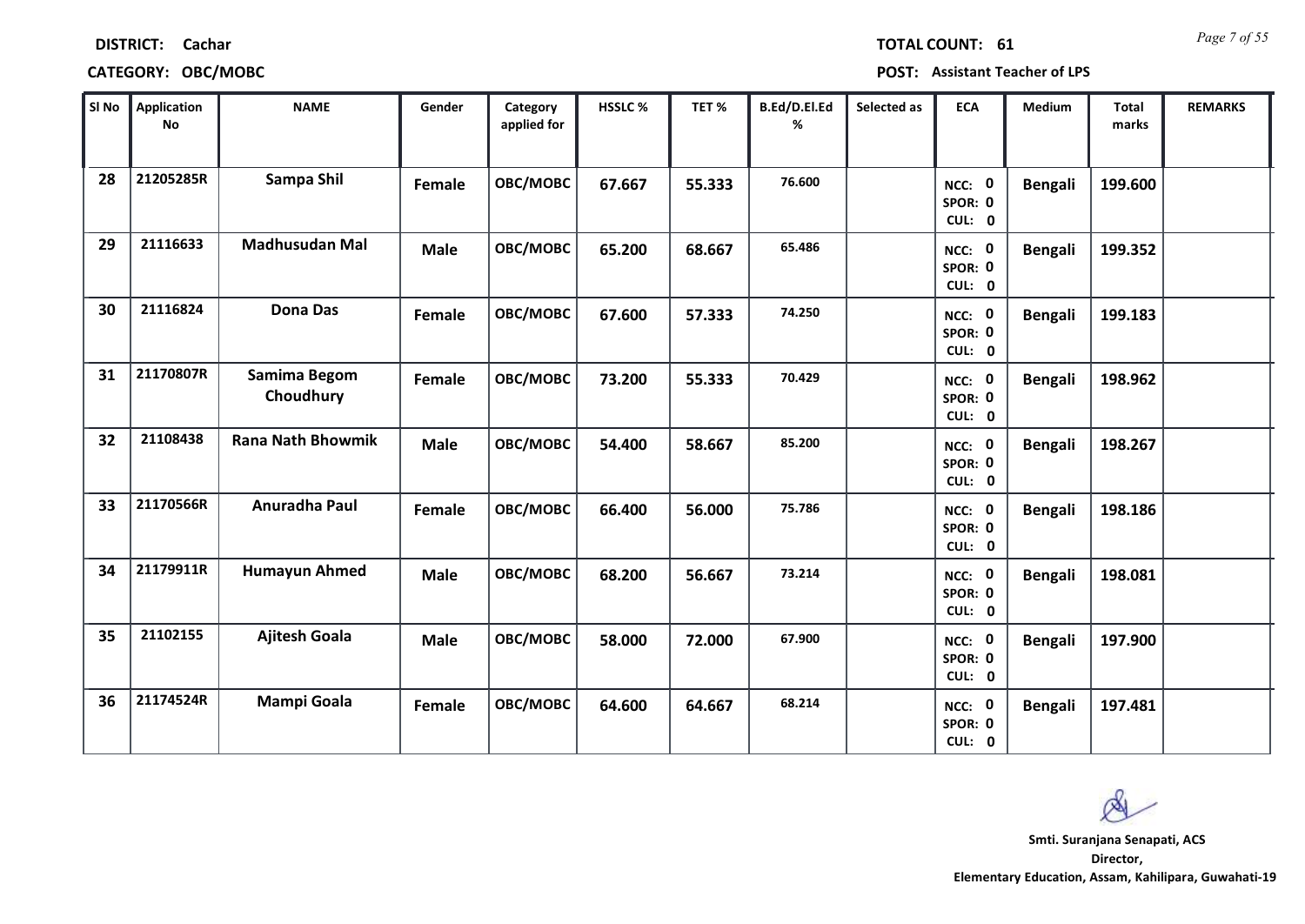| SI No | <b>Application</b><br>No | <b>NAME</b>           | Gender      | Category<br>applied for | HSSLC % | TET%   | B.Ed/D.El.Ed<br>% | Selected as | <b>ECA</b>                  | Medium         | Total<br>marks | <b>REMARKS</b> |
|-------|--------------------------|-----------------------|-------------|-------------------------|---------|--------|-------------------|-------------|-----------------------------|----------------|----------------|----------------|
| 37    | 21183094R                | <b>Mohitush Paul</b>  | <b>Male</b> | OBC/MOBC                | 64.400  | 63.333 | 69.571            |             | NCC: 0<br>SPOR: 0<br>CUL: 0 | <b>Bengali</b> | 197.305        |                |
| 38    | 21123547                 | <b>Susmita Das</b>    | Female      | OBC/MOBC                | 56.800  | 68.000 | 72.429            |             | NCC: 0<br>SPOR: 0<br>CUL: 0 | <b>Bengali</b> | 197.229        |                |
| 39    | 21116674                 | <b>Sudipa Debnath</b> | Female      | OBC/MOBC                | 53.400  | 66.000 | 77.714            |             | NCC: 0<br>SPOR: 0<br>CUL: 0 | <b>Bengali</b> | 197.114        |                |
| 40    | 21207075R                | <b>Soumen Nayak</b>   | <b>Male</b> | OBC/MOBC                | 53.400  | 70.000 | 73.300            |             | NCC: 0<br>SPOR: 0<br>CUL: 0 | <b>Bengali</b> | 196.700        |                |
| 41    | 21180181R                | Soma Karmakar         | Female      | OBC/MOBC                | 73.000  | 58.000 | 65.550            |             | NCC: 0<br>SPOR: 0<br>CUL: 0 | <b>Bengali</b> | 196.550        |                |
| 42    | 21205656R                | <b>Biswajit Dey</b>   | <b>Male</b> | OBC/MOBC                | 61.200  | 64.000 | 71.350            |             | NCC: 0<br>SPOR: 0<br>CUL: 0 | <b>Bengali</b> | 196.550        |                |
| 43    | 21116959                 | <b>Payel Das</b>      | Female      | OBC/MOBC                | 69.200  | 58.000 | 69.314            |             | NCC: 0<br>SPOR: 0<br>CUL: 0 | <b>Bengali</b> | 196.514        |                |
| 44    | 21199631R                | <b>Sharmila Ghosh</b> | Female      | OBC/MOBC                | 70.000  | 58.000 | 68.500            |             | NCC: 0<br>SPOR: 0<br>CUL: 0 | <b>Bengali</b> | 196.500        |                |
| 45    | 21131747                 | <b>Tarun Kairi</b>    | <b>Male</b> | OBC/MOBC                | 55.600  | 76.667 | 64.114            |             | NCC: 0<br>SPOR: 0<br>CUL: 0 | <b>Bengali</b> | 196.381        |                |

**DISTRICT: Cachar**

**Director, Elementary Education, Assam, Kahilipara, Guwahati-19 Smti. Suranjana Senapati, ACS**



*Page 8 of 55* **TOTAL COUNT: 61**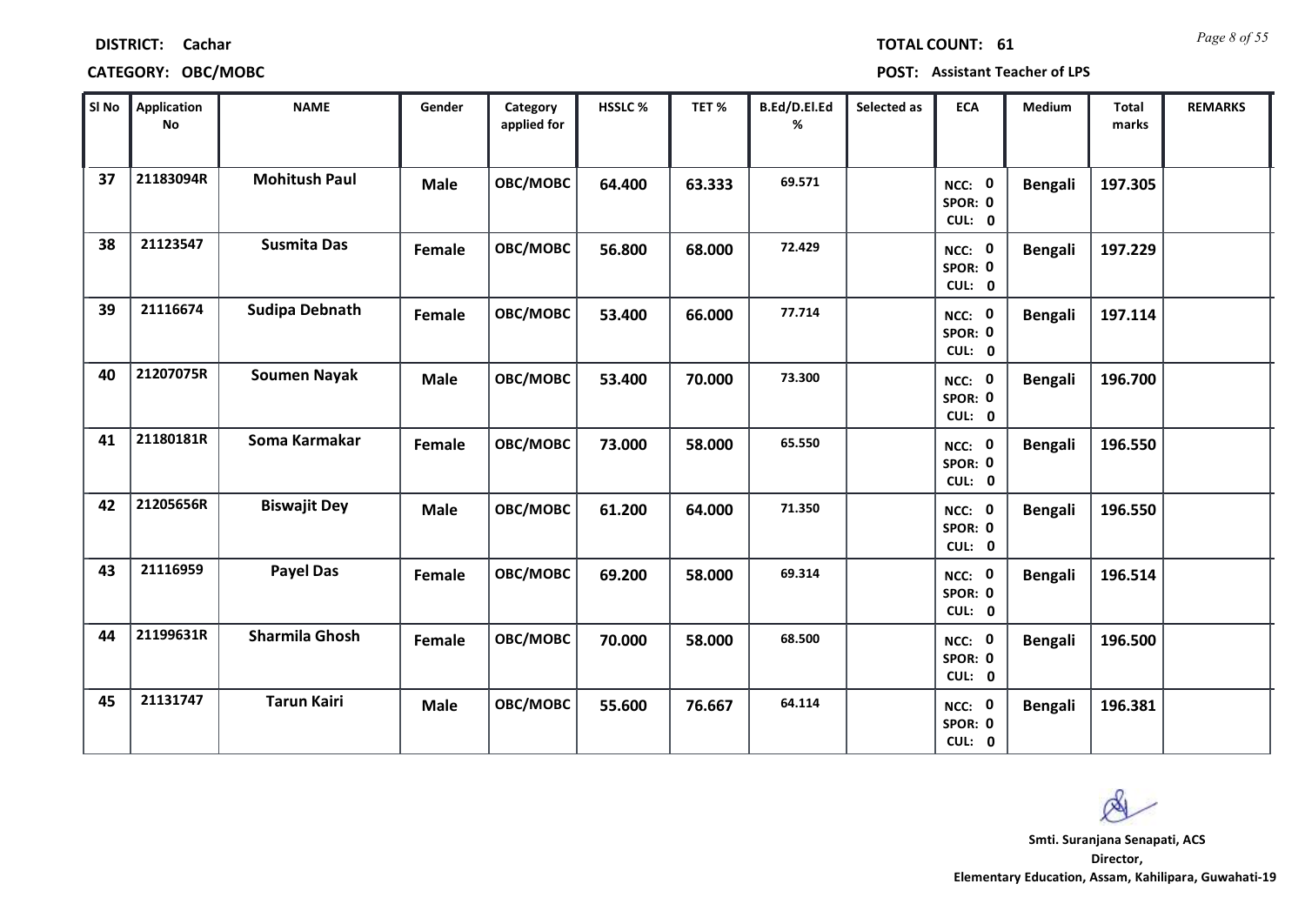| SI No | <b>Application</b><br>No | <b>NAME</b>           | Gender      | Category<br>applied for | HSSLC % | TET %  | B.Ed/D.El.Ed<br>% | Selected as | <b>ECA</b>                  | Medium         | <b>Total</b><br>marks | <b>REMARKS</b> |
|-------|--------------------------|-----------------------|-------------|-------------------------|---------|--------|-------------------|-------------|-----------------------------|----------------|-----------------------|----------------|
| 46    | 21126859                 | Pradhymna Kairi       | <b>Male</b> | OBC/MOBC                | 55.000  | 70.667 | 70.550            |             | NCC: 0<br>SPOR: 0<br>CUL: 0 | <b>Bengali</b> | 196.217               |                |
| 47    | 21111899                 | Sampa Paul            | Female      | OBC/MOBC                | 53.000  | 63.333 | 79.643            |             | NCC: 0<br>SPOR: 0<br>CUL: 0 | <b>Bengali</b> | 195.976               |                |
| 48    | 21182333R                | <b>Puspa Nath</b>     | Female      | OBC/MOBC                | 61.400  | 56.667 | 77.900            |             | NCC: 0<br>SPOR: 0<br>CUL: 0 | <b>Bengali</b> | 195.967               |                |
| 49    | 21106151                 | <b>Pinki Dutta</b>    | Female      | OBC/MOBC                | 63.600  | 66.000 | 66.343            |             | NCC: 0<br>SPOR: 0<br>CUL: 0 | <b>Bengali</b> | 195.943               |                |
| 50    | 21173524R                | <b>Niluthpol Paul</b> | <b>Male</b> | OBC/MOBC                | 72.800  | 55.333 | 67.800            |             | NCC: 0<br>SPOR: 0<br>CUL: 0 | <b>Bengali</b> | 195.933               |                |
| 51    | 21107419                 | Dipshikha Paul        | Female      | OBC/MOBC                | 62.400  | 58.000 | 75.500            |             | NCC: 0<br>SPOR: 0<br>CUL: 0 | <b>Bengali</b> | 195.900               |                |
| 52    | 21123758                 | Nirmalya Debnath      | <b>Male</b> | OBC/MOBC                | 71.800  | 56.667 | 67.429            |             | NCC: 0<br>SPOR: 0<br>CUL: 0 | <b>Bengali</b> | 195.895               |                |
| 53    | 21173231R                | <b>Poonam Nath</b>    | Female      | OBC/MOBC                | 67.800  | 60.000 | 67.950            |             | NCC: 0<br>SPOR: 0<br>CUL: 0 | <b>Bengali</b> | 195.750               |                |
| 54    | 21126159                 | Swarupa Nath          | Female      | OBC/MOBC                | 60.200  | 70.667 | 64.800            |             | NCC: 0<br>SPOR: 0<br>CUL: 0 | <b>Bengali</b> | 195.667               |                |

# **CATEGORY: OBC/MOBC POST: Assistant Teacher of LPS**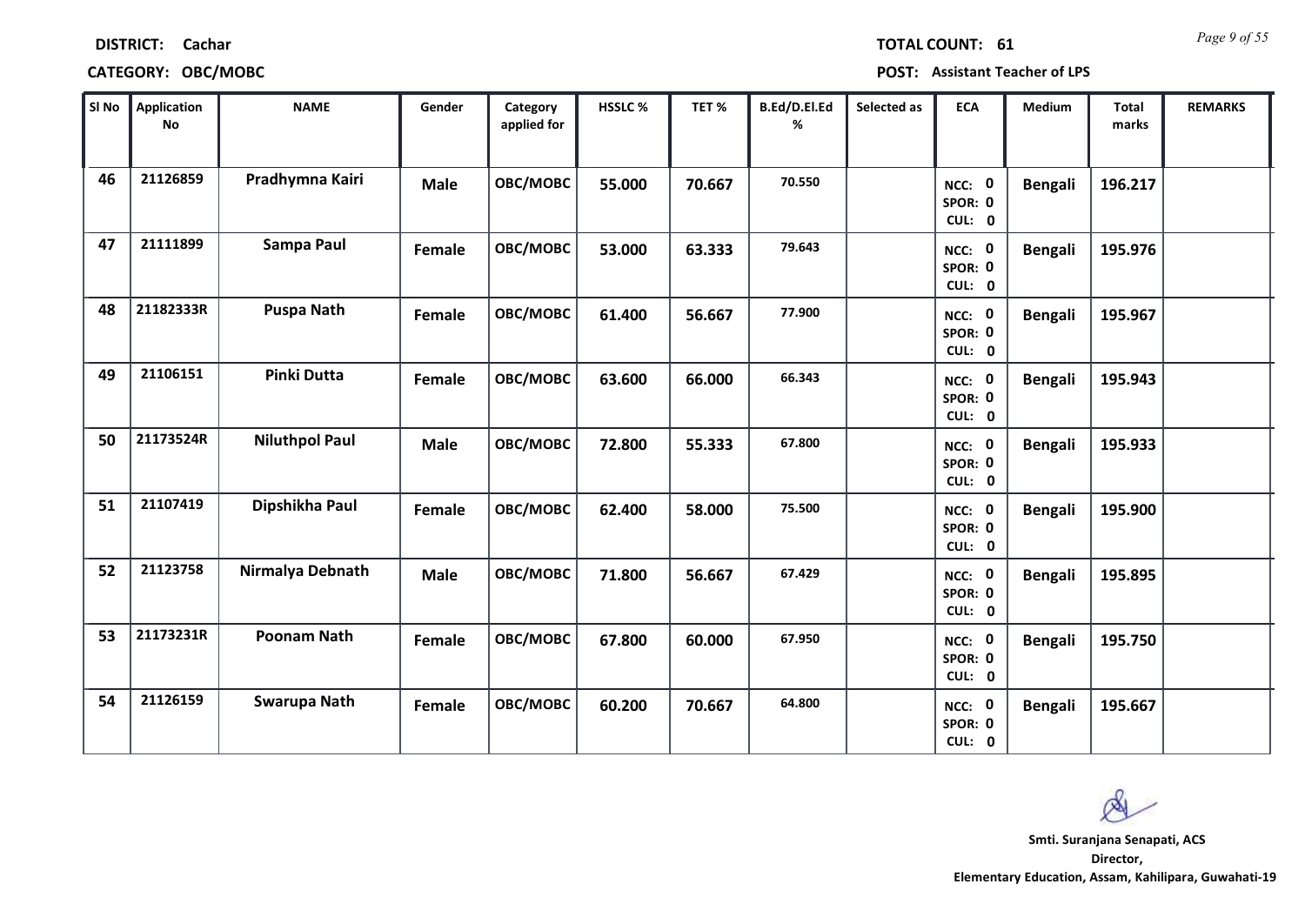| SI No | Application<br>No | <b>NAME</b>          | Gender      | Category<br>applied for | HSSLC% | TET%   | B.Ed/D.El.Ed<br>% | Selected as | <b>ECA</b>                  | Medium         | Total<br>marks | <b>REMARKS</b> |
|-------|-------------------|----------------------|-------------|-------------------------|--------|--------|-------------------|-------------|-----------------------------|----------------|----------------|----------------|
| 55    | 21108517          | Aparna Debnath       | Female      | OBC/MOBC                | 60.400 | 62.667 | 72.550            |             | NCC: 0<br>SPOR: 0<br>CUL: 0 | <b>Bengali</b> | 195.617        |                |
| 56    | 21161393          | Krishna Choudhury    | Female      | <b>OBC/MOBC</b>         | 57.400 | 59.333 | 78.571            |             | NCC: 0<br>SPOR: 0<br>CUL: 0 | <b>Bengali</b> | 195.305        |                |
| 57    | 21110795          | <b>Twinkle Dey</b>   | Female      | OBC/MOBC                | 60.200 | 55.333 | 79.650            |             | NCC: 0<br>SPOR: 0<br>CUL: 0 | <b>Bengali</b> | 195.183        |                |
| 58    | 21111062          | Soma Rani Nath       | Female      | OBC/MOBC                | 59.800 | 56.000 | 79.286            |             | NCC: 0<br>SPOR: 0<br>CUL: 0 | <b>Bengali</b> | 195.086        |                |
| 59    | 21103444          | Anupama Ghosh        | Female      | OBC/MOBC                | 59.800 | 70.000 | 65.150            |             | NCC: 0<br>SPOR: 0<br>CUL: 0 | <b>Bengali</b> | 194.950        |                |
| 60    | 21113055          | Suchitra Sinha       | <b>Male</b> | OBC/MOBC                | 54.000 | 68.000 | 72.850            |             | NCC: 0<br>SPOR: 0<br>CUL: 0 | <b>Bengali</b> | 194.850        |                |
| 61    | 21208209R         | <b>Kamal Debnath</b> | Male        | OBC/MOBC                | 63.000 | 58.667 | 72.950            |             | NCC: 0<br>SPOR: 0<br>CUL: 0 | <b>Bengali</b> | 194.617        |                |

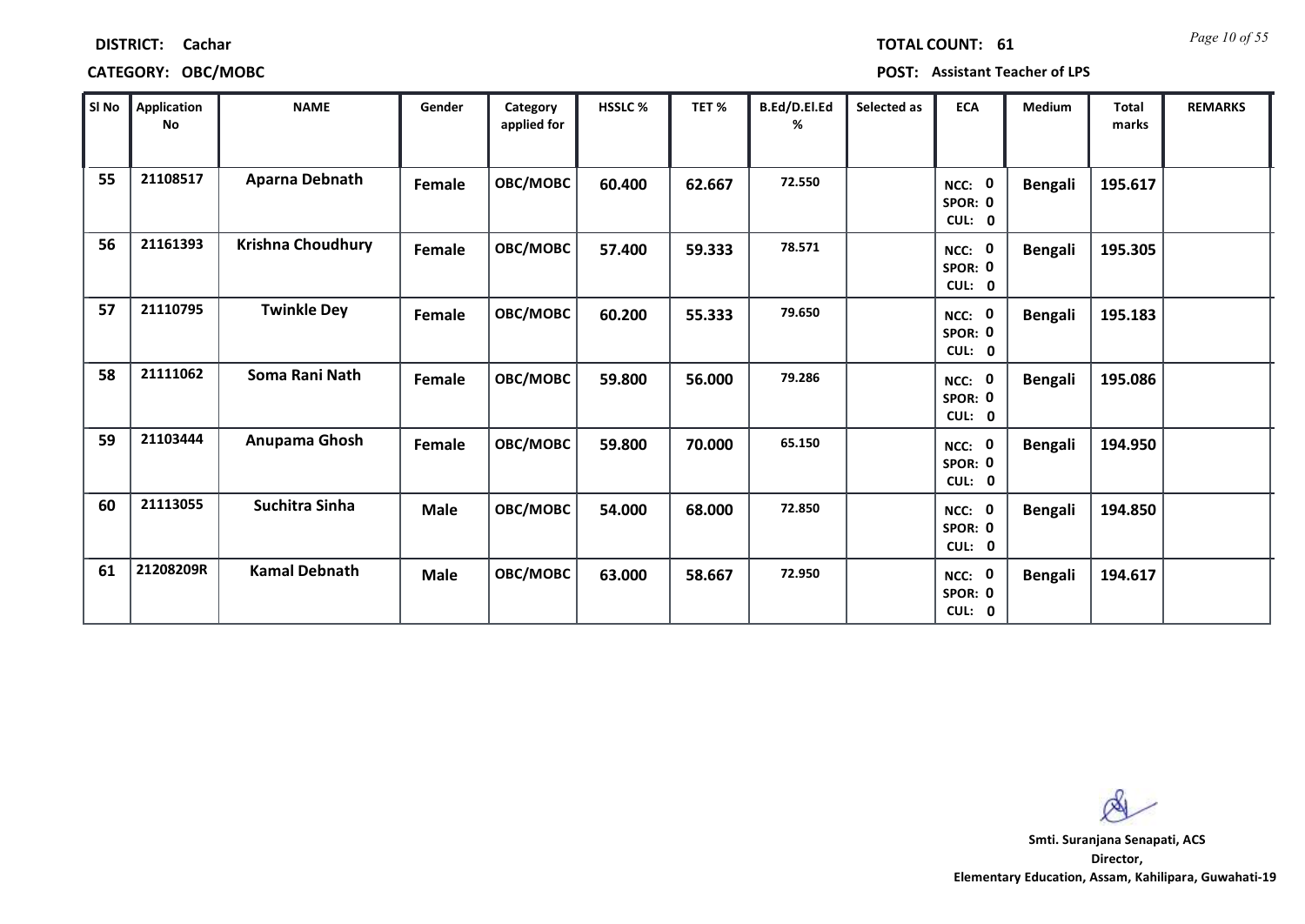| <b>DISTRICT:</b> | Cachar |
|------------------|--------|
|------------------|--------|

*Page 11 of 55* **TOTAL COUNT: 15**

| SI <sub>No</sub>        | <b>Application</b><br><b>No</b> | <b>NAME</b>                     | Gender      | Category<br>applied for | HSSLC% | TET %  | B.Ed/D.El.Ed<br>% | Selected as                 | <b>ECA</b>                  | Medium   | <b>Total</b><br>marks | <b>REMARKS</b> |
|-------------------------|---------------------------------|---------------------------------|-------------|-------------------------|--------|--------|-------------------|-----------------------------|-----------------------------|----------|-----------------------|----------------|
| $\mathbf{1}$            | 21101463                        | Ch Ayukleima Singha             | Female      | OBC/MOBC                | 70.400 | 72.667 | 65.900            | Women<br><b>Reservation</b> | NCC: 0<br>SPOR: 0<br>CUL: 0 | Manipuri | 208.967               |                |
| $\overline{2}$          | 21174720R                       | K Jeevan Kumar<br><b>Singha</b> | <b>Male</b> | OBC/MOBC                | 75.000 | 64.667 | 69.000            |                             | NCC: 0<br>SPOR: 0<br>CUL: 0 | Manipuri | 208.667               |                |
| $\overline{\mathbf{3}}$ | 21189185R                       | P Nandiya Singha                | Female      | OBC/MOBC                | 74.600 | 60.000 | 71.050            | Women<br>Reservation        | NCC: 0<br>SPOR: 0<br>CUL: 0 | Manipuri | 205.650               |                |
| 4                       | 21169690R                       | <b>M Babita Devi</b>            | Female      | OBC/MOBC                | 71.600 | 58.667 | 74.450            | Women<br>Reservation        | NCC: 0<br>SPOR: 0<br>CUL: 0 | Manipuri | 204.717               |                |
| 5                       | 21109018                        | <b>Begum Akhtar</b>             | Female      | OBC/MOBC                | 60.600 | 72.000 | 70.971            | Women<br>Reservation        | NCC: 0<br>SPOR: 0<br>CUL: 0 | Manipuri | 203.571               |                |
| 6                       | 21177244R                       | H Kabita Devi                   | Female      | OBC/MOBC                | 63.200 | 60.000 | 80.000            | Women<br>Reservation        | NCC: 0<br>SPOR: 0<br>CUL: 0 | Manipuri | 203.200               | Withheld       |
| $\overline{\mathbf{z}}$ | 21164822R                       | <b>Monjushree Sharma</b>        | Female      | OBC/MOBC                | 71.200 | 55.333 | 74.900            |                             | NCC: 0<br>SPOR: 0<br>CUL: 0 | Manipuri | 201.433               |                |
| 8                       | 21171451R                       | Th Indira Devi                  | Female      | OBC/MOBC                | 60.800 | 64.000 | 76.200            |                             | NCC: 0<br>SPOR: 0<br>CUL: 0 | Manipuri | 201.000               |                |
| 9                       | 21120425                        | Th Rajeswar Singha              | <b>Male</b> | OBC/MOBC                | 61.400 | 63.333 | 72.357            |                             | NCC: 0<br>SPOR: 0<br>CUL: 0 | Manipuri | 197.090               |                |

 $\infty$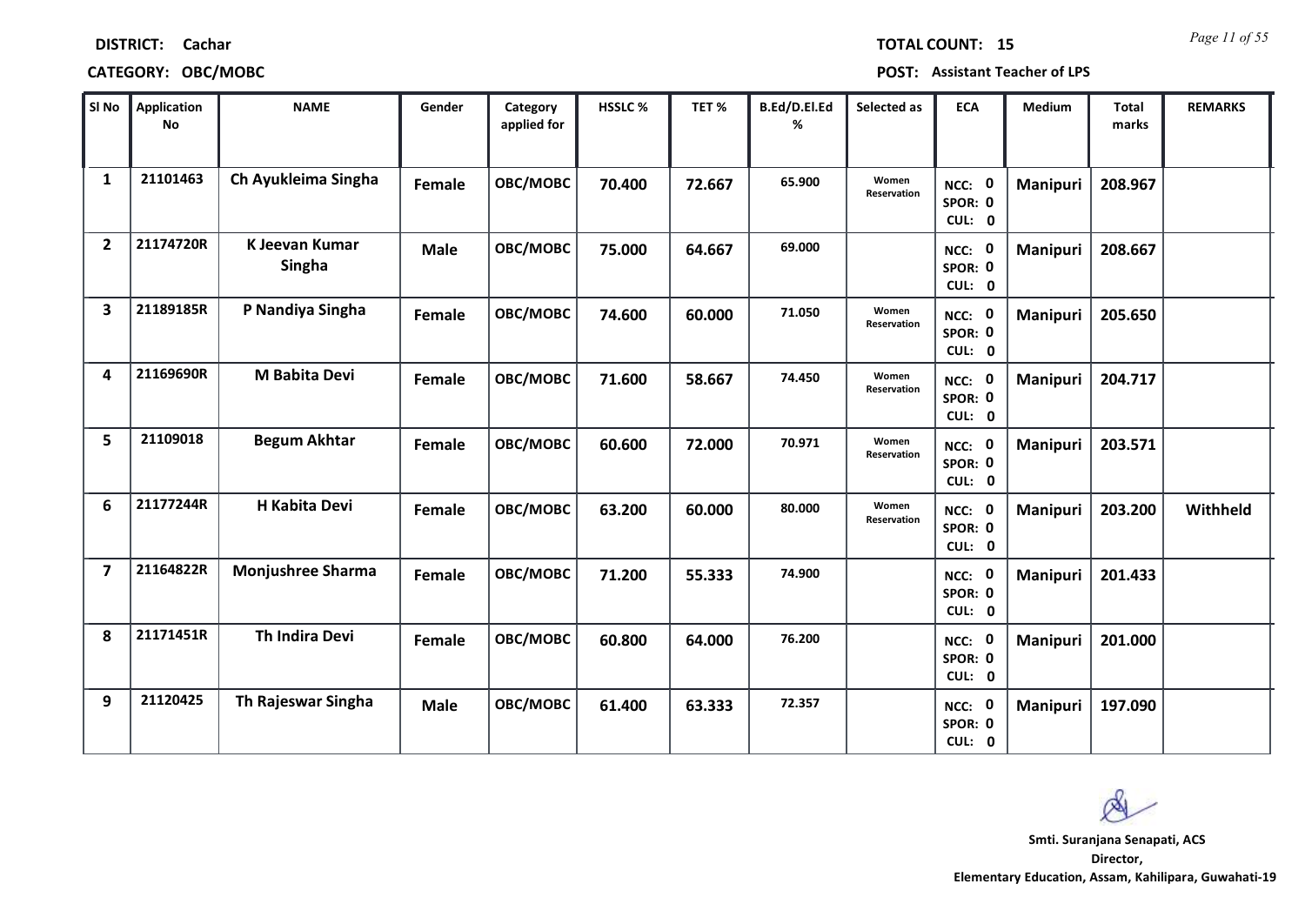| <b>DISTRICT:</b> | Cachar |
|------------------|--------|
|------------------|--------|

| SI No | Application<br>No | <b>NAME</b>                       | Gender | Category<br>applied for | HSSLC % | TET%   | B.Ed/D.El.Ed<br>℅ | Selected as | <b>ECA</b>                                             | Medium          | <b>Total</b><br>marks | <b>REMARKS</b> |
|-------|-------------------|-----------------------------------|--------|-------------------------|---------|--------|-------------------|-------------|--------------------------------------------------------|-----------------|-----------------------|----------------|
| 10    | 21188583R         | Rk Nongdonnganbi<br><b>Singha</b> | Female | OBC/MOBC                | 61.000  | 63.333 | 71.850            |             | $\mathbf 0$<br>NCC:<br>SPOR: 0<br>CUL: 0               | <b>Manipuri</b> | 196.183               |                |
| 11    | 21170699R         | <b>K Sumita Singha</b>            | Female | OBC/MOBC                | 62.600  | 63.333 | 69.429            |             | NCC:<br><sup>0</sup><br>SPOR: 0<br>CUL: 0              | Manipuri        | 195.362               |                |
| 12    | 21173870R         | Th Jayantri Singha                | Female | OBC/MOBC                | 63.400  | 56.000 | 75.714            |             | NCC:<br>0<br>SPOR: 0<br>CUL: 0                         | Manipuri        | 195.114               |                |
| 13    | 21108309          | K Surbi Singha                    | Female | OBC/MOBC                | 66.200  | 55.333 | 73.200            |             | $\mathbf{0}$<br>NCC:<br>SPOR: 0<br>CUL:<br>$\mathbf 0$ | Manipuri        | 194.733               |                |
| 14    | 21104694          | O Babita Singha                   | Female | OBC/MOBC                | 63.400  | 59.333 | 71.714            |             | NCC: 0<br>SPOR: 0<br>CUL: 0                            | Manipuri        | 194.448               |                |
| 15    | 21118849          | Ksh Sanchita Singha               | Female | OBC/MOBC                | 60.400  | 62.000 | 72.000            |             | NCC: 0<br>SPOR: 0<br>CUL: 0                            | <b>Manipuri</b> | 194.400               |                |

 $\infty$ 

*Page 12 of 55* **TOTAL COUNT: 15**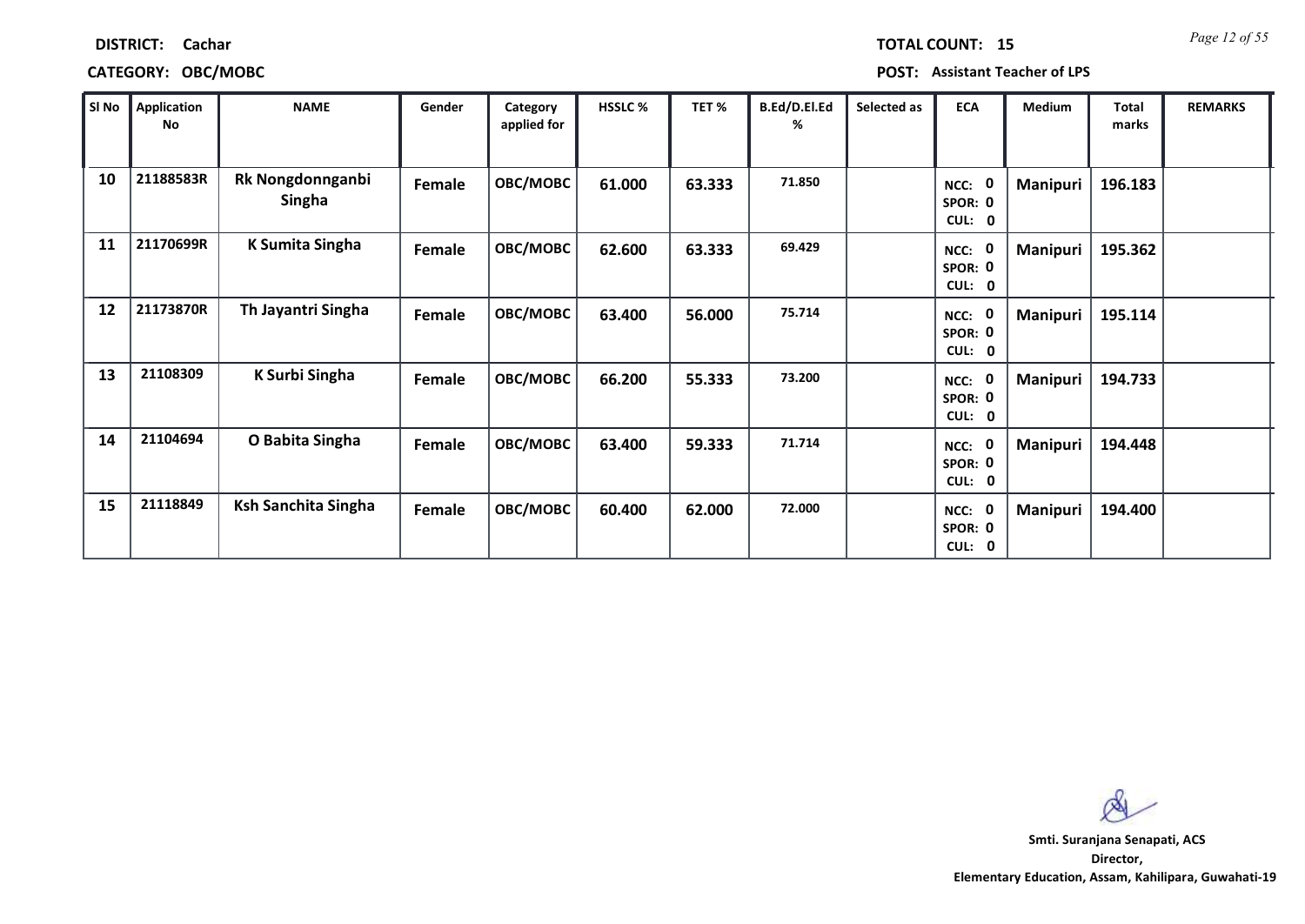| <b>DISTRICT:</b> | Cachar |
|------------------|--------|
|------------------|--------|

*Page 13 of 55* **TOTAL COUNT: 13**

**CATEGORY: PwD POST: Assistant Teacher of LPS**

| SI No                   | <b>Application</b><br><b>No</b> | <b>NAME</b>                               | Gender      | Category<br>applied for | HSSLC % | TET %  | B.Ed/D.El.Ed<br>% | Selected as                 | <b>ECA</b>                  | Medium         | <b>Total</b><br>marks | <b>REMARKS</b>         |
|-------------------------|---------------------------------|-------------------------------------------|-------------|-------------------------|---------|--------|-------------------|-----------------------------|-----------------------------|----------------|-----------------------|------------------------|
| $\mathbf{1}$            | 21180187R                       | Madhuparna<br>Chakraborty                 | Female      | <b>UR</b><br>PwD        | 78.400  | 59.333 | 70.250            | Women<br><b>Reservation</b> | NCC: 0<br>SPOR: 0<br>CUL: 0 | <b>Bengali</b> | 207.983               | PwD<br>Withheld        |
| $\overline{2}$          | 21106603                        | Rubiya Begum Laskar                       | Female      | <b>UR</b><br>PwD        | 53.000  | 66.667 | 73.429            | Women<br>Reservation        | NCC: 0<br>SPOR: 0<br>CUL: 0 | <b>Bengali</b> | 193.095               | PwD<br>Withheld        |
| $\overline{\mathbf{3}}$ | 21100987                        | <b>Aminul Islam</b><br><b>Barbhuiya</b>   | <b>Male</b> | <b>UR</b><br>PwD        | 51.600  | 62.667 | 75.571            |                             | NCC: 0<br>SPOR: 0<br>CUL: 0 | <b>Bengali</b> | 189.838               | PwD<br>Withheld        |
| 4                       | 21137739                        | <b>Iqbal Mahammed</b><br><b>Barbhuiya</b> | <b>Male</b> | <b>EWS</b><br>PwD       | 55.200  | 65.333 | 69.063            |                             | NCC: 0<br>SPOR: 0<br>CUL: 0 | <b>Bengali</b> | 189.597               | PwD<br>Withheld        |
| 5                       | 21105611                        | <b>Badrul Hoque Laskar</b>                | <b>Male</b> | <b>EWS</b><br>PwD       | 53.600  | 61.333 | 74.214            |                             | NCC: 0<br>SPOR: 0<br>CUL: 0 | <b>Bengali</b> | 189.148               | PwD<br>Withheld        |
| 6                       | 21105224                        | Jahirul Islam<br>Choudhury                | <b>Male</b> | <b>EWS</b><br>PwD       | 50.800  | 62.000 | 76.051            |                             | NCC: 0<br>SPOR: 0<br>CUL: 0 | <b>Bengali</b> | 188.851               | PwD<br>Withheld        |
| $\overline{\mathbf{z}}$ | 21123265                        | <b>Mazmul Islam</b><br><b>Mazumder</b>    | <b>Male</b> | <b>EWS</b><br>PwD       | 54.600  | 60.667 | 70.278            |                             | NCC: 0<br>SPOR: 0<br>CUL: 0 | <b>Bengali</b> | 185.545               | PwD<br>Withheld        |
| 8                       | 21183642R                       | <b>Ashik Ahmed</b>                        | <b>Male</b> | OBC/MOBC<br>PwD         | 54.200  | 63.333 | 64.786            |                             | NCC: 0<br>SPOR: 0<br>CUL: 0 | <b>Bengali</b> | 182.319               | PwD<br>Withheld        |
| 9                       | 21105467                        | <b>Rajalal Barman</b>                     | <b>Male</b> | <b>SC</b><br>PwD        | 58.000  | 60.667 | 63.150            |                             | NCC: 0<br>SPOR: 0<br>CUL: 0 | <b>Bengali</b> | 181.817               | <b>PwD</b><br>Withheld |

 $\infty$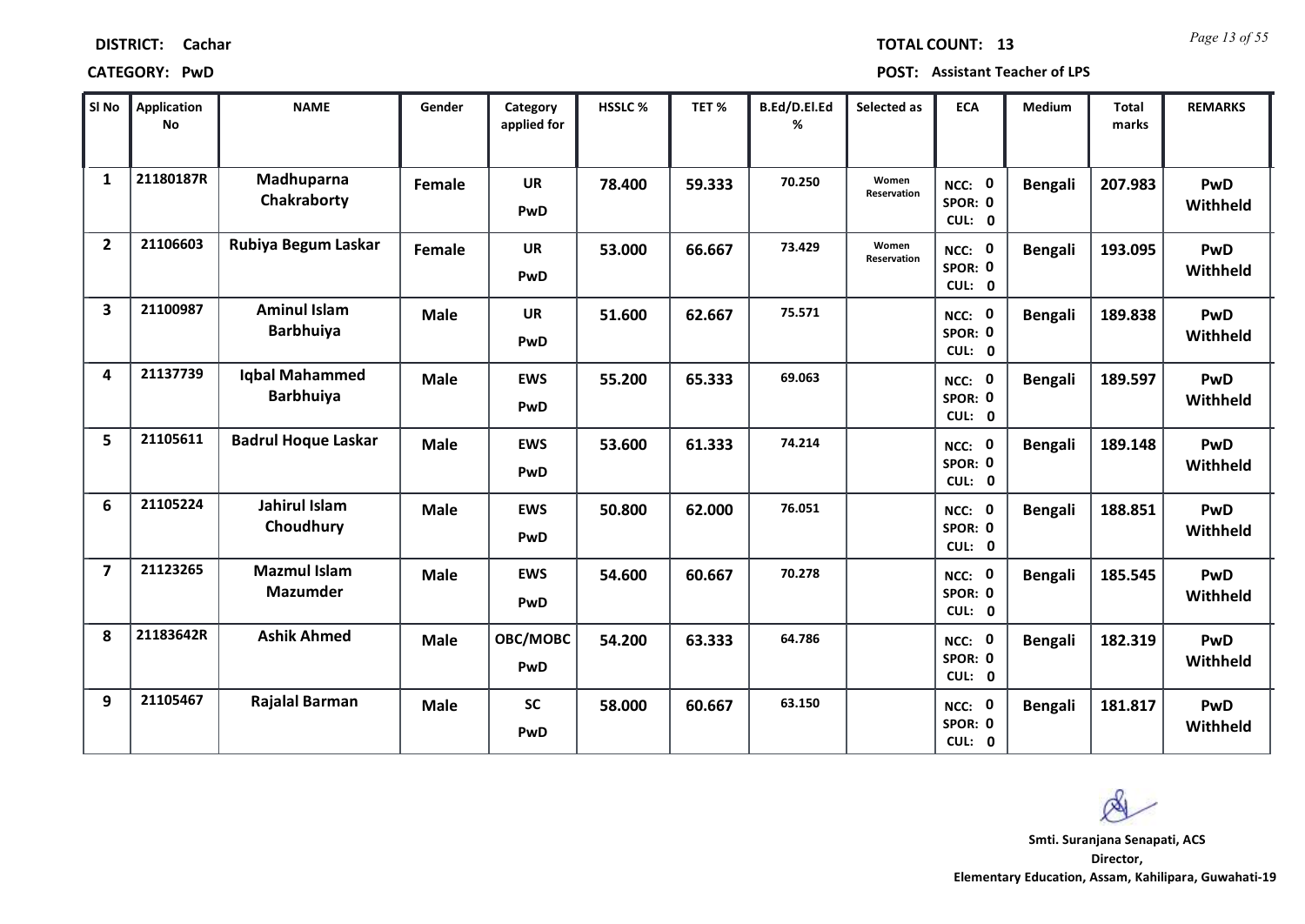*Page 14 of 55* **TOTAL COUNT: 13**

**CATEGORY: PwD POST: Assistant Teacher of LPS**

| SI No | <b>Application</b><br>No | <b>NAME</b>                       | Gender      | Category<br>applied for | <b>HSSLC %</b> | TET %  | B.Ed/D.El.Ed<br>% | Selected as          | <b>ECA</b>                                         | <b>Medium</b>  | <b>Total</b><br>marks | <b>REMARKS</b>         |
|-------|--------------------------|-----------------------------------|-------------|-------------------------|----------------|--------|-------------------|----------------------|----------------------------------------------------|----------------|-----------------------|------------------------|
| 10    | 21123313                 | <b>Samir Hussain</b><br>Choudhury | <b>Male</b> | <b>EWS</b><br>PwD       | 50.800         | 60.000 | 69.143            |                      | 0<br>NCC:<br>SPOR: 0<br><b>CUL:</b><br>$\mathbf 0$ | Bengali        | 179.943               | <b>PwD</b><br>Withheld |
| 11    | 21164569                 | <b>Sumit Kumar Das</b>            | <b>Male</b> | <b>SC</b><br>PwD        | 45.400         | 60.667 | 69.643            |                      | 0<br>NCC:<br>SPOR: 0<br>CUL:<br>0                  | <b>Bengali</b> | 175.710               | <b>PwD</b><br>Withheld |
| 12    | 21188104R                | Shrabani Paul                     | Female      | <b>UR</b><br>PwD        | 46.200         | 55.333 | 72.200            | Women<br>Reservation | $\mathbf 0$<br>NCC:<br>SPOR: 0<br>CUL:<br>0        | Bengali        | 173.733               | <b>PwD</b><br>Withheld |
| 13    | 21164814R                | <b>Abhik Roy</b>                  | <b>Male</b> | <b>SC</b><br>PwD        | 49.200         | 55.333 | 67.500            |                      | 0<br>NCC:<br>SPOR: 0<br>CUL: 0                     | Bengali        | 172.033               | <b>PwD</b><br>Withheld |

 $\infty$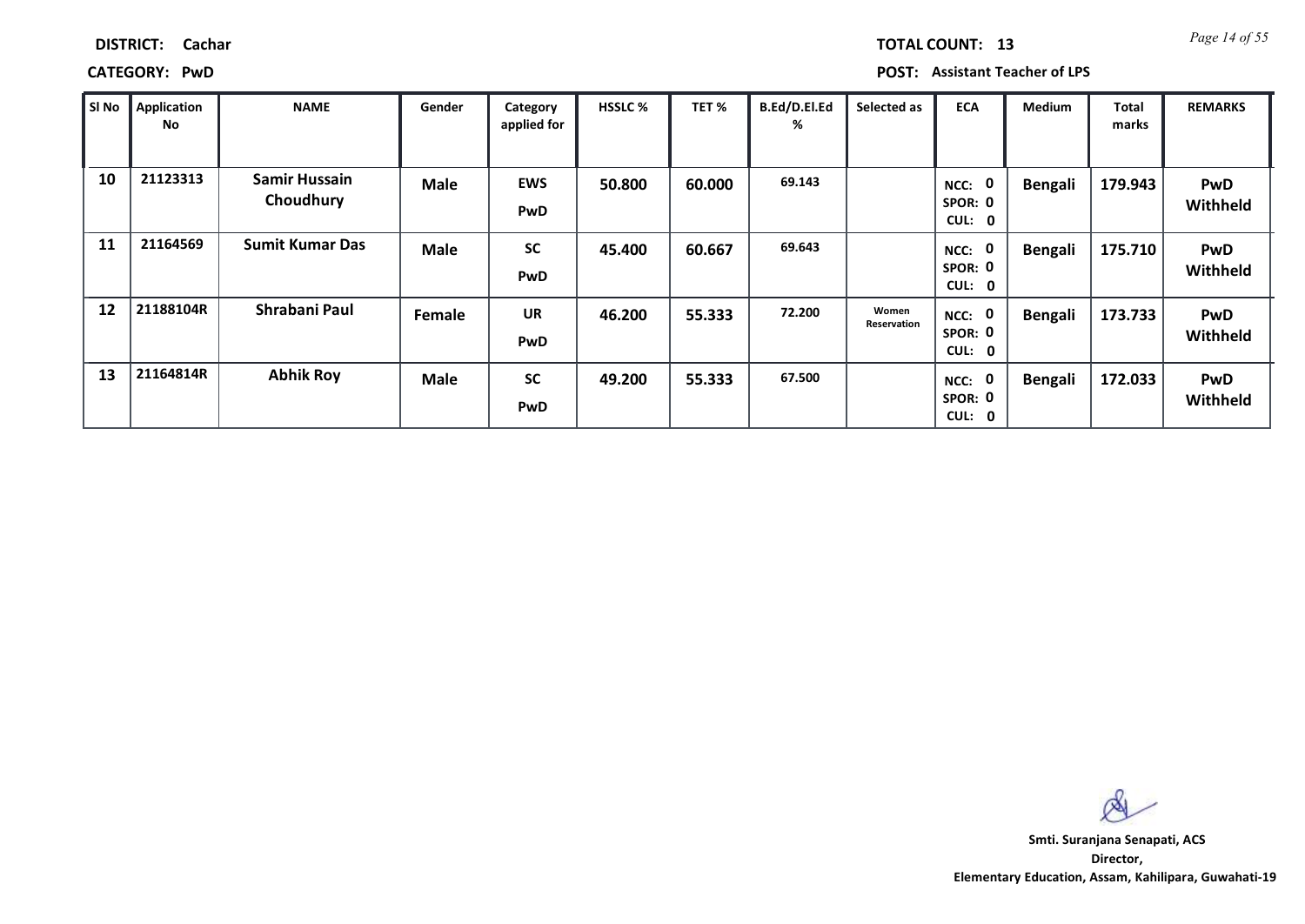| <b>DISTRICT:</b> | Cachar |
|------------------|--------|
|------------------|--------|

*Page 15 of 55* **TOTAL COUNT: 65**

| SI No                   | <b>Application</b><br>No | <b>NAME</b>             | Gender      | Category<br>applied for | <b>HSSLC%</b> | TET %  | B.Ed/D.El.Ed<br>% | Selected as          | <b>ECA</b>                          | <b>Medium</b>  | <b>Total</b><br>marks | <b>REMARKS</b> |
|-------------------------|--------------------------|-------------------------|-------------|-------------------------|---------------|--------|-------------------|----------------------|-------------------------------------|----------------|-----------------------|----------------|
| $\mathbf{1}$            | 21106774                 | <b>Rupak Das</b>        | <b>Male</b> | <b>SC</b>               | 61.600        | 76.000 | 76.550            |                      | NCC: 0<br>SPOR: 0<br>CUL: 0         | <b>Bengali</b> | 214.150               |                |
| $\overline{2}$          | 21166813R                | <b>Abhijit Das</b>      | <b>Male</b> | <b>SC</b>               | 85.400        | 55.333 | 72.400            |                      | NCC: 0<br>SPOR: 0<br>CUL: 0         | <b>Bengali</b> | 213.133               |                |
| $\overline{\mathbf{3}}$ | 21176118R                | <b>Rahul Mazumder</b>   | <b>Male</b> | <b>SC</b>               | 73.600        | 58.667 | 78.450            |                      | NCC: 0<br>SPOR: 0<br>CUL: 0         | <b>Bengali</b> | 210.717               |                |
| 4                       | 21167793R                | Pooja Das               | Female      | <b>SC</b>               | 77.000        | 55.333 | 76.800            | Women<br>Reservation | NCC: 0<br>SPOR: 0<br>CUL: 0         | <b>Bengali</b> | 209.133               |                |
| 5                       | 21182402R                | <b>Payel Das</b>        | Female      | <b>SC</b>               | 70.000        | 59.333 | 78.350            | Women<br>Reservation | NCC: 0<br>SPOR: 0<br>CUL: 0         | <b>Bengali</b> | 207.683               |                |
| 6                       | 21175441R                | <b>Rahul Das</b>        | <b>Male</b> | SC                      | 79.600        | 56.000 | 69.857            |                      | NCC: 0<br>SPOR: 0<br>CUL: 0         | <b>Bengali</b> | 205.457               |                |
| $\overline{\mathbf{z}}$ | 21102310                 | <b>Marmi Roy</b>        | Female      | <b>SC</b>               | 60.000        | 73.333 | 71.000            | Women<br>Reservation | NCC: 0<br>SPOR: 0<br>CUL: 0         | <b>Bengali</b> | 204.333               |                |
| 8                       | 21168331R                | <b>Sudhir Das</b>       | <b>Male</b> | <b>SC</b>               | 65.600        | 57.333 | 71.143            |                      | <b>NCC: 10</b><br>SPOR: 0<br>CUL: 0 | <b>Bengali</b> | 204.076               |                |
| 9                       | 21103980                 | <b>Bhabani Rani Das</b> | Female      | <b>SC</b>               | 76.800        | 58.667 | 67.771            | Women<br>Reservation | NCC: 0<br>SPOR: 0<br>CUL: 0         | <b>Bengali</b> | 203.238               |                |

 $\infty$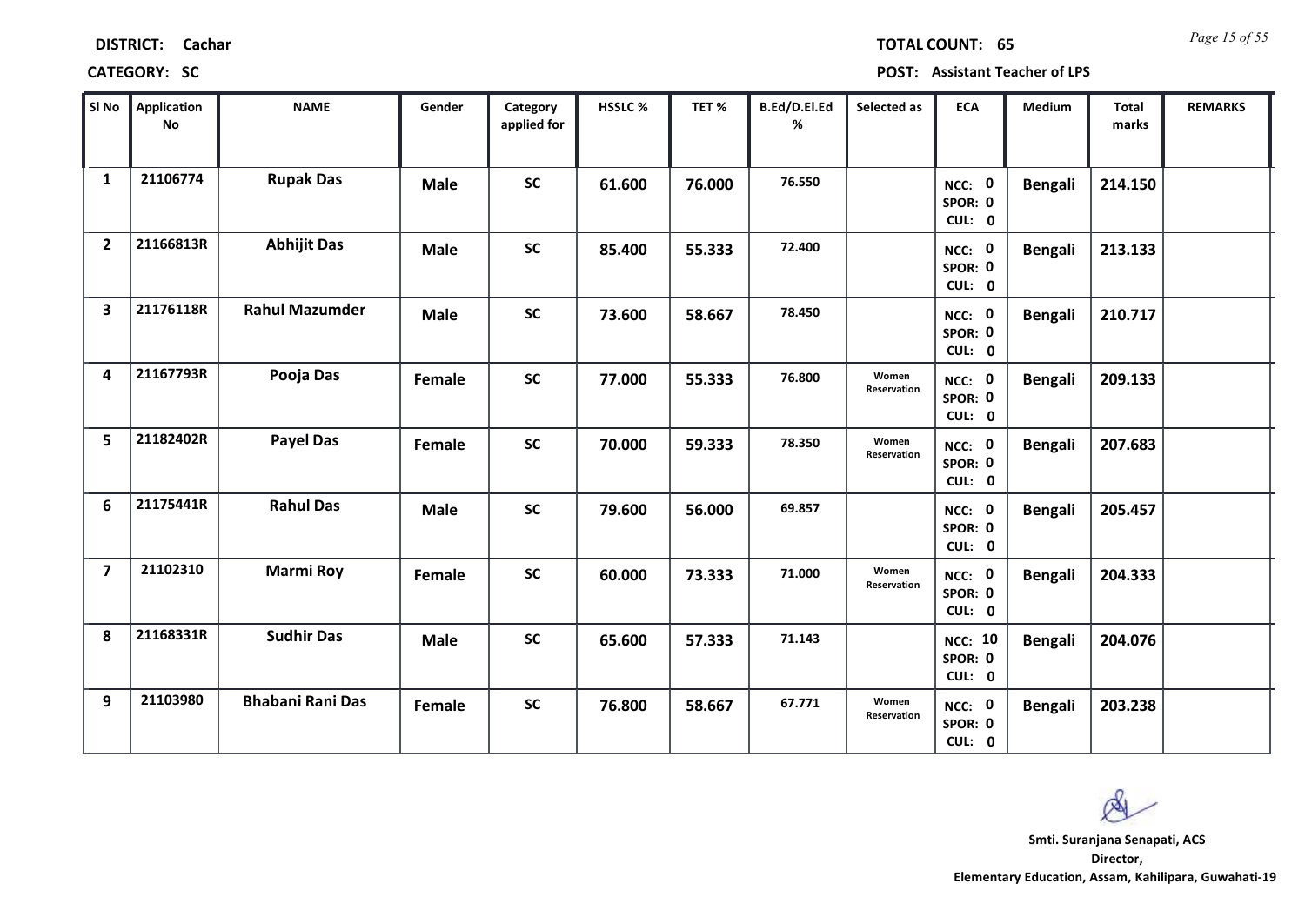| Si No $\ $ | Application<br>No | <b>NAME</b>         | Gender      | Category<br>applied for | HSSLC% | TET %  | B.Ed/D.El.Ed<br>% | Selected as          | <b>ECA</b>                          | <b>Medium</b>  | Total<br>marks | <b>REMARKS</b> |
|------------|-------------------|---------------------|-------------|-------------------------|--------|--------|-------------------|----------------------|-------------------------------------|----------------|----------------|----------------|
| 10         | 21109548          | <b>Suman Roy</b>    | <b>Male</b> | <b>SC</b>               | 61.800 | 68.667 | 72.629            |                      | NCC: 0<br>SPOR: 0<br>CUL: 0         | <b>Bengali</b> | 203.095        |                |
| 11         | 21102709          | <b>Debasish Das</b> | Male        | <b>SC</b>               | 55.600 | 70.667 | 76.714            |                      | NCC: 0<br>SPOR: 0<br>CUL: 0         | <b>Bengali</b> | 202.981        |                |
| 12         | 21117391          | <b>Utpal Das</b>    | <b>Male</b> | $\mathsf{sc}$           | 63.800 | 63.333 | 75.714            |                      | NCC: 0<br>SPOR: 0<br>CUL: 0         | <b>Bengali</b> | 202.848        |                |
| 13         | 21111718          | <b>Biswajit Das</b> | <b>Male</b> | <b>SC</b>               | 65.600 | 62.000 | 75.214            |                      | NCC: 0<br>SPOR: 0<br>CUL: 0         | <b>Bengali</b> | 202.814        |                |
| 14         | 21125481          | <b>Shaswati Das</b> | Female      | $\mathsf{SC}$           | 57.000 | 69.333 | 76.286            | Women<br>Reservation | NCC: 0<br>SPOR: 0<br>CUL: 0         | <b>Bengali</b> | 202.619        |                |
| 15         | 21191473R         | <b>Pranab Das</b>   | Male        | $\mathsf{SC}$           | 64.200 | 65.333 | 73.000            |                      | NCC: 0<br>SPOR: 0<br>CUL: 0         | <b>Bengali</b> | 202.533        |                |
| 16         | 21200309R         | <b>Priyam Das</b>   | Female      | $\mathsf{SC}$           | 70.200 | 55.333 | 77.000            | Women<br>Reservation | NCC: 0<br>SPOR: 0<br>CUL: 0         | <b>Bengali</b> | 202.533        |                |
| 17         | 21203516R         | Aporupa Sutradhar   | Female      | <b>SC</b>               | 64.400 | 55.333 | 72.714            | Women<br>Reservation | <b>NCC: 10</b><br>SPOR: 0<br>CUL: 0 | <b>Bengali</b> | 202.448        |                |
| 18         | 21114025          | Srabanti Das        | Female      | <b>SC</b>               | 59.800 | 70.000 | 72.444            | Women<br>Reservation | NCC: 0<br>SPOR: 0<br>CUL: 0         | <b>Bengali</b> | 202.244        |                |

### **CATEGORY: SC POST: Assistant Teacher of LPS**

**Director, Elementary Education, Assam, Kahilipara, Guwahati-19 Smti. Suranjana Senapati, ACS**

 $\alpha$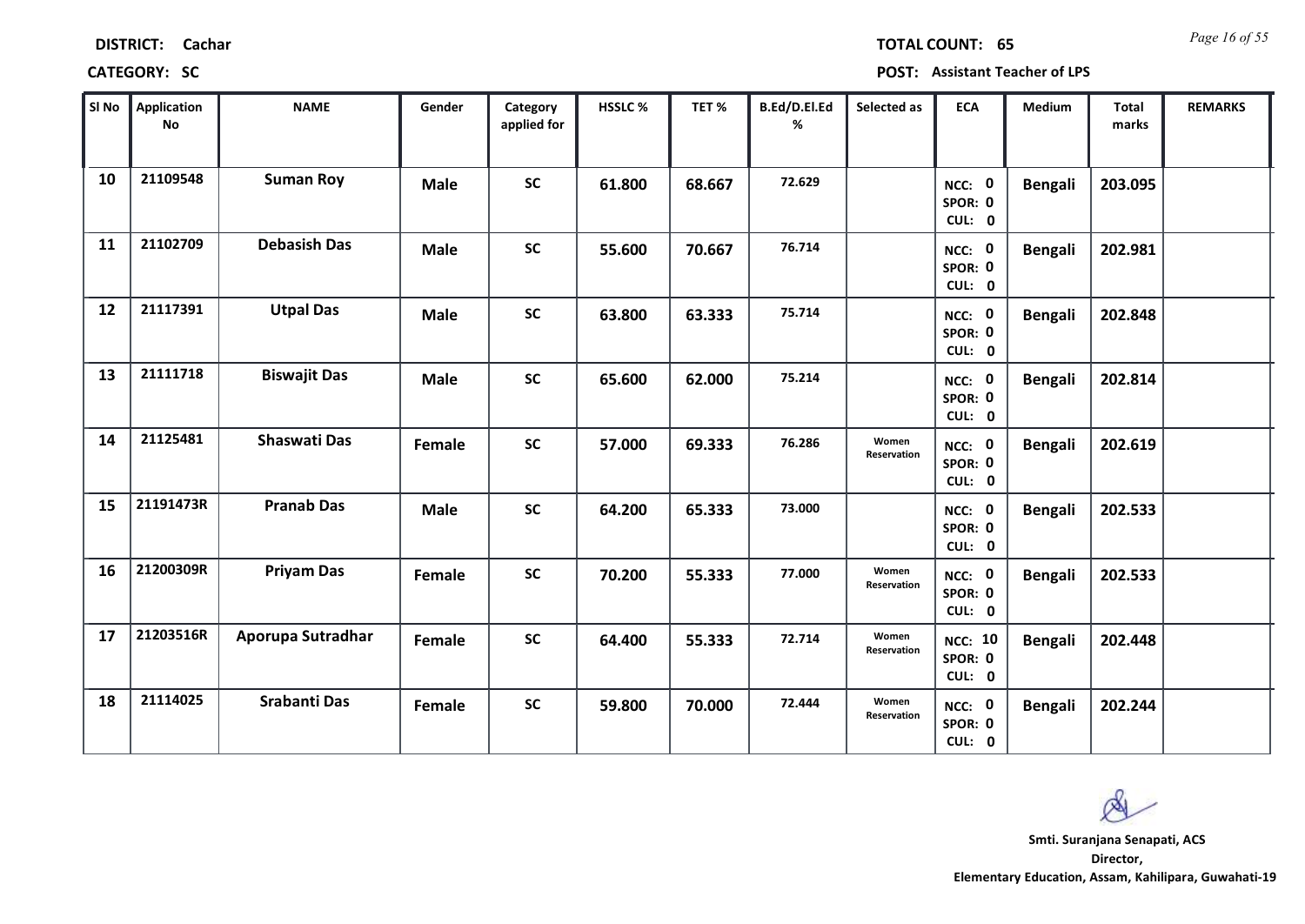*Page 17 of 55* **TOTAL COUNT: 65**

**CATEGORY: SC POST: Assistant Teacher of LPS**

| SI No | <b>Application</b><br>No | <b>NAME</b>              | Gender      | Category<br>applied for | HSSLC % | TET %  | B.Ed/D.El.Ed<br>% | Selected as          | <b>ECA</b>                  | <b>Medium</b>  | <b>Total</b><br>marks | <b>REMARKS</b> |
|-------|--------------------------|--------------------------|-------------|-------------------------|---------|--------|-------------------|----------------------|-----------------------------|----------------|-----------------------|----------------|
| 19    | 21111046                 | Aparajita Roy            | Female      | <b>SC</b>               | 55.600  | 62.667 | 83.714            | Women<br>Reservation | NCC: 0<br>SPOR: 0<br>CUL: 0 | <b>Bengali</b> | 201.981               |                |
| 20    | 21187948R                | <b>Ram Chandra Das</b>   | <b>Male</b> | <b>SC</b>               | 68.600  | 62.000 | 71.357            |                      | NCC: 0<br>SPOR: 0<br>CUL: 0 | <b>Bengali</b> | 201.957               |                |
| 21    | 21189662R                | <b>Shyamola Das</b>      | Female      | <b>SC</b>               | 69.400  | 55.333 | 76.900            | Women<br>Reservation | NCC: 0<br>SPOR: 0<br>CUL: 0 | <b>Bengali</b> | 201.633               |                |
| 22    | 21180527R                | Popi Das                 | Female      | <b>SC</b>               | 71.000  | 55.333 | 75.214            | Women<br>Reservation | NCC: 0<br>SPOR: 0<br>CUL: 0 | <b>Bengali</b> | 201.548               |                |
| 23    | 21119843                 | <b>Debasish Das</b>      | <b>Male</b> | <b>SC</b>               | 63.400  | 61.333 | 76.714            |                      | NCC: 0<br>SPOR: 0<br>CUL: 0 | <b>Bengali</b> | 201.448               |                |
| 24    | 21106683                 | <b>Binoy Bhushan Das</b> | <b>Male</b> | <b>SC</b>               | 62.000  | 66.000 | 73.300            |                      | NCC: 0<br>SPOR: 0<br>CUL: 0 | <b>Bengali</b> | 201.300               |                |
| 25    | 21110980                 | Lakshman Das             | <b>Male</b> | <b>SC</b>               | 66.800  | 58.667 | 75.786            |                      | NCC: 0<br>SPOR: 0<br>CUL: 0 | <b>Bengali</b> | 201.252               |                |
| 26    | 21114060                 | <b>Tapash Baul</b>       | <b>Male</b> | <b>SC</b>               | 58.400  | 68.000 | 74.800            |                      | NCC: 0<br>SPOR: 0<br>CUL: 0 | <b>Bengali</b> | 201.200               |                |
| 27    | 21175923R                | <b>Shreyoshee Das</b>    | Female      | <b>SC</b>               | 67.200  | 56.000 | 77.950            | Women<br>Reservation | NCC: 0<br>SPOR: 0<br>CUL: 0 | <b>Bengali</b> | 201.150               |                |

 $\infty$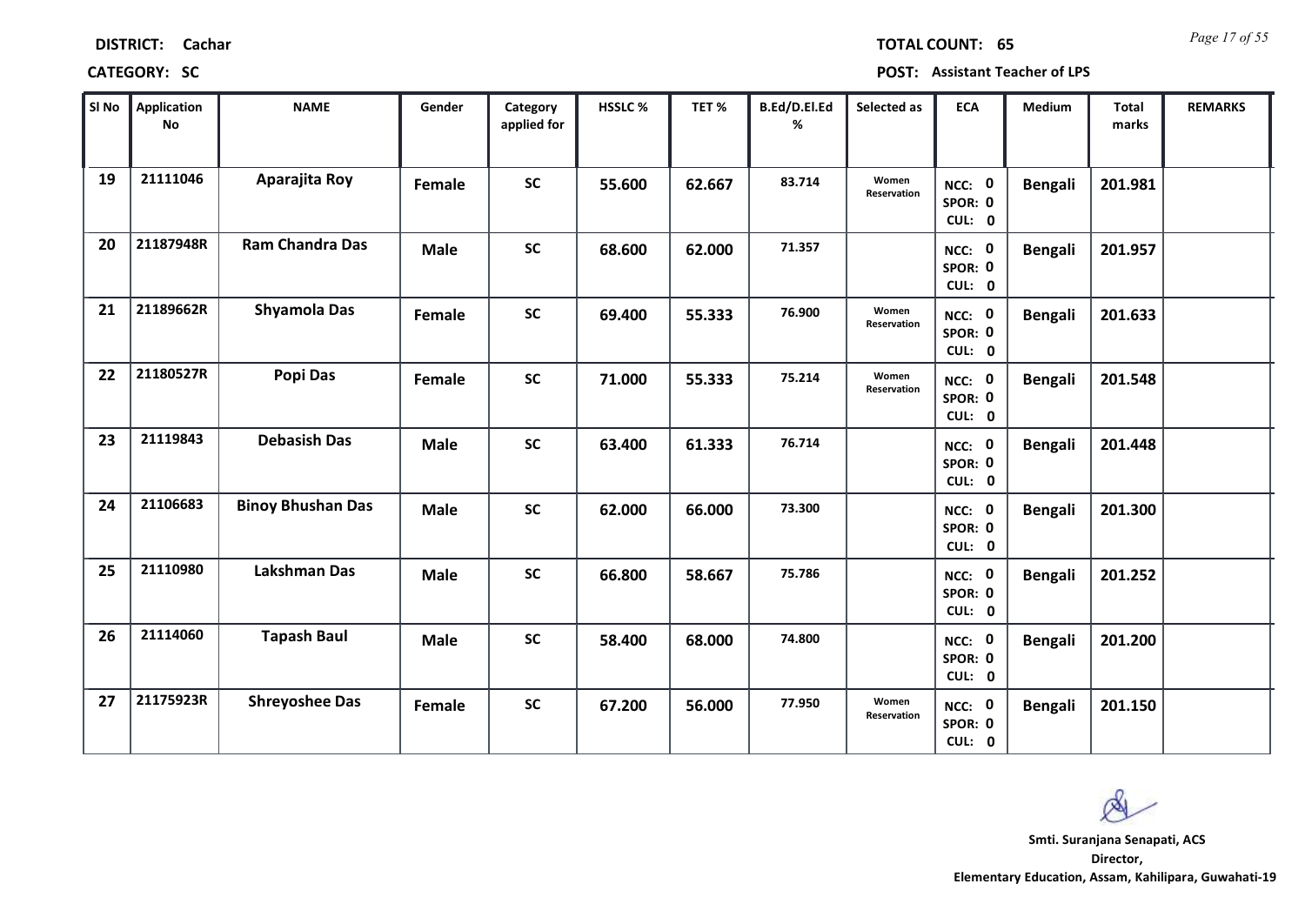| <b>DISTRICT:</b> | Cachar |
|------------------|--------|
|------------------|--------|

*Page 18 of 55* **TOTAL COUNT: 65**

| SI <sub>No</sub> | <b>Application</b><br>No | <b>NAME</b>         | Gender      | Category<br>applied for | <b>HSSLC%</b> | TET %  | B.Ed/D.El.Ed<br>% | Selected as          | <b>ECA</b>                  | <b>Medium</b>  | Total<br>marks | <b>REMARKS</b> |
|------------------|--------------------------|---------------------|-------------|-------------------------|---------------|--------|-------------------|----------------------|-----------------------------|----------------|----------------|----------------|
| 28               | 21113728                 | <b>Amaresh Das</b>  | <b>Male</b> | <b>SC</b>               | 55.200        | 66.000 | 79.857            |                      | NCC: 0<br>SPOR: 0<br>CUL: 0 | <b>Bengali</b> | 201.057        |                |
| 29               | 21105437                 | Manoj Kumar Das     | <b>Male</b> | <b>SC</b>               | 53.200        | 74.667 | 73.143            |                      | NCC: 0<br>SPOR: 0<br>CUL: 0 | <b>Bengali</b> | 201.010        |                |
| 30               | 21103996                 | Sulekha Das         | Female      | <b>SC</b>               | 56.200        | 76.667 | 68.000            | Women<br>Reservation | NCC: 0<br>SPOR: 0<br>CUL: 0 | <b>Bengali</b> | 200.867        |                |
| 31               | 21159946                 | <b>Mousumi Das</b>  | Female      | <b>SC</b>               | 66.800        | 64.667 | 69.371            | Women<br>Reservation | NCC: 0<br>SPOR: 0<br>CUL: 0 | <b>Bengali</b> | 200.838        |                |
| 32               | 21175197R                | Jayeeta Rani Das    | Female      | <b>SC</b>               | 78.800        | 59.333 | 62.700            | Women<br>Reservation | NCC: 0<br>SPOR: 0<br>CUL: 0 | <b>Bengali</b> | 200.833        |                |
| 33               | 21102797                 | Jayanta Das         | <b>Male</b> | <b>SC</b>               | 55.000        | 76.000 | 69.714            |                      | NCC: 0<br>SPOR: 0<br>CUL: 0 | <b>Bengali</b> | 200.714        |                |
| 34               | 21101537                 | Papiya Samajpati    | Female      | <b>SC</b>               | 59.400        | 66.000 | 75.143            | Women<br>Reservation | NCC: 0<br>SPOR: 0<br>CUL: 0 | <b>Bengali</b> | 200.543        |                |
| 35               | 21103282                 | <b>Jitendra Das</b> | <b>Male</b> | <b>SC</b>               | 61.800        | 68.000 | 70.686            |                      | NCC: 0<br>SPOR: 0<br>CUL: 0 | <b>Bengali</b> | 200.486        |                |
| 36               | 21125970                 | <b>Satyajit Das</b> | <b>Male</b> | <b>SC</b>               | 60.200        | 73.333 | 66.914            |                      | NCC: 0<br>SPOR: 0<br>CUL: 0 | <b>Bengali</b> | 200.448        |                |

 $\infty$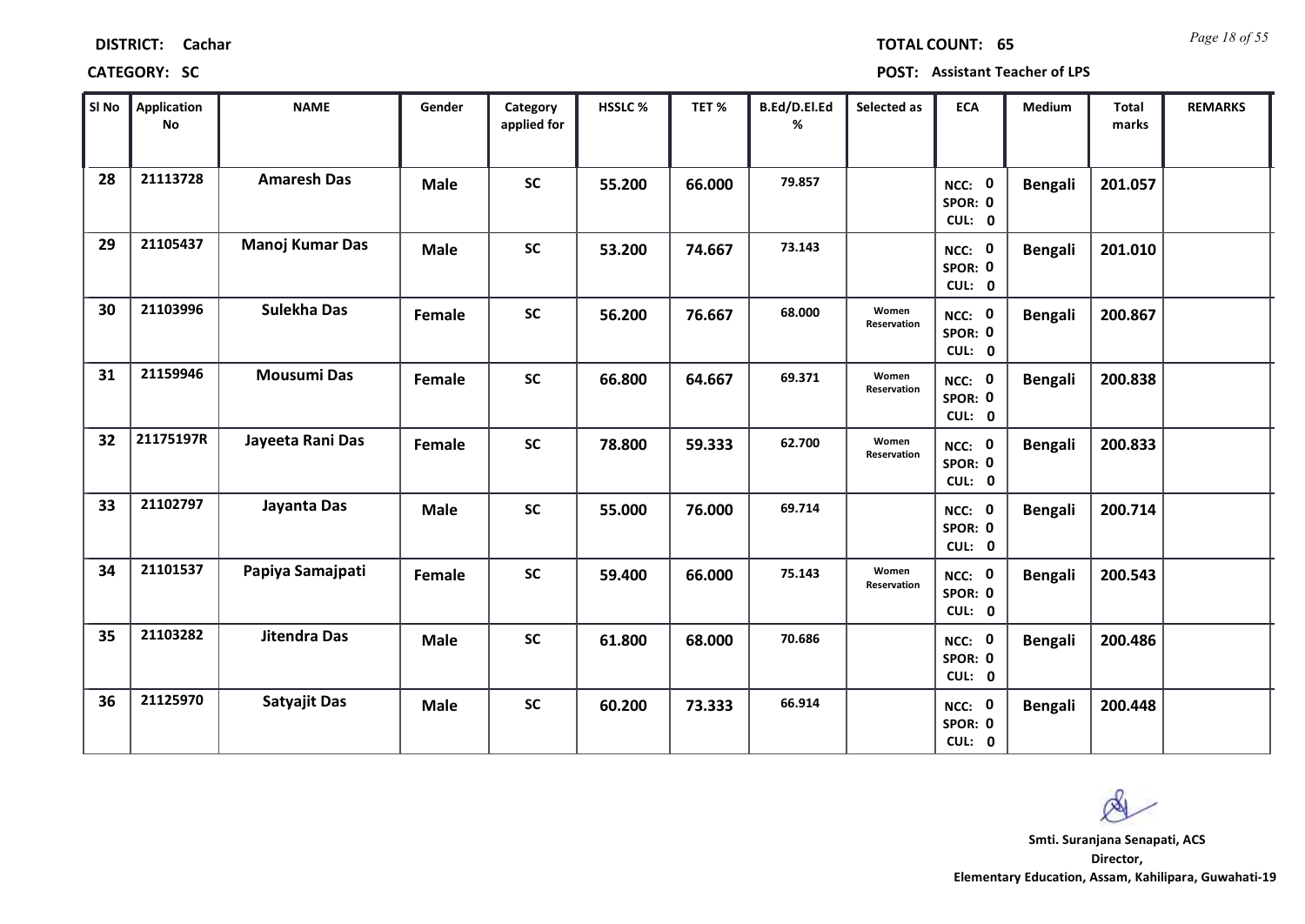| Sl No | Application<br>No | <b>NAME</b>              | Gender      | Category<br>applied for | HSSLC% | TET%   | <b>B.Ed/D.El.Ed</b><br>% | Selected as          | <b>ECA</b>                  | <b>Medium</b>  | <b>Total</b><br>marks | <b>REMARKS</b> |
|-------|-------------------|--------------------------|-------------|-------------------------|--------|--------|--------------------------|----------------------|-----------------------------|----------------|-----------------------|----------------|
| 37    | 21116112          | <b>Sumit Panika</b>      | <b>Male</b> | <b>SC</b>               | 73.800 | 57.333 | 69.314                   |                      | NCC: 0<br>SPOR: 0<br>CUL: 0 | <b>Bengali</b> | 200.448               |                |
| 38    | 21166600R         | <b>Tulsi Das</b>         | Female      | <b>SC</b>               | 75.600 | 55.333 | 69.429                   | Women<br>Reservation | NCC: 0<br>SPOR: 0<br>CUL: 0 | <b>Bengali</b> | 200.362               |                |
| 39    | 21101640          | <b>Shanku Nomosudra</b>  | <b>Male</b> | <b>SC</b>               | 62.800 | 64.000 | 73.543                   |                      | NCC: 0<br>SPOR: 0<br>CUL: 0 | <b>Bengali</b> | 200.343               |                |
| 40    | 21170074R         | Upasana Sarkar           | Female      | <b>SC</b>               | 61.000 | 66.667 | 72.643                   | Women<br>Reservation | NCC: 0<br>SPOR: 0<br>CUL: 0 | <b>Bengali</b> | 200.310               |                |
| 41    | 21113613          | <b>Subir Malakar</b>     | <b>Male</b> | <b>SC</b>               | 58.200 | 66.000 | 76.071                   |                      | NCC: 0<br>SPOR: 0<br>CUL: 0 | <b>Bengali</b> | 200.271               |                |
| 42    | 21117629          | Dipshika Das             | Female      | <b>SC</b>               | 55.600 | 69.333 | 75.200                   | Women<br>Reservation | NCC: 0<br>SPOR: 0<br>CUL: 0 | <b>Bengali</b> | 200.133               |                |
| 43    | 21116701          | <b>Ranjit Mandal</b>     | <b>Male</b> | <b>SC</b>               | 66.800 | 72.667 | 60.629                   |                      | NCC: 0<br>SPOR: 0<br>CUL: 0 | <b>Bengali</b> | 200.095               |                |
| 44    | 21104259          | <b>Mrinal Das Laskar</b> | <b>Male</b> | <b>SC</b>               | 59.200 | 64.667 | 76.000                   |                      | NCC: 0<br>SPOR: 0<br>CUL: 0 | <b>Bengali</b> | 199.867               |                |
| 45    | 21100576          | Sathi Malakar            | Female      | <b>SC</b>               | 69.000 | 60.667 | 70.200                   | Women<br>Reservation | NCC: 0<br>SPOR: 0<br>CUL: 0 | <b>Bengali</b> | 199.867               |                |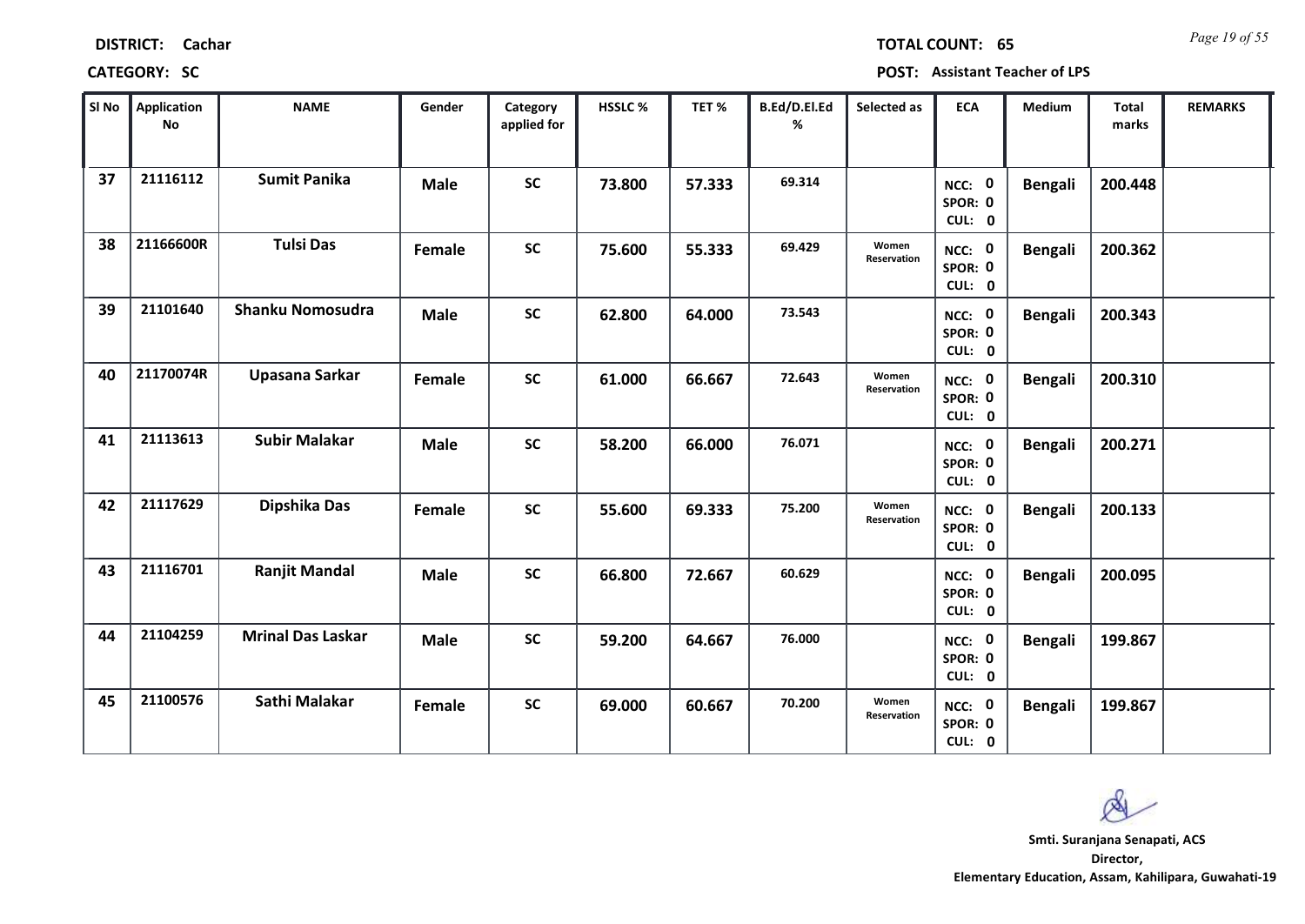| Sl No | Application<br><b>No</b> | <b>NAME</b>              | Gender      | Category<br>applied for | HSSLC% | TET%   | B.Ed/D.El.Ed<br>% | Selected as | <b>ECA</b>                            | <b>Medium</b>  | Total<br>marks | <b>REMARKS</b> |
|-------|--------------------------|--------------------------|-------------|-------------------------|--------|--------|-------------------|-------------|---------------------------------------|----------------|----------------|----------------|
| 46    | 21112784                 | <b>Arabinda Das</b>      | <b>Male</b> | <b>SC</b>               | 54.600 | 68.667 | 76.571            |             | NCC: 0<br>SPOR: 0                     | <b>Bengali</b> | 199.838        |                |
| 47    | 21108380                 | Papiya Das               | Female      | <b>SC</b>               | 60.000 | 58.667 | 81.071            |             | CUL: 0<br>NCC: 0<br>SPOR: 0<br>CUL: 0 | <b>Bengali</b> | 199.738        |                |
| 48    | 21115808                 | Sabyasachi Das           | <b>Male</b> | <b>SC</b>               | 65.600 | 56.000 | 78.050            |             | NCC: 0<br>SPOR: 0<br>CUL: 0           | <b>Bengali</b> | 199.650        |                |
| 49    | 21116465                 | <b>Mrittika Rani Das</b> | Female      | <b>SC</b>               | 54.600 | 68.667 | 76.357            |             | NCC: 0<br>SPOR: 0<br>CUL: 0           | <b>Bengali</b> | 199.624        |                |
| 50    | 21187969R                | <b>Manon Kanti Das</b>   | <b>Male</b> | <b>SC</b>               | 56.200 | 62.667 | 80.714            |             | NCC: 0<br>SPOR: 0<br>CUL: 0           | <b>Bengali</b> | 199.581        |                |
| 51    | 21105097                 | Dola Roy                 | Female      | <b>SC</b>               | 64.800 | 66.000 | 68.743            |             | NCC: 0<br>SPOR: 0<br>CUL: 0           | <b>Bengali</b> | 199.543        |                |
| 52    | 21117431                 | <b>Manash Mazumdar</b>   | <b>Male</b> | <b>SC</b>               | 49.600 | 76.667 | 73.143            |             | NCC: 0<br>SPOR: 0<br>CUL: 0           | <b>Bengali</b> | 199.410        |                |
| 53    | 21118735                 | <b>Supriya Debroy</b>    | Female      | <b>SC</b>               | 65.400 | 66.667 | 67.314            |             | NCC: 0<br>SPOR: 0<br>CUL: 0           | <b>Bengali</b> | 199.381        |                |
| 54    | 21106598                 | <b>Soma Das</b>          | Female      | <b>SC</b>               | 60.200 | 69.333 | 69.771            |             | NCC: 0<br>SPOR: 0<br>CUL: 0           | <b>Bengali</b> | 199.305        |                |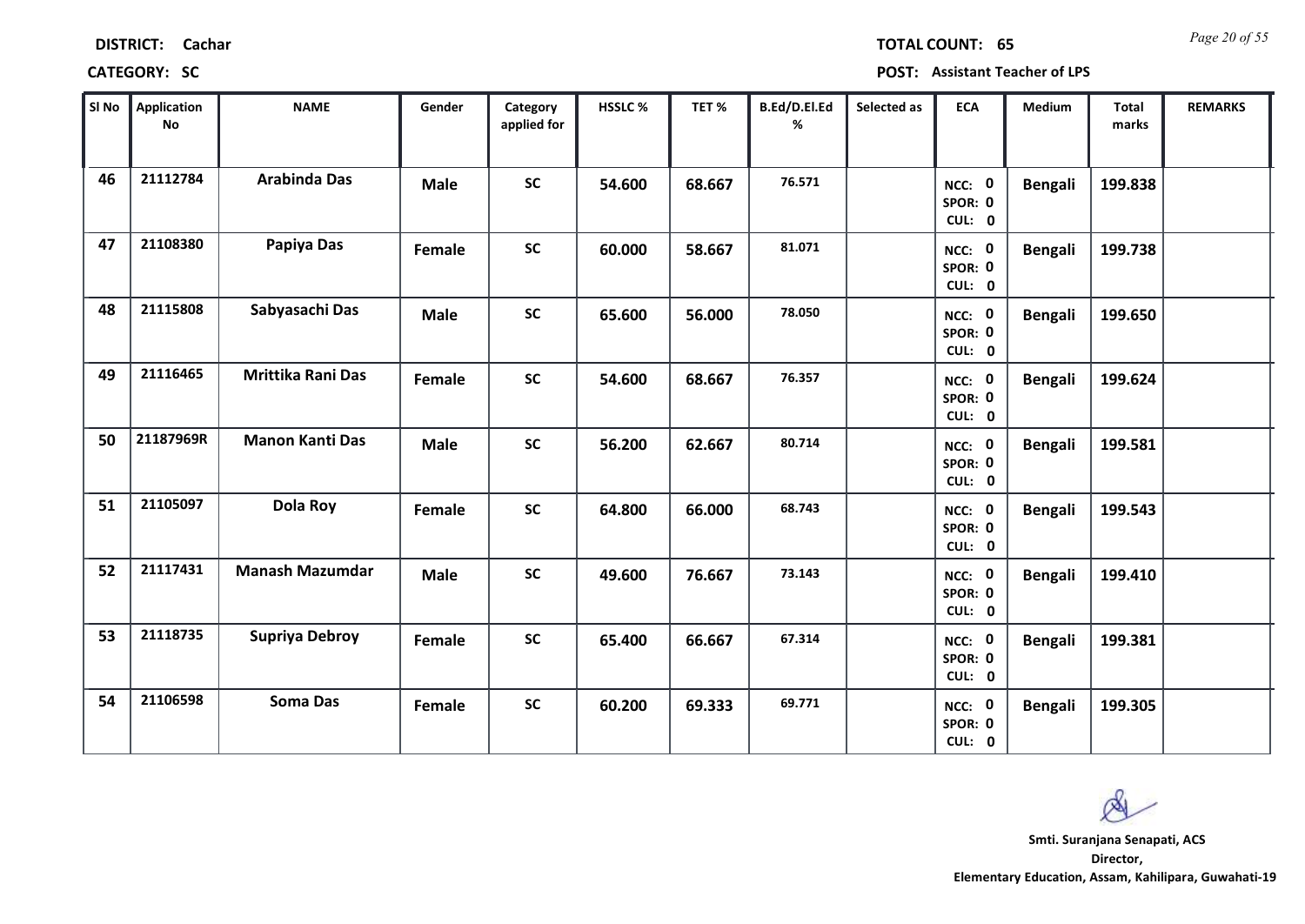| Sl No | Application<br><b>No</b> | <b>NAME</b>               | Gender      | Category<br>applied for | HSSLC% | TET %  | B.Ed/D.El.Ed<br>% | Selected as | <b>ECA</b>                  | Medium         | <b>Total</b><br>marks | <b>REMARKS</b> |
|-------|--------------------------|---------------------------|-------------|-------------------------|--------|--------|-------------------|-------------|-----------------------------|----------------|-----------------------|----------------|
| 55    | 21120139                 | <b>Shipra Das</b>         | Female      | <b>SC</b>               | 49.400 | 70.667 | 79.143            |             | NCC: 0<br>SPOR: 0<br>CUL: 0 | <b>Bengali</b> | 199.210               |                |
| 56    | 21124880                 | Jaya Das                  | Female      | $\mathsf{SC}$           | 51.200 | 67.333 | 80.571            |             | NCC: 0<br>SPOR: 0<br>CUL: 0 | <b>Bengali</b> | 199.105               |                |
| 57    | 21104038                 | Kanai Mandal              | <b>Male</b> | <b>SC</b>               | 49.400 | 72.000 | 77.643            |             | NCC: 0<br>SPOR: 0<br>CUL: 0 | <b>Bengali</b> | 199.043               |                |
| 58    | 21178850R                | <b>Asim Chandra Das</b>   | <b>Male</b> | <b>SC</b>               | 60.200 | 62.000 | 76.550            |             | NCC: 0<br>SPOR: 0<br>CUL: 0 | <b>Bengali</b> | 198.750               |                |
| 59    | 21123095                 | <b>Madhab Chandra Das</b> | <b>Male</b> | SC                      | 55.600 | 73.333 | 69.771            |             | NCC: 0<br>SPOR: 0<br>CUL: 0 | <b>Bengali</b> | 198.705               |                |
| 60    | 21100710                 | <b>Shiuly Das</b>         | Female      | <b>SC</b>               | 46.600 | 74.000 | 78.071            |             | NCC: 0<br>SPOR: 0<br>CUL: 0 | <b>Bengali</b> | 198.671               |                |
| 61    | 21108661                 | <b>Sujit Das</b>          | <b>Male</b> | SC                      | 55.200 | 70.000 | 73.400            |             | NCC: 0<br>SPOR: 0<br>CUL: 0 | <b>Bengali</b> | 198.600               |                |
| 62    | 21165354R                | <b>Sibasish Das</b>       | <b>Male</b> | <b>SC</b>               | 67.400 | 62.000 | 69.200            |             | NCC: 0<br>SPOR: 0<br>CUL: 0 | <b>Bengali</b> | 198.600               |                |
| 63    | 21112107                 | <b>Bapan Ch Majumder</b>  | <b>Male</b> | <b>SC</b>               | 54.800 | 66.000 | 77.786            |             | NCC: 0<br>SPOR: 0<br>CUL: 0 | <b>Bengali</b> | 198.586               |                |

# **CATEGORY: SC POST: Assistant Teacher of LPS**

**Director, Elementary Education, Assam, Kahilipara, Guwahati-19 Smti. Suranjana Senapati, ACS**

Ø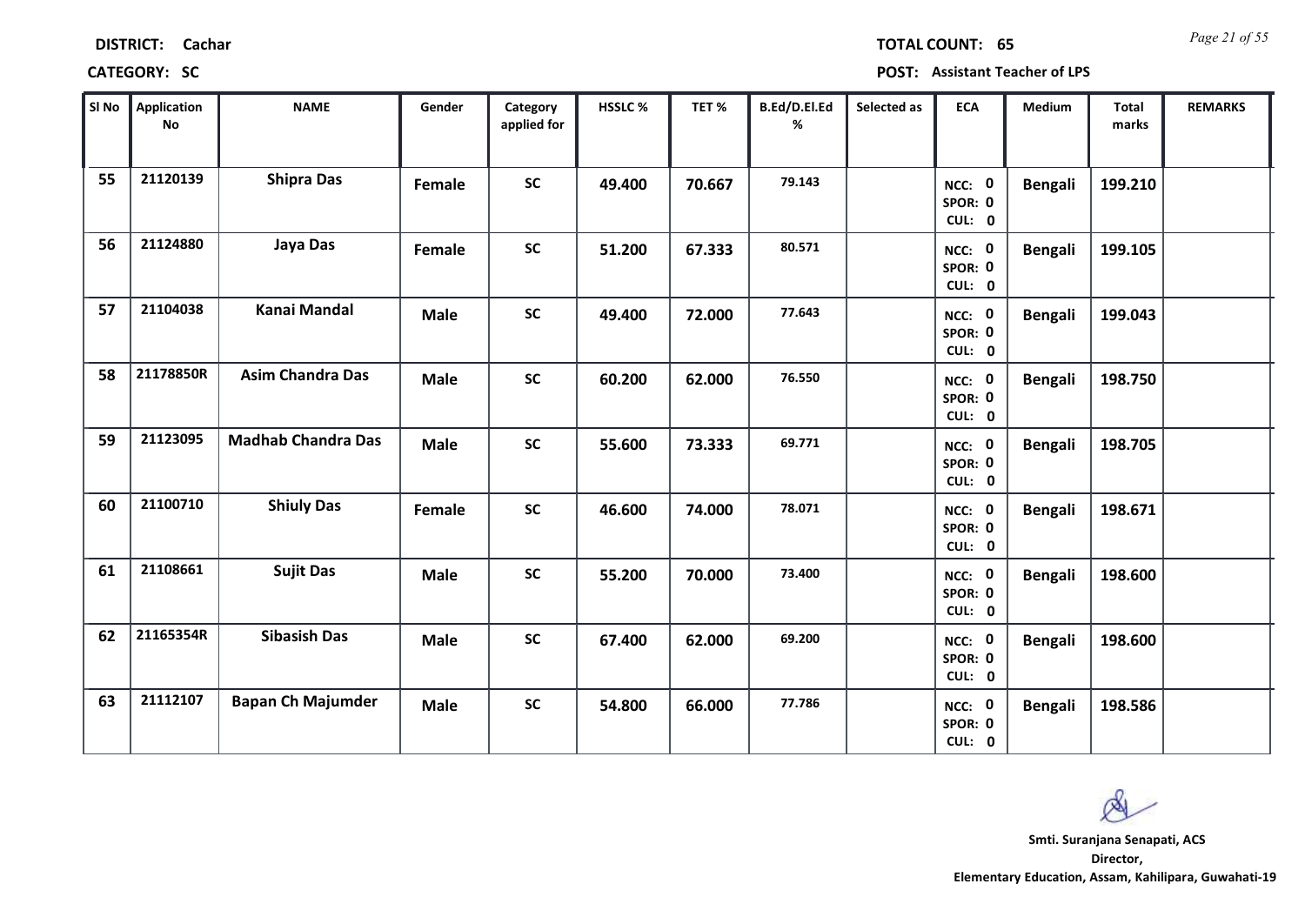**CATEGORY: SC POST: Assistant Teacher of LPS**

| ∥ SI No | Application<br>No | <b>NAME</b>      | Gender      | Category<br>applied for | <b>HSSLC %</b> | TET %  | <b>B.Ed/D.El.Ed</b><br>% | Selected as | <b>ECA</b>                               | Medium         | <b>Total</b><br>marks | <b>REMARKS</b> |
|---------|-------------------|------------------|-------------|-------------------------|----------------|--------|--------------------------|-------------|------------------------------------------|----------------|-----------------------|----------------|
| 64      | 21174703R         | Ranjan Churnakar | <b>Male</b> | <b>SC</b>               | 66.200         | 55.333 | 77.000                   |             | $\mathbf 0$<br>NCC:<br>SPOR: 0<br>CUL: 0 | <b>Bengali</b> | 198.533               |                |
| 65      | 21102916          | <b>Reba Das</b>  | Female      | <b>SC</b>               | 61.800         | 72.667 | 64.057                   |             | $\mathbf 0$<br>NCC:<br>SPOR: 0<br>CUL: 0 | <b>Bengali</b> | 198.524               |                |

 $\infty$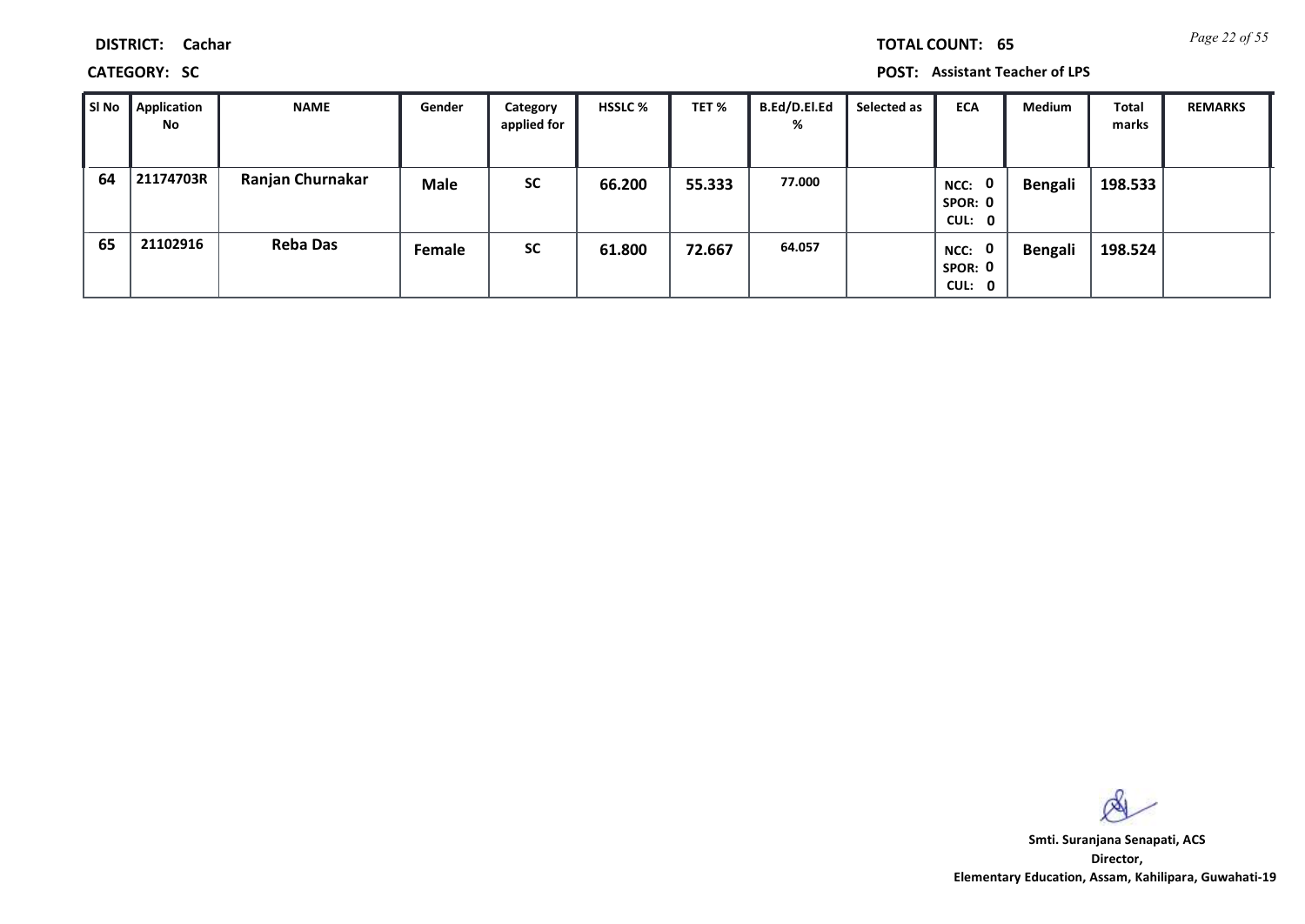*Page 23 of 55* **TOTAL COUNT: 2**

**DISTRICT: Cachar**

**CATEGORY: STH POST: Assistant Teacher of LPS**

| l SI No | Application<br>No | <b>NAME</b>             | Gender      | Category<br>applied for | <b>HSSLC %</b> | TET %  | <b>B.Ed/D.El.Ed</b><br>% | Selected as          | <b>ECA</b>                               | Medium  | <b>Total</b><br>marks | <b>REMARKS</b> |
|---------|-------------------|-------------------------|-------------|-------------------------|----------------|--------|--------------------------|----------------------|------------------------------------------|---------|-----------------------|----------------|
|         | 21168630R         | <b>Samuel Hmar</b>      | <b>Male</b> | <b>STH</b>              | 51.000         | 55.333 | 68.429                   |                      | $\mathbf 0$<br>NCC:<br>SPOR: 0<br>CUL: 0 | Bengali | 174.762               |                |
|         | 21171729R         | <b>Merinda Suchiang</b> | Female      | <b>STH</b>              | 54.800         | 56.000 | 59.400                   | Women<br>Reservation | NCC: 0<br>SPOR: 0<br>CUL: 0              | Bengali | 170.200               |                |

 $\infty$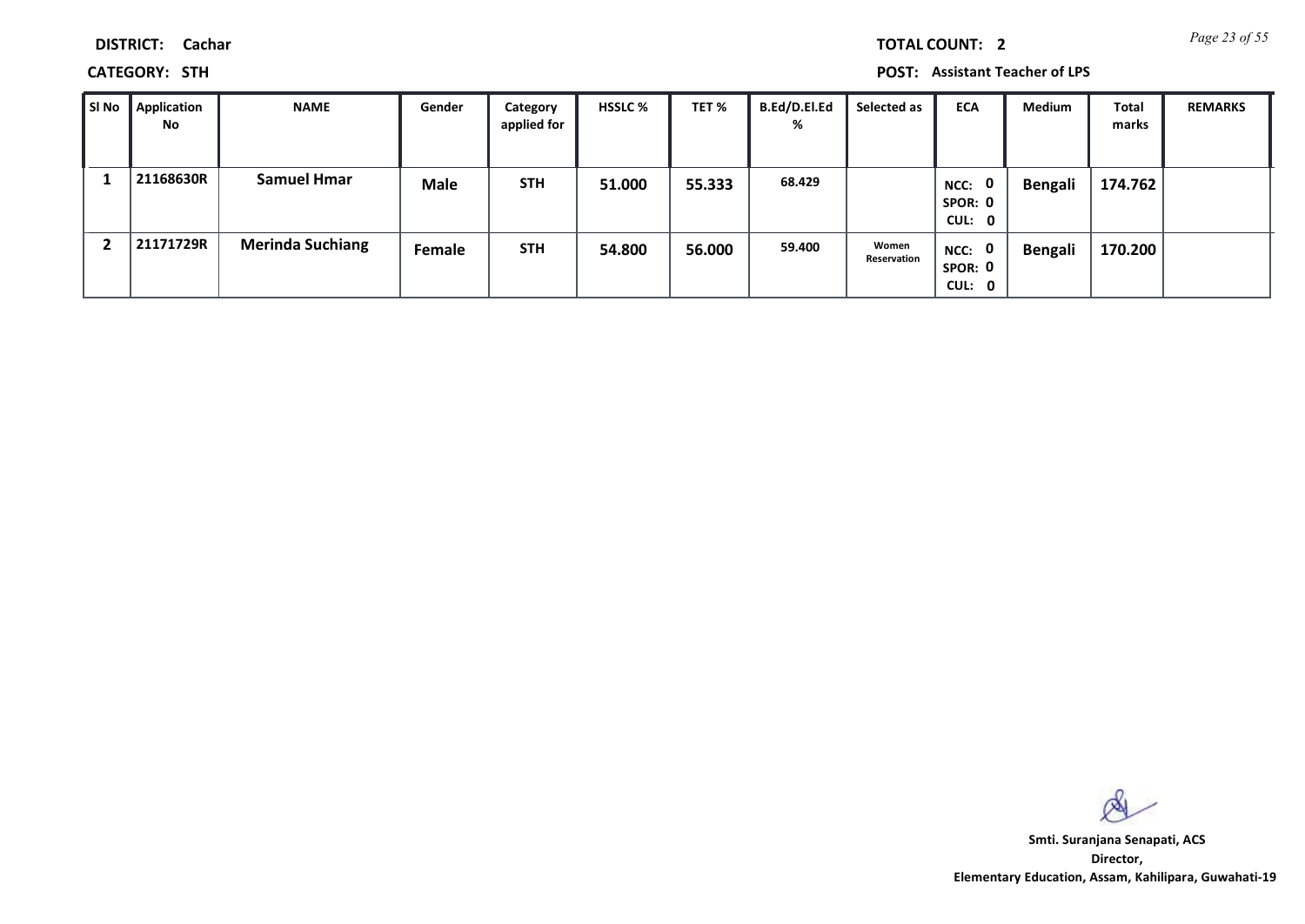| <b>DISTRICT:</b> | Cachar |
|------------------|--------|
|                  |        |

*Page 24 of 55* **TOTAL COUNT: 6**

| SI No          | <b>Application</b><br>No | <b>NAME</b>                | Gender | Category<br>applied for | <b>HSSLC %</b> | TET %  | B.Ed/D.El.Ed<br>% | Selected as          | <b>ECA</b>                            | <b>Medium</b> | <b>Total</b><br>marks | <b>REMARKS</b> |
|----------------|--------------------------|----------------------------|--------|-------------------------|----------------|--------|-------------------|----------------------|---------------------------------------|---------------|-----------------------|----------------|
| $\mathbf{1}$   | 21168402R                | El Hmangaipar Khojol       | Female | <b>STH</b>              | 76.400         | 67.333 | 72.857            | Women<br>Reservation | NCC: 0<br>SPOR: 0<br>CUL:<br>0        | Hmar          | 216.590               |                |
| $\overline{2}$ | 21166525R                | Ruthi Lalhmingmawi<br>Hmar | Female | <b>STH</b>              | 73.400         | 58.000 | 75.786            | Women<br>Reservation | NCC: 0<br>SPOR: 0<br>CUL: 0           | Hmar          | 207.186               |                |
| 3              | 21207034R                | <b>Elise M Hmar</b>        | Female | <b>STH</b>              | 59.400         | 61.333 | 78.571            |                      | NCC: 0<br>SPOR: 0<br>CUL: 0           | Hmar          | 199.305               |                |
| 4              | 21169030R                | Th Madhumala               | Female | <b>STH</b>              | 52.600         | 71.333 | 73.786            |                      | NCC: 0<br>SPOR: 0<br><b>CUL:</b><br>0 | Hmar          | 197.719               |                |
| 5              | 21170902R                | Lalneikim Hmar             | Female | <b>STH</b>              | 73.400         | 56.000 | 66.929            |                      | NCC: 0<br>SPOR: 0<br>CUL: 0           | Hmar          | 196.329               |                |
| 6              | 21173251R                | <b>Hoineikim Lhangum</b>   | Female | <b>STH</b>              | 64.600         | 60.667 | 70.100            |                      | NCC: 0<br>SPOR: 0<br>CUL: 0           | Hmar          | 195.367               |                |

 $\infty$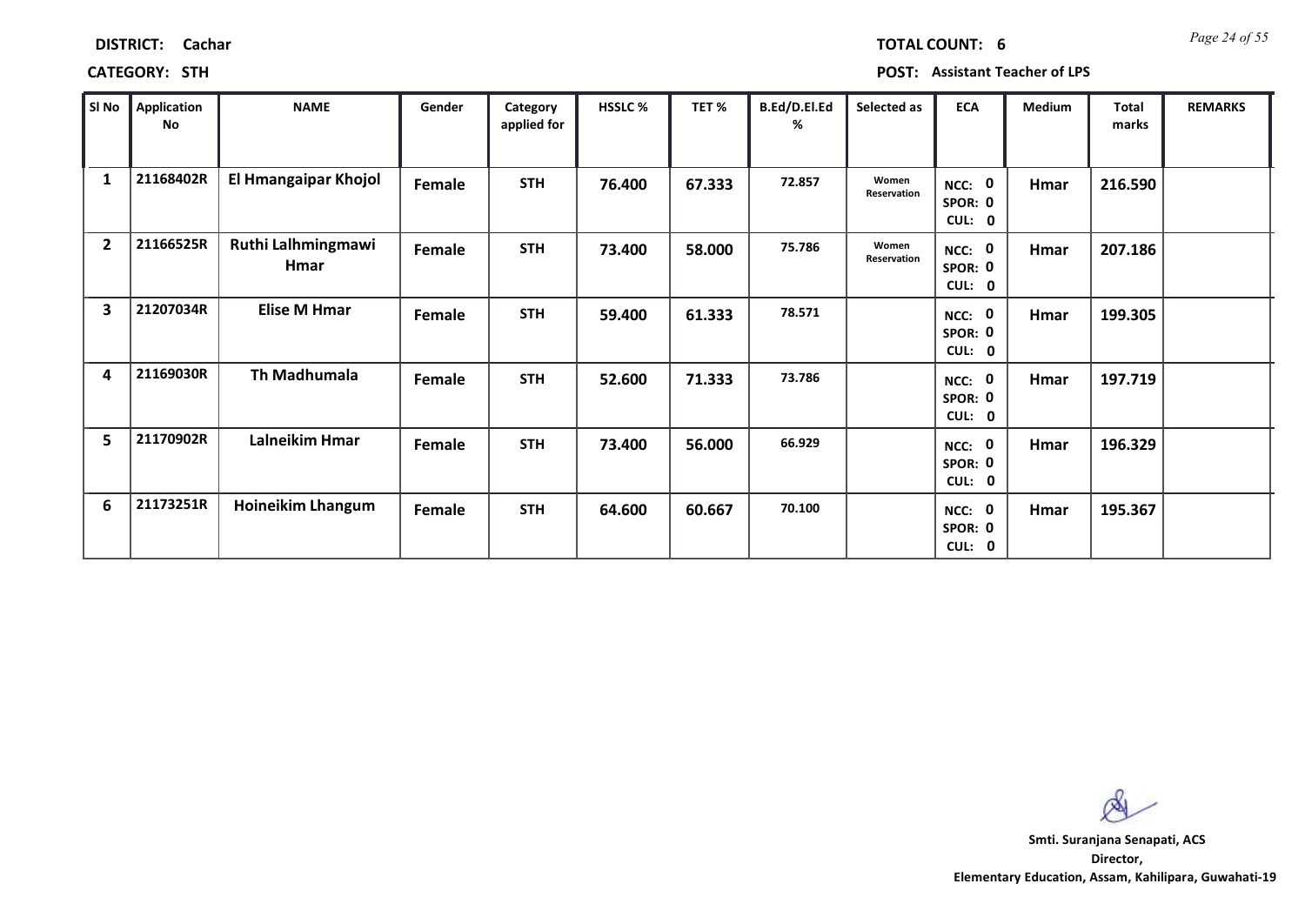*Page 25 of 55* **TOTAL COUNT: 2**

**DISTRICT: Cachar**

**CATEGORY: STP POST: Assistant Teacher of LPS**

| l SI No | Application<br>No | <b>NAME</b>           | Gender | Category<br>applied for | <b>HSSLC %</b> | TET %  | B.Ed/D.El.Ed<br>% | Selected as          | <b>ECA</b>                    | <b>Medium</b>  | <b>Total</b><br>marks | <b>REMARKS</b> |
|---------|-------------------|-----------------------|--------|-------------------------|----------------|--------|-------------------|----------------------|-------------------------------|----------------|-----------------------|----------------|
|         | 21165150R         | Swarupa Barman        | Female | <b>STP</b>              | 54.600         | 55.333 | 72.300            | Women<br>Reservation | $NCC:$ 0<br>SPOR: 0<br>CUL: 0 | <b>Bengali</b> | 182.233               |                |
|         | 21189433R         | <b>Bandana Barman</b> | Female | <b>STP</b>              | 48.000         | 55.333 | 66.000            | Women<br>Reservation | NCC: 0<br>SPOR: 0<br>CUL: 0   | Bengali        | 169.333               |                |

 $\infty$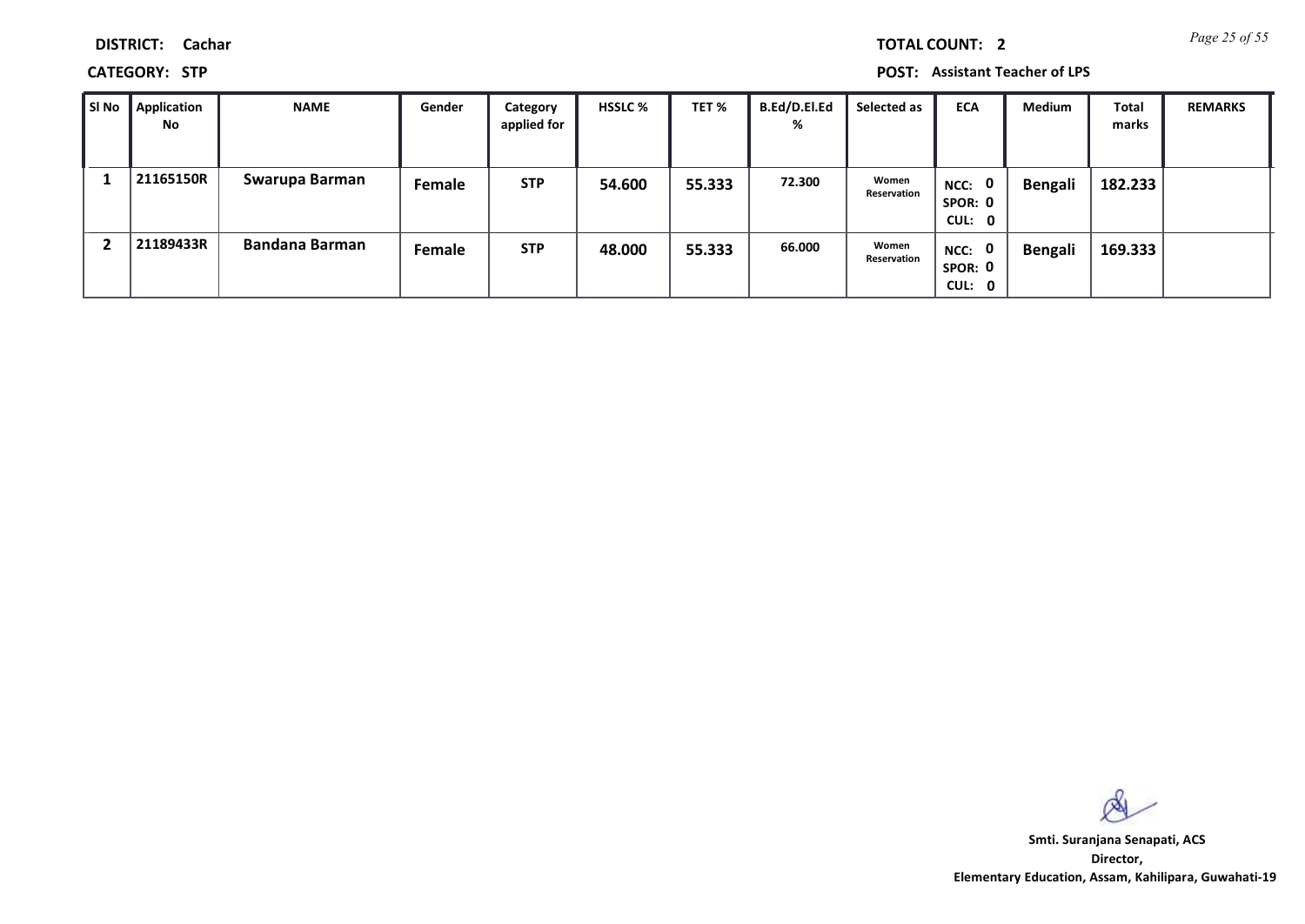| <b>DISTRICT:</b> | Cachar |
|------------------|--------|
|------------------|--------|

*Page 26 of 55* **TOTAL COUNT: 260**

| SI No          | <b>Application</b><br>No | <b>NAME</b>                | Gender      | Category<br>applied for | <b>HSSLC%</b> | TET %  | B.Ed/D.El.Ed<br>% | Selected as          | <b>ECA</b>                  | <b>Medium</b>  | <b>Total</b><br>marks | <b>REMARKS</b> |
|----------------|--------------------------|----------------------------|-------------|-------------------------|---------------|--------|-------------------|----------------------|-----------------------------|----------------|-----------------------|----------------|
| $\mathbf{1}$   | 21112209                 | Deepshikha Deb             | Female      | <b>UR</b>               | 88.600        | 69.333 | 79.450            | Women<br>Reservation | NCC: 0<br>SPOR: 0<br>CUL: 0 | <b>Bengali</b> | 237.383               |                |
| $\overline{2}$ | 21180356R                | Ruli Begum Barbhuiya       | Female      | <b>EWS</b>              | 90.600        | 63.333 | 77.300            | Women<br>Reservation | NCC: 0<br>SPOR: 0<br>CUL: 0 | <b>Bengali</b> | 231.233               |                |
| 3              | 21175766R                | <b>Arpita Chakraborty</b>  | Female      | <b>UR</b>               | 87.600        | 60.000 | 81.250            | Women<br>Reservation | NCC: 0<br>SPOR: 0<br>CUL: 0 | <b>Bengali</b> | 228.850               |                |
| 4              | 21164981R                | Shamiya Aktar<br>Choudhary | Female      | <b>UR</b>               | 86.000        | 60.000 | 77.063            | Women<br>Reservation | NCC: 0<br>SPOR: 0<br>CUL: 0 | <b>Bengali</b> | 223.063               |                |
| 5              | 21105616                 | Nargis Begum Laskar        | Female      | <b>UR</b>               | 74.000        | 73.333 | 75.050            | Women<br>Reservation | NCC: 0<br>SPOR: 0<br>CUL: 0 | <b>Bengali</b> | 222.383               |                |
| 6              | 21198115R                | Champa Rani Basak          | Female      | <b>UR</b>               | 79.600        | 60.000 | 82.357            | Women<br>Reservation | NCC: 0<br>SPOR: 0<br>CUL: 0 | <b>Bengali</b> | 221.957               |                |
| $\overline{7}$ | 21203320R                | <b>Rupan Sutradhar</b>     | <b>Male</b> | <b>UR</b>               | 78.000        | 62.000 | 80.786            |                      | NCC: 0<br>SPOR: 0<br>CUL: 0 | <b>Bengali</b> | 220.786               |                |
| 8              | 21204195R                | <b>Ruma Roy</b>            | Female      | <b>UR</b>               | 90.200        | 60.000 | 69.429            | Women<br>Reservation | NCC: 0<br>SPOR: 0<br>CUL: 0 | <b>Bengali</b> | 219.629               |                |
| 9              | 21110940                 | <b>Ruhul Amin Laskar</b>   | <b>Male</b> | <b>EWS</b>              | 70.200        | 61.333 | 87.550            |                      | NCC: 0<br>SPOR: 0<br>CUL: 0 | <b>Bengali</b> | 219.083               |                |

 $\infty$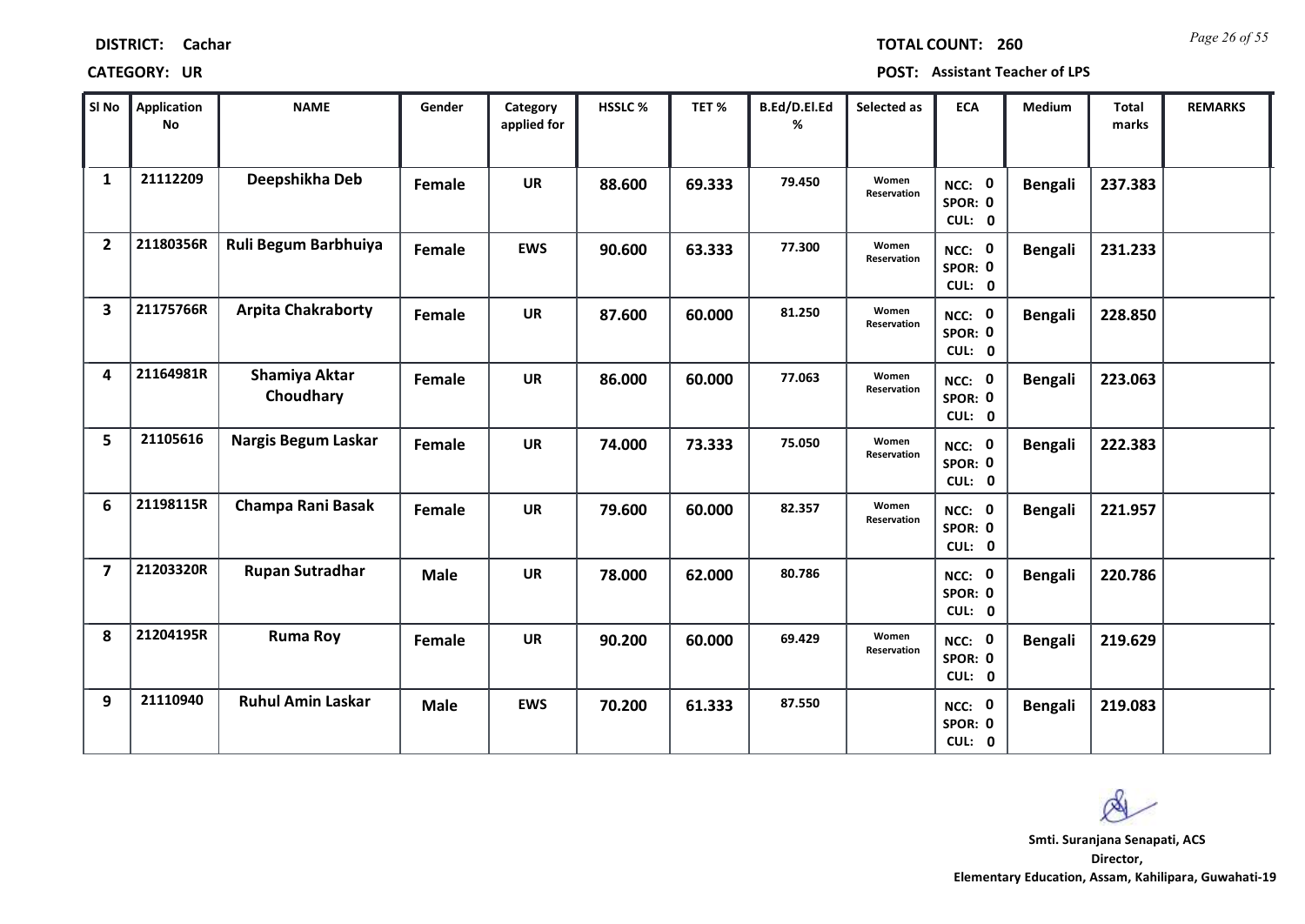*Page 27 of 55* **TOTAL COUNT: 260**

| SI No | <b>Application</b><br>No | <b>NAME</b>           | Gender      | Category<br>applied for | HSSLC % | TET%   | B.Ed/D.El.Ed<br>% | Selected as          | <b>ECA</b>                  | Medium         | Total<br>marks | <b>REMARKS</b> |
|-------|--------------------------|-----------------------|-------------|-------------------------|---------|--------|-------------------|----------------------|-----------------------------|----------------|----------------|----------------|
| 10    | 21178283R                | <b>Ankita Paul</b>    | Female      | <b>UR</b>               | 83.200  | 60.000 | 75.500            | Women<br>Reservation | NCC: 0<br>SPOR: 0<br>CUL: 0 | <b>Bengali</b> | 218.700        |                |
| 11    | 21194255R                | <b>Moumita Das</b>    | Female      | <b>SC</b>               | 81.800  | 62.000 | 74.778            | Women<br>Reservation | NCC: 0<br>SPOR: 0<br>CUL: 0 | <b>Bengali</b> | 218.578        |                |
| 12    | 21182679R                | <b>Atal Das</b>       | <b>Male</b> | <b>SC</b>               | 74.200  | 64.667 | 79.000            |                      | NCC: 0<br>SPOR: 0<br>CUL: 0 | <b>Bengali</b> | 217.867        |                |
| 13    | 21105595                 | <b>Mita Banik</b>     | Female      | <b>UR</b>               | 66.200  | 78.667 | 72.629            | Women<br>Reservation | NCC: 0<br>SPOR: 0<br>CUL: 0 | <b>Bengali</b> | 217.495        |                |
| 14    | 21182953R                | <b>Anamul Hoque</b>   | <b>Male</b> | OBC/MOBC                | 82.800  | 60.000 | 74.200            |                      | NCC: 0<br>SPOR: 0<br>CUL: 0 | <b>Bengali</b> | 217.000        |                |
| 15    | 21109212                 | Sarada Das            | Female      | <b>SC</b>               | 85.800  | 60.667 | 70.100            | Women<br>Reservation | NCC: 0<br>SPOR: 0<br>CUL: 0 | <b>Bengali</b> | 216.567        |                |
| 16    | 21197530R                | <b>Bhairabi Mitra</b> | Female      | <b>UR</b>               | 83.800  | 60.000 | 72.550            | Women<br>Reservation | NCC: 0<br>SPOR: 0<br>CUL: 0 | <b>Bengali</b> | 216.350        |                |
| 17    | 21113226                 | <b>Bikram Das</b>     | <b>Male</b> | <b>EWS</b>              | 75.800  | 63.333 | 77.100            |                      | NCC: 0<br>SPOR: 0<br>CUL: 0 | <b>Bengali</b> | 216.233        | Withheld       |
| 18    | 21109200                 | Satya Ranjan Das      | <b>Male</b> | <b>SC</b>               | 73.800  | 66.000 | 76.100            |                      | NCC: 0<br>SPOR: 0<br>CUL: 0 | <b>Bengali</b> | 215.900        |                |

 $\infty$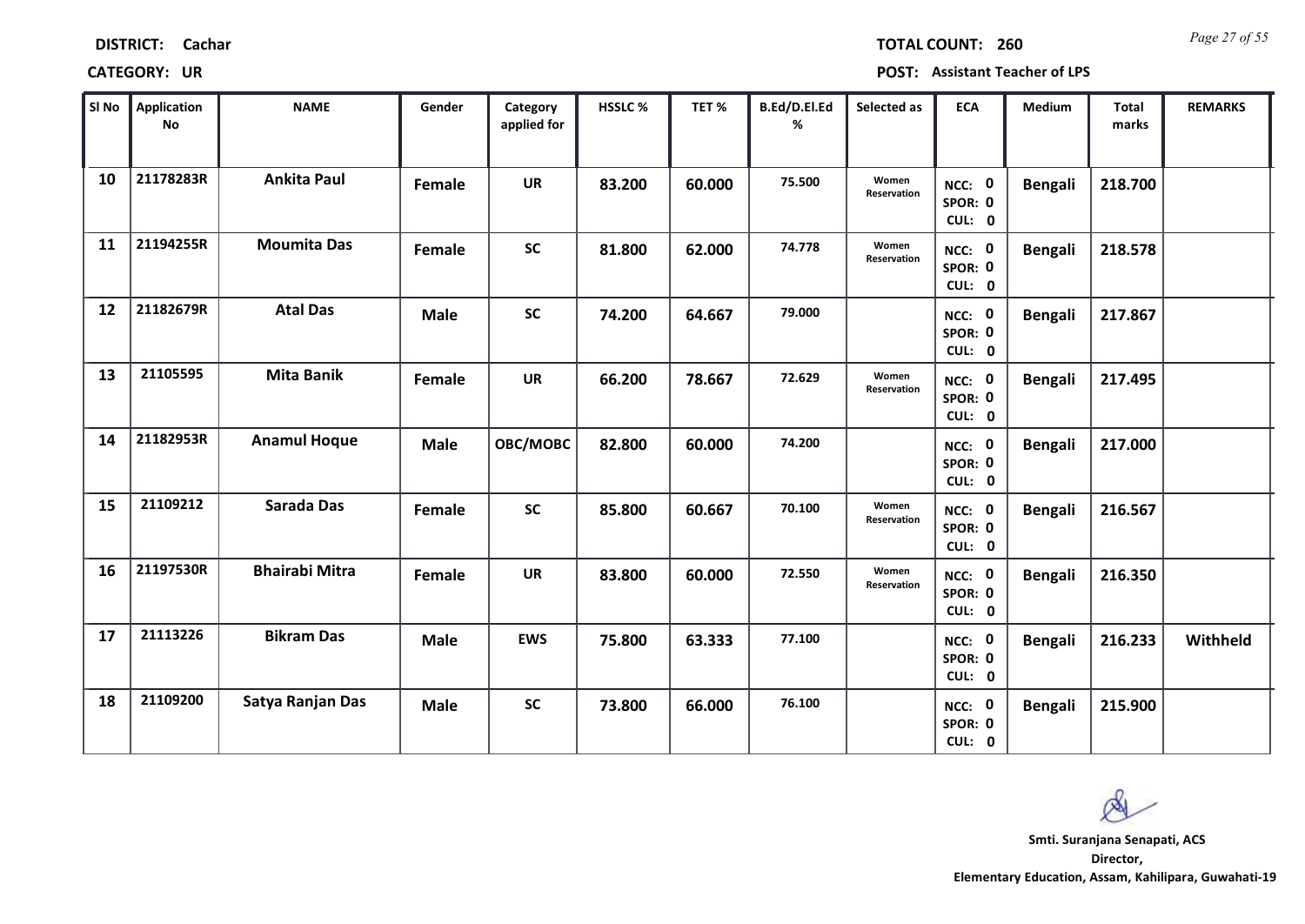| <b>DISTRICT:</b> | Cachar |
|------------------|--------|
|------------------|--------|

*Page 28 of 55* **TOTAL COUNT: 260**

**CATEGORY: UR POST: Assistant Teacher of LPS**

| SI <sub>No</sub> | <b>Application</b><br>No | <b>NAME</b>                            | Gender      | Category<br>applied for | HSSLC % | TET %  | B.Ed/D.El.Ed<br>% | Selected as          | <b>ECA</b>                  | <b>Medium</b>  | <b>Total</b><br>marks | <b>REMARKS</b> |
|------------------|--------------------------|----------------------------------------|-------------|-------------------------|---------|--------|-------------------|----------------------|-----------------------------|----------------|-----------------------|----------------|
| 19               | 21108844                 | <b>Kadar Ahmed</b><br><b>Barbhuiya</b> | <b>Male</b> | <b>UR</b>               | 67.200  | 65.333 | 83.300            |                      | NCC: 0<br>SPOR: 0<br>CUL: 0 | <b>Bengali</b> | 215.833               |                |
| 20               | 21201936R                | Raju Debnath                           | <b>Male</b> | <b>UR</b>               | 83.200  | 60.000 | 72.000            |                      | NCC: 0<br>SPOR: 0<br>CUL: 0 | <b>Bengali</b> | 215.200               | Withheld       |
| 21               | 21163476                 | <b>Bishal Dhar</b>                     | <b>Male</b> | <b>EWS</b>              | 76.400  | 61.333 | 77.357            |                      | NCC: 0<br>SPOR: 0<br>CUL: 0 | <b>Bengali</b> | 215.090               |                |
| 22               | 21201751R                | <b>Amajit Roy</b>                      | <b>Male</b> | <b>UR</b>               | 74.400  | 63.333 | 76.500            |                      | NCC: 0<br>SPOR: 0<br>CUL: 0 | <b>Bengali</b> | 214.233               |                |
| 23               | 21146669                 | <b>Mustahab Uddin</b>                  | <b>Male</b> | <b>EWS</b>              | 79.667  | 62.000 | 72.357            |                      | NCC: 0<br>SPOR: 0<br>CUL: 0 | <b>Bengali</b> | 214.024               | Withheld       |
| 24               | 21166511R                | <b>Rafiqul Hoque</b>                   | <b>Male</b> | <b>EWS</b>              | 80.800  | 63.333 | 69.786            |                      | NCC: 0<br>SPOR: 0<br>CUL: 0 | <b>Bengali</b> | 213.919               |                |
| 25               | 21118260                 | Priyanka Deb                           | Female      | <b>UR</b>               | 76.800  | 60.667 | 76.286            | Women<br>Reservation | NCC: 0<br>SPOR: 0<br>CUL: 0 | <b>Bengali</b> | 213.752               |                |
| 26               | 21198480R                | <b>Sweety Chakraborty</b>              | Female      | <b>UR</b>               | 71.200  | 63.333 | 79.200            | Women<br>Reservation | NCC: 0<br>SPOR: 0<br>CUL: 0 | <b>Bengali</b> | 213.733               |                |
| 27               | 21104138                 | <b>Nasrin Sultana</b>                  | Female      | OBC/MOBC                | 75.800  | 64.000 | 73.350            | Women<br>Reservation | NCC: 0<br>SPOR: 0<br>CUL: 0 | <b>Bengali</b> | 213.150               |                |

 $\infty$ **Smti. Suranjana Senapati, ACSDirector,**

**Elementary Education, Assam, Kahilipara, Guwahati-19**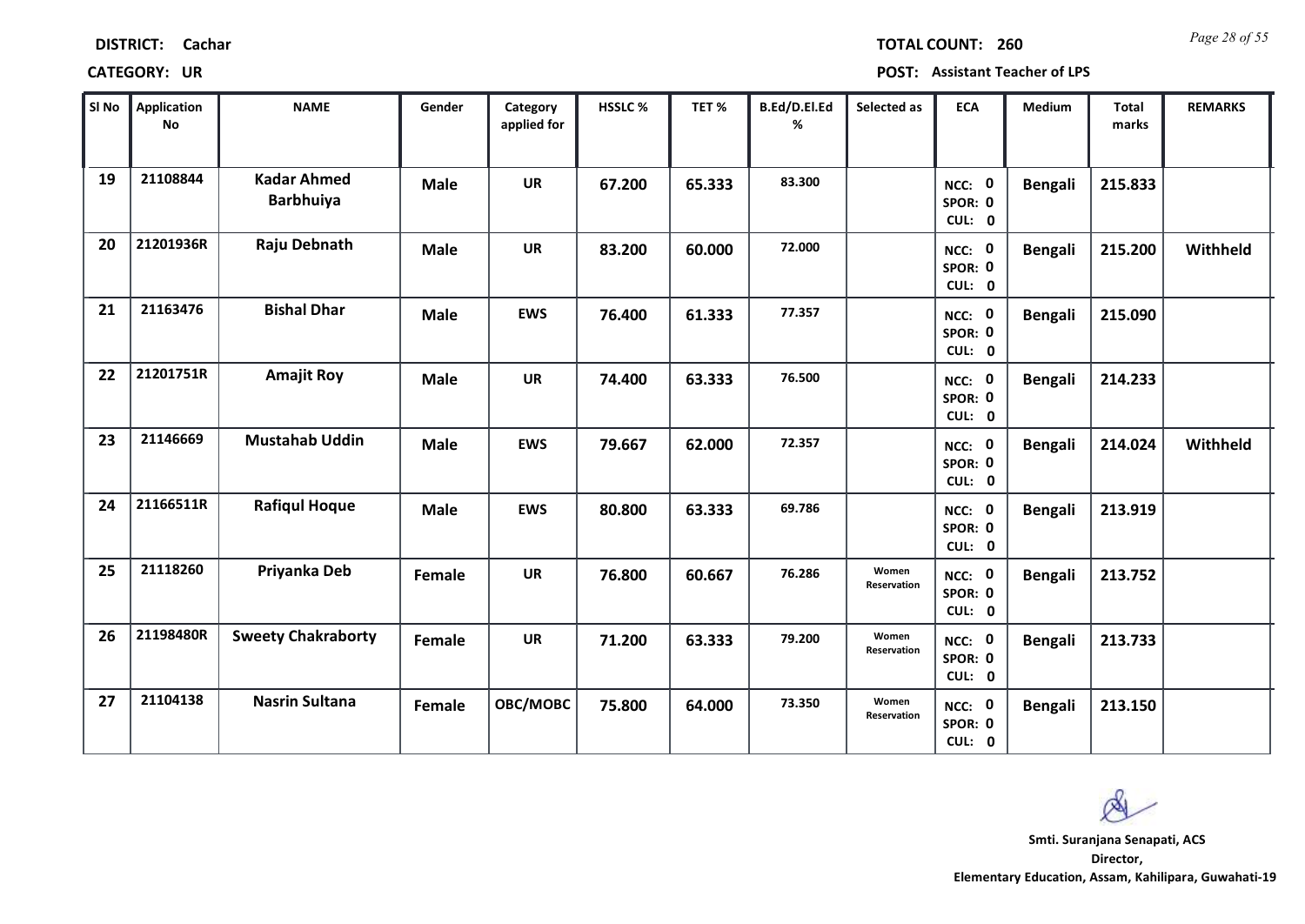| <b>DISTRICT:</b> | Cachar |
|------------------|--------|
|------------------|--------|

*Page 29 of 55* **TOTAL COUNT: 260**

| SI No | <b>Application</b><br>No | <b>NAME</b>                                      | Gender      | Category<br>applied for | <b>HSSLC %</b> | TET %  | B.Ed/D.El.Ed<br>% | Selected as          | <b>ECA</b>                  | <b>Medium</b>  | <b>Total</b><br>marks | <b>REMARKS</b> |
|-------|--------------------------|--------------------------------------------------|-------------|-------------------------|----------------|--------|-------------------|----------------------|-----------------------------|----------------|-----------------------|----------------|
| 28    | 21110316                 | <b>Nurul Hassan</b><br><b>Barbhuiya</b>          | <b>Male</b> | <b>UR</b>               | 68.800         | 63.333 | 80.643            |                      | NCC: 0<br>SPOR: 0<br>CUL: 0 | <b>Bengali</b> | 212.776               |                |
| 29    | 21109541                 | <b>Arif Alom Mazumder</b>                        | <b>Male</b> | <b>EWS</b>              | 66.400         | 66.667 | 79.400            |                      | NCC: 0<br>SPOR: 0<br>CUL: 0 | <b>Bengali</b> | 212.467               |                |
| 30    | 21184530R                | <b>Rajashree Paul</b>                            | Female      | <b>UR</b>               | 73.200         | 61.333 | 77.800            | Women<br>Reservation | NCC: 0<br>SPOR: 0<br>CUL: 0 | <b>Bengali</b> | 212.333               |                |
| 31    | 21181868R                | <b>Baby Dey</b>                                  | Female      | <b>UR</b>               | 80.000         | 60.000 | 72.111            | Women<br>Reservation | NCC: 0<br>SPOR: 0<br>CUL: 0 | <b>Bengali</b> | 212.111               |                |
| 32    | 21170936R                | <b>Murad Md Rezaul</b><br><b>Karim Choudhury</b> | <b>Male</b> | <b>EWS</b>              | 75.000         | 66.000 | 70.900            |                      | NCC: 0<br>SPOR: 0<br>CUL: 0 | <b>Bengali</b> | 211.900               |                |
| 33    | 21165790R                | Afsana Begum<br><b>Barbhuiya</b>                 | Female      | <b>EWS</b>              | 72.800         | 61.333 | 77.643            | Women<br>Reservation | NCC: 0<br>SPOR: 0<br>CUL: 0 | <b>Bengali</b> | 211.776               |                |
| 34    | 21106095                 | <b>Ruposhree Malakar</b>                         | Female      | <b>SC</b>               | 72.200         | 60.000 | 79.500            | Women<br>Reservation | NCC: 0<br>SPOR: 0<br>CUL: 0 | <b>Bengali</b> | 211.700               |                |
| 35    | 21168073R                | Priyanka Bhowmick                                | Female      | OBC/MOBC                | 72.600         | 60.000 | 79.100            | Women<br>Reservation | NCC: 0<br>SPOR: 0<br>CUL: 0 | <b>Bengali</b> | 211.700               |                |
| 36    | 21199664R                | Kakoli Chakraborty                               | Female      | <b>UR</b>               | 70.200         | 62.667 | 78.714            | Women<br>Reservation | NCC: 0<br>SPOR: 0<br>CUL: 0 | <b>Bengali</b> | 211.581               |                |

 $\infty$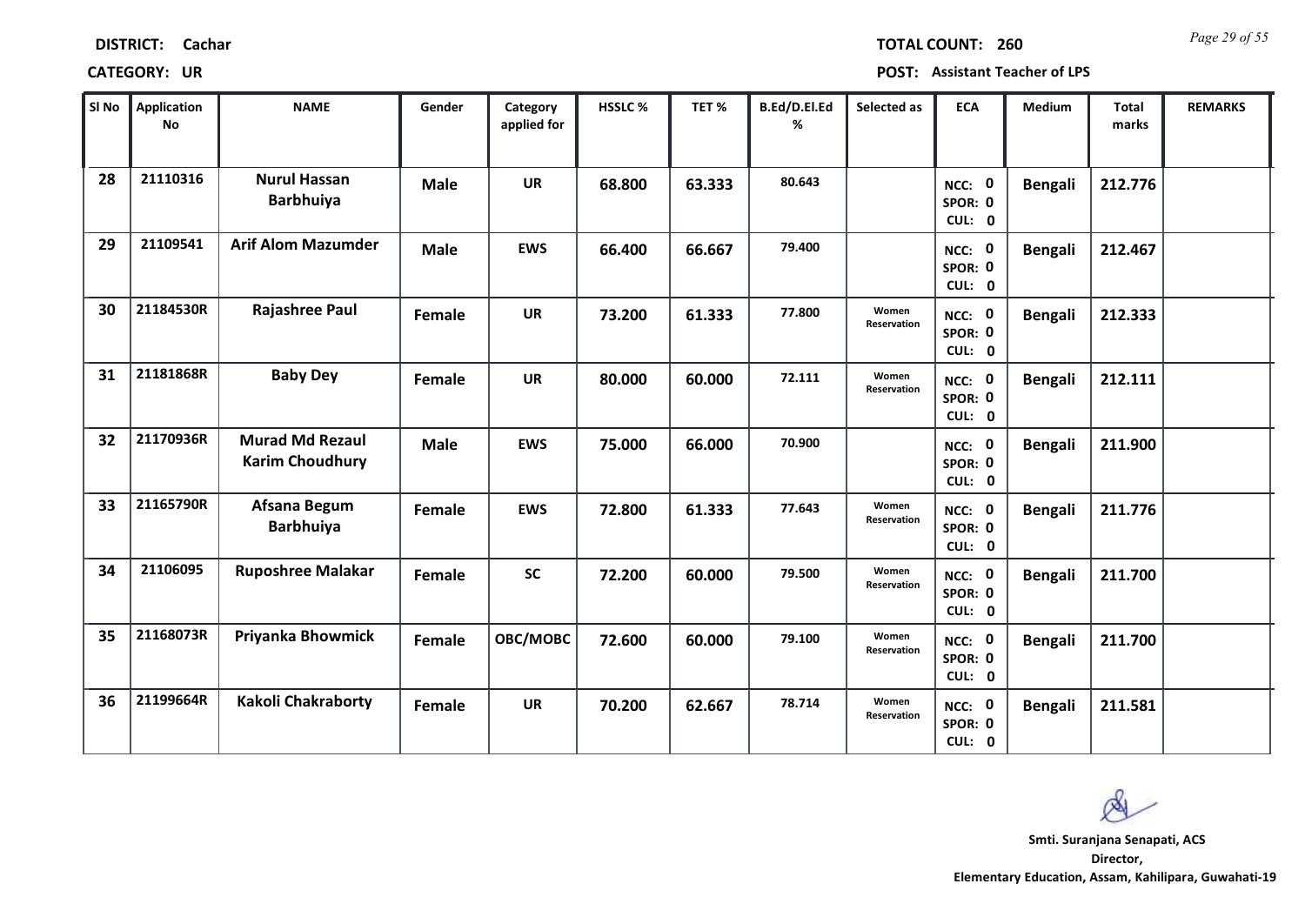*Page 30 of 55* **TOTAL COUNT: 260**

| SI <sub>No</sub> | <b>Application</b><br>No | <b>NAME</b>                              | Gender      | Category<br>applied for | <b>HSSLC%</b> | TET %  | B.Ed/D.El.Ed<br>% | Selected as          | <b>ECA</b>                  | <b>Medium</b>  | <b>Total</b><br>marks | <b>REMARKS</b> |
|------------------|--------------------------|------------------------------------------|-------------|-------------------------|---------------|--------|-------------------|----------------------|-----------------------------|----------------|-----------------------|----------------|
| 37               | 21204011R                | <b>Nibedita Chowdhury</b>                | Female      | <b>UR</b>               | 73.600        | 62.667 | 75.214            | Women<br>Reservation | NCC: 0<br>SPOR: 0<br>CUL: 0 | <b>Bengali</b> | 211.481               |                |
| 38               | 21197842R                | Zubair Ahmed Laskar                      | <b>Male</b> | <b>EWS</b>              | 64.600        | 70.667 | 76.143            |                      | NCC: 0<br>SPOR: 0<br>CUL: 0 | <b>Bengali</b> | 211.410               |                |
| 39               | 21185318R                | Papri Tamuli                             | Female      | OBC/MOBC                | 71.200        | 60.667 | 79.450            | Women<br>Reservation | NCC: 0<br>SPOR: 0<br>CUL: 0 | <b>Bengali</b> | 211.317               |                |
| 40               | 21203988R                | <b>Didar Ahmed</b><br>Choudhury          | <b>Male</b> | <b>EWS</b>              | 64.400        | 64.000 | 82.250            |                      | NCC: 0<br>SPOR: 0<br>CUL: 0 | <b>Bengali</b> | 210.650               |                |
| 41               | 21126180                 | <b>Ahad Ullah Laskar</b>                 | <b>Male</b> | <b>EWS</b>              | 59.400        | 68.667 | 82.500            |                      | NCC: 0<br>SPOR: 0<br>CUL: 0 | <b>Bengali</b> | 210.567               |                |
| 42               | 21145996                 | <b>Afsar Hussain</b><br><b>Mazumder</b>  | <b>Male</b> | <b>UR</b>               | 75.400        | 61.333 | 73.643            |                      | NCC: 0<br>SPOR: 0<br>CUL: 0 | <b>Bengali</b> | 210.376               |                |
| 43               | 21113023                 | <b>Shrestha Paul</b>                     | Female      | <b>UR</b>               | 60.400        | 62.667 | 87.150            | Women<br>Reservation | NCC: 0<br>SPOR: 0<br>CUL: 0 | <b>Bengali</b> | 210.217               |                |
| 44               | 21165097R                | <b>Sushmita Mitra</b>                    | Female      | <b>UR</b>               | 80.400        | 60.667 | 69.071            | Women<br>Reservation | NCC: 0<br>SPOR: 0<br>CUL: 0 | <b>Bengali</b> | 210.138               |                |
| 45               | 21193995R                | <b>Tanushree</b><br><b>Bhattacharjee</b> | Female      | <b>UR</b>               | 71.800        | 60.000 | 78.300            | Women<br>Reservation | NCC: 0<br>SPOR: 0<br>CUL: 0 | <b>Bengali</b> | 210.100               |                |

 $\infty$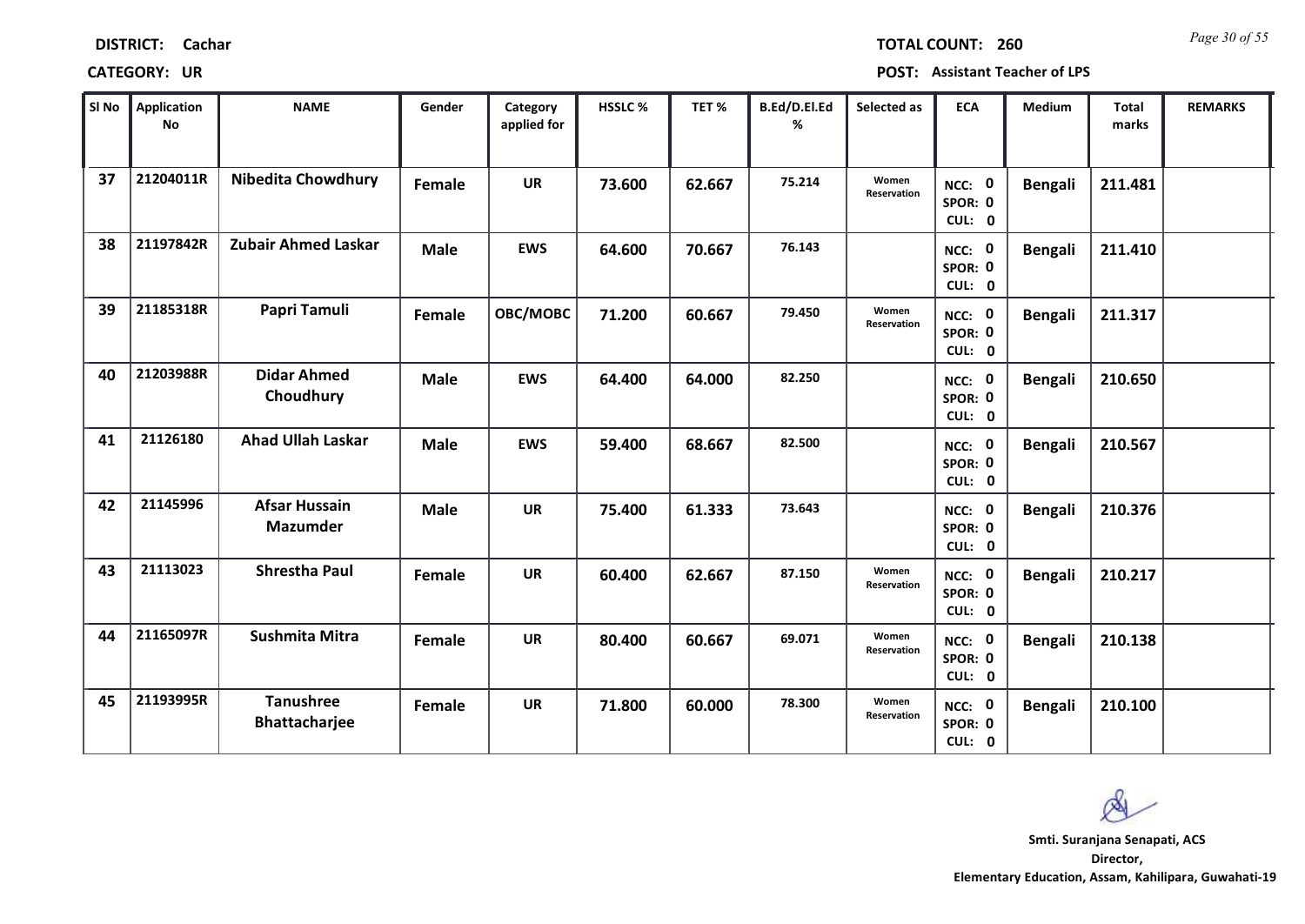| <b>DISTRICT:</b> | Cachar |
|------------------|--------|
|------------------|--------|

*Page 31 of 55* **TOTAL COUNT: 260**

| SI No | Application<br>No | <b>NAME</b>                                  | Gender      | Category<br>applied for | <b>HSSLC%</b> | TET %  | B.Ed/D.El.Ed<br>% | Selected as          | <b>ECA</b>                          | <b>Medium</b>  | <b>Total</b><br>marks | <b>REMARKS</b> |
|-------|-------------------|----------------------------------------------|-------------|-------------------------|---------------|--------|-------------------|----------------------|-------------------------------------|----------------|-----------------------|----------------|
| 46    | 21169118R         | <b>Abu Murad Ruhul</b><br><b>Amin Laskar</b> | <b>Male</b> | <b>EWS</b>              | 74.000        | 63.333 | 72.650            |                      | NCC: 0<br>SPOR: 0<br>CUL: 0         | <b>Bengali</b> | 209.983               |                |
| 47    | 21192246R         | Subhadra Paul                                | Female      | <b>UR</b>               | 61.200        | 68.667 | 79.544            | Women<br>Reservation | NCC: 0<br>SPOR: 0<br>CUL: 0         | <b>Bengali</b> | 209.411               |                |
| 48    | 21178675R         | Nirmalendu Sinha                             | <b>Male</b> | OBC/MOBC                | 63.000        | 70.000 | 76.286            |                      | NCC: 0<br>SPOR: 0<br>CUL: 0         | <b>Bengali</b> | 209.286               |                |
| 49    | 21111477          | Debojyoti<br>Purkayastha                     | <b>Male</b> | <b>EWS</b>              | 56.200        | 62.667 | 80.357            |                      | NCC: 0<br>SPOR: 0<br><b>CUL: 10</b> | <b>Bengali</b> | 209.224               |                |
| 50    | 21182619R         | <b>Pompy Das</b>                             | Female      | <b>SC</b>               | 71.200        | 61.333 | 76.550            | Women<br>Reservation | NCC: 0<br>SPOR: 0<br>CUL: 0         | <b>Bengali</b> | 209.083               |                |
| 51    | 21167830R         | <b>Jabir Hussain</b><br><b>Barbhuiya</b>     | <b>Male</b> | <b>UR</b>               | 73.200        | 60.000 | 75.857            |                      | NCC: 0<br>SPOR: 0<br>CUL: 0         | <b>Bengali</b> | 209.057               |                |
| 52    | 21113223          | <b>Aparna Das</b>                            | Female      | <b>SC</b>               | 59.400        | 70.667 | 78.571            | Women<br>Reservation | NCC: 0<br>SPOR: 0<br>CUL: 0         | <b>Bengali</b> | 208.638               |                |
| 53    | 21181605R         | Sadik Uzzaman<br>Choudhury                   | <b>Male</b> | <b>EWS</b>              | 72.600        | 61.333 | 74.571            |                      | NCC: 0<br>SPOR: 0<br>CUL: 0         | <b>Bengali</b> | 208.505               |                |
| 54    | 21118159          | <b>Khairuz Zaman</b><br><b>Talukdar</b>      | <b>Male</b> | <b>EWS</b>              | 61.400        | 60.000 | 87.050            |                      | NCC: 0<br>SPOR: 0<br>CUL: 0         | <b>Bengali</b> | 208.450               |                |

 $\infty$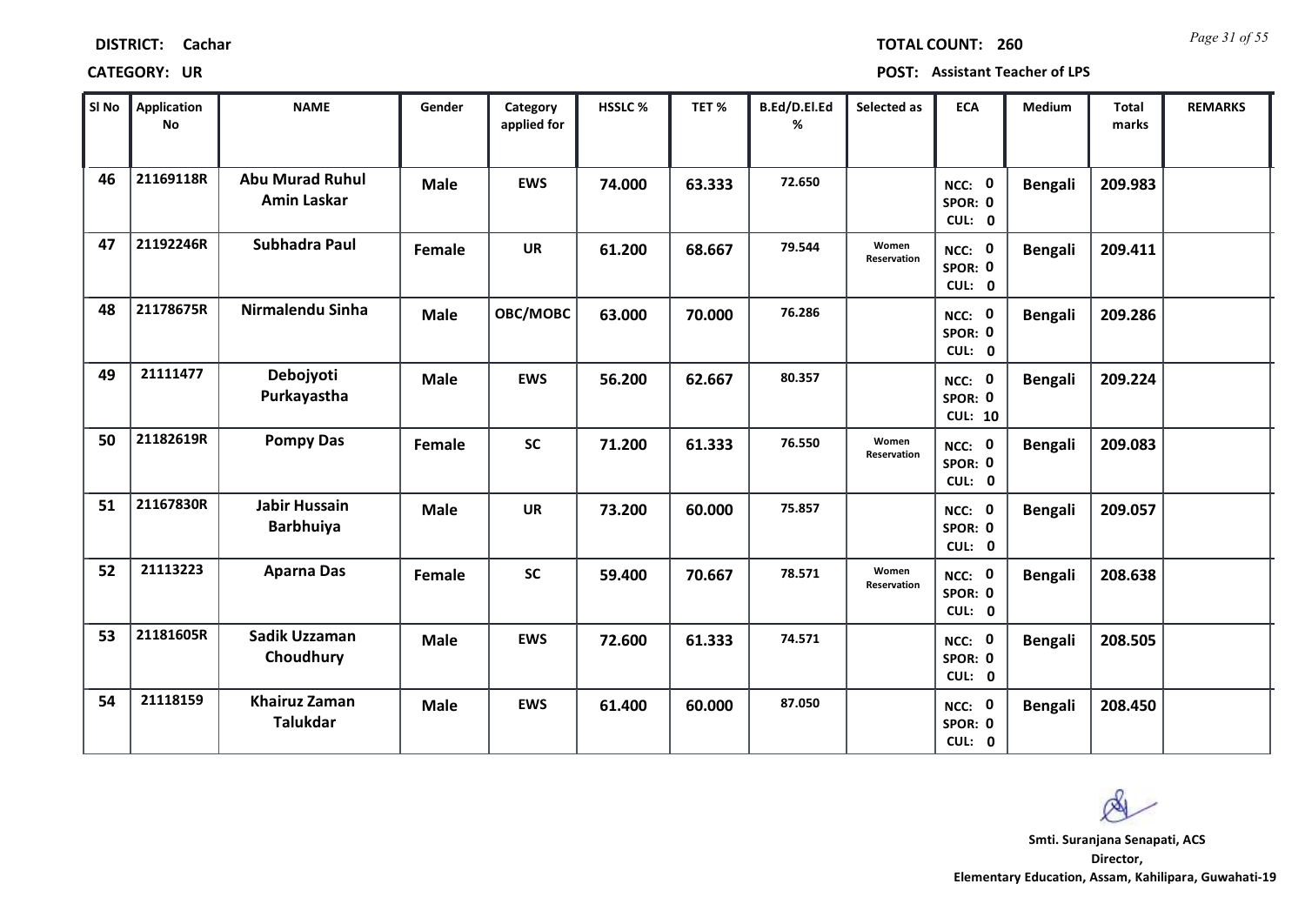| <b>DISTRICT:</b><br>Cachar |
|----------------------------|
|----------------------------|

*Page 32 of 55* **TOTAL COUNT: 260**

**CATEGORY: UR POST: Assistant Teacher of LPS**

| SI <sub>No</sub> | <b>Application</b><br><b>No</b> | <b>NAME</b>                       | Gender      | Category<br>applied for | HSSLC % | TET %  | B.Ed/D.El.Ed<br>% | Selected as          | <b>ECA</b>                  | <b>Medium</b>  | Total<br>marks | <b>REMARKS</b> |
|------------------|---------------------------------|-----------------------------------|-------------|-------------------------|---------|--------|-------------------|----------------------|-----------------------------|----------------|----------------|----------------|
| 55               | 21205051R                       | <b>Sujit Debnath</b>              | <b>Male</b> | <b>UR</b>               | 68.200  | 63.333 | 76.750            |                      | NCC: 0<br>SPOR: 0<br>CUL: 0 | <b>Bengali</b> | 208.283        | Withheld       |
| 56               | 21167381R                       | <b>Saiyed Ahmed</b>               | <b>Male</b> | <b>EWS</b>              | 72.600  | 62.667 | 73.000            |                      | NCC: 0<br>SPOR: 0<br>CUL: 0 | <b>Bengali</b> | 208.267        |                |
| 57               | 21198916R                       | <b>Nusrin Barbhuiya</b>           | Female      | <b>EWS</b>              | 66.200  | 64.667 | 77.150            | Women<br>Reservation | NCC: 0<br>SPOR: 0<br>CUL: 0 | <b>Bengali</b> | 208.017        |                |
| 58               | 21107155                        | <b>Bilti Saha</b>                 | Female      | OBC/MOBC                | 78.200  | 60.000 | 69.650            | Women<br>Reservation | NCC: 0<br>SPOR: 0<br>CUL: 0 | <b>Bengali</b> | 207.850        |                |
| 59               | 21141816                        | <b>Bappan Paul</b>                | <b>Male</b> | <b>UR</b>               | 56.200  | 76.000 | 75.500            |                      | NCC: 0<br>SPOR: 0<br>CUL: 0 | <b>Bengali</b> | 207.700        |                |
| 60               | 21109851                        | <b>Md Saleh Ahmed</b><br>Laskar   | <b>Male</b> | <b>EWS</b>              | 62.600  | 62.000 | 83.089            |                      | NCC: 0<br>SPOR: 0<br>CUL: 0 | <b>Bengali</b> | 207.689        |                |
| 61               | 21167933R                       | <b>Shamima Yeasmin</b><br>Laskar  | Female      | <b>UR</b>               | 68.200  | 63.333 | 76.100            | Women<br>Reservation | NCC: 0<br>SPOR: 0<br>CUL: 0 | <b>Bengali</b> | 207.633        |                |
| 62               | 21212683R                       | <b>Nasim Ahmed</b>                | Male        | <b>EWS</b>              | 64.400  | 68.667 | 74.550            |                      | NCC: 0<br>SPOR: 0<br>CUL: 0 | <b>Bengali</b> | 207.617        |                |
| 63               | 21100015                        | Dipanwita<br><b>Bhattacharjee</b> | Female      | <b>UR</b>               | 61.800  | 70.667 | 74.900            | Women<br>Reservation | NCC: 0<br>SPOR: 0<br>CUL: 0 | <b>Bengali</b> | 207.367        |                |

**Director, Smti. Suranjana Senapati, ACS**

Ø

**Elementary Education, Assam, Kahilipara, Guwahati-19**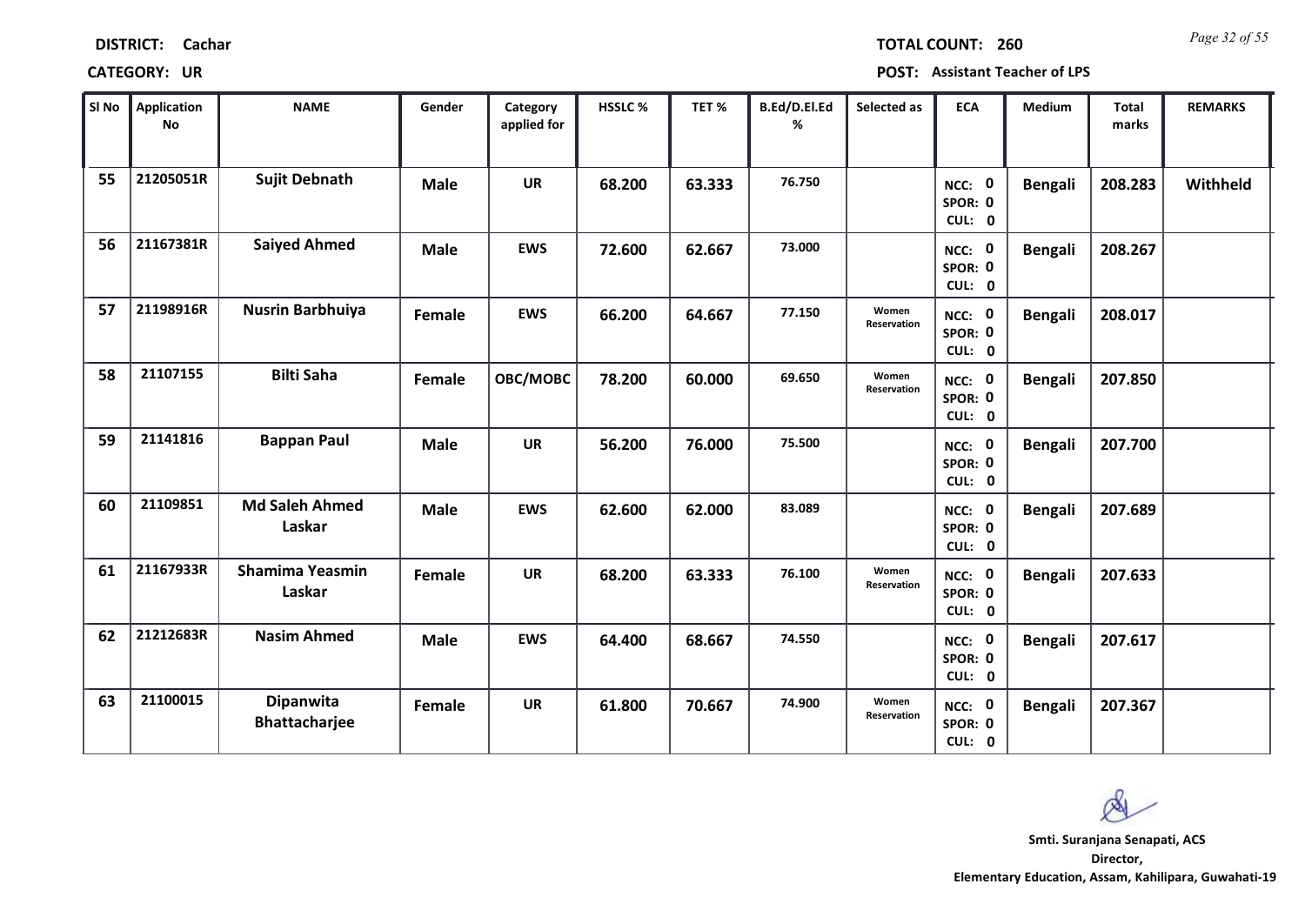| <b>DISTRICT:</b> | Cachar |
|------------------|--------|
|------------------|--------|

*Page 33 of 55* **TOTAL COUNT: 260**

| SI No | <b>Application</b><br>No | <b>NAME</b>                       | Gender      | Category<br>applied for | <b>HSSLC %</b> | TET %  | B.Ed/D.El.Ed<br>% | Selected as          | <b>ECA</b>                  | <b>Medium</b>  | <b>Total</b><br>marks | <b>REMARKS</b> |
|-------|--------------------------|-----------------------------------|-------------|-------------------------|----------------|--------|-------------------|----------------------|-----------------------------|----------------|-----------------------|----------------|
| 64    | 21107195                 | Saptami Das                       | Female      | <b>UR</b>               | 54.400         | 76.667 | 76.286            | Women<br>Reservation | NCC: 0<br>SPOR: 0<br>CUL: 0 | <b>Bengali</b> | 207.352               |                |
| 65    | 21123351                 | <b>Arpita Ghosh</b>               | Female      | <b>UR</b>               | 66.200         | 64.667 | 76.450            | Women<br>Reservation | NCC: 0<br>SPOR: 0<br>CUL: 0 | <b>Bengali</b> | 207.317               |                |
| 66    | 21182160R                | <b>Tanushree Dey</b>              | Female      | <b>UR</b>               | 63.800         | 64.667 | 78.850            | Women<br>Reservation | NCC: 0<br>SPOR: 0<br>CUL: 0 | <b>Bengali</b> | 207.317               |                |
| 67    | 21186278R                | Swatilekha Debnath                | Female      | <b>OBC/MOBC</b>         | 67.600         | 60.667 | 79.000            | Women<br>Reservation | NCC: 0<br>SPOR: 0<br>CUL: 0 | <b>Bengali</b> | 207.267               |                |
| 68    | 21164549                 | <b>Bishal Saha</b>                | <b>Male</b> | <b>EWS</b>              | 57.800         | 62.667 | 86.733            |                      | NCC: 0<br>SPOR: 0<br>CUL: 0 | <b>Bengali</b> | 207.200               | Withheld       |
| 69    | 21165128R                | Aksima Yeasmin<br><b>Mazumder</b> | Female      | <b>UR</b>               | 72.400         | 61.333 | 73.400            | Women<br>Reservation | NCC: 0<br>SPOR: 0<br>CUL: 0 | <b>Bengali</b> | 207.133               |                |
| 70    | 21187080R                | <b>Sweety Bhattacharjee</b>       | Female      | <b>EWS</b>              | 71.000         | 62.667 | 73.450            | Women<br>Reservation | NCC: 0<br>SPOR: 0<br>CUL: 0 | <b>Bengali</b> | 207.117               |                |
| 71    | 21106122                 | <b>Sourav Deb</b>                 | <b>Male</b> | <b>EWS</b>              | 64.400         | 70.667 | 72.000            |                      | NCC: 0<br>SPOR: 0<br>CUL: 0 | <b>Bengali</b> | 207.067               |                |
| 72    | 21181954R                | <b>Baharuz Zaman Laskar</b>       | <b>Male</b> | <b>EWS</b>              | 71.200         | 65.333 | 70.500            |                      | NCC: 0<br>SPOR: 0<br>CUL: 0 | <b>Bengali</b> | 207.033               |                |

 $\infty$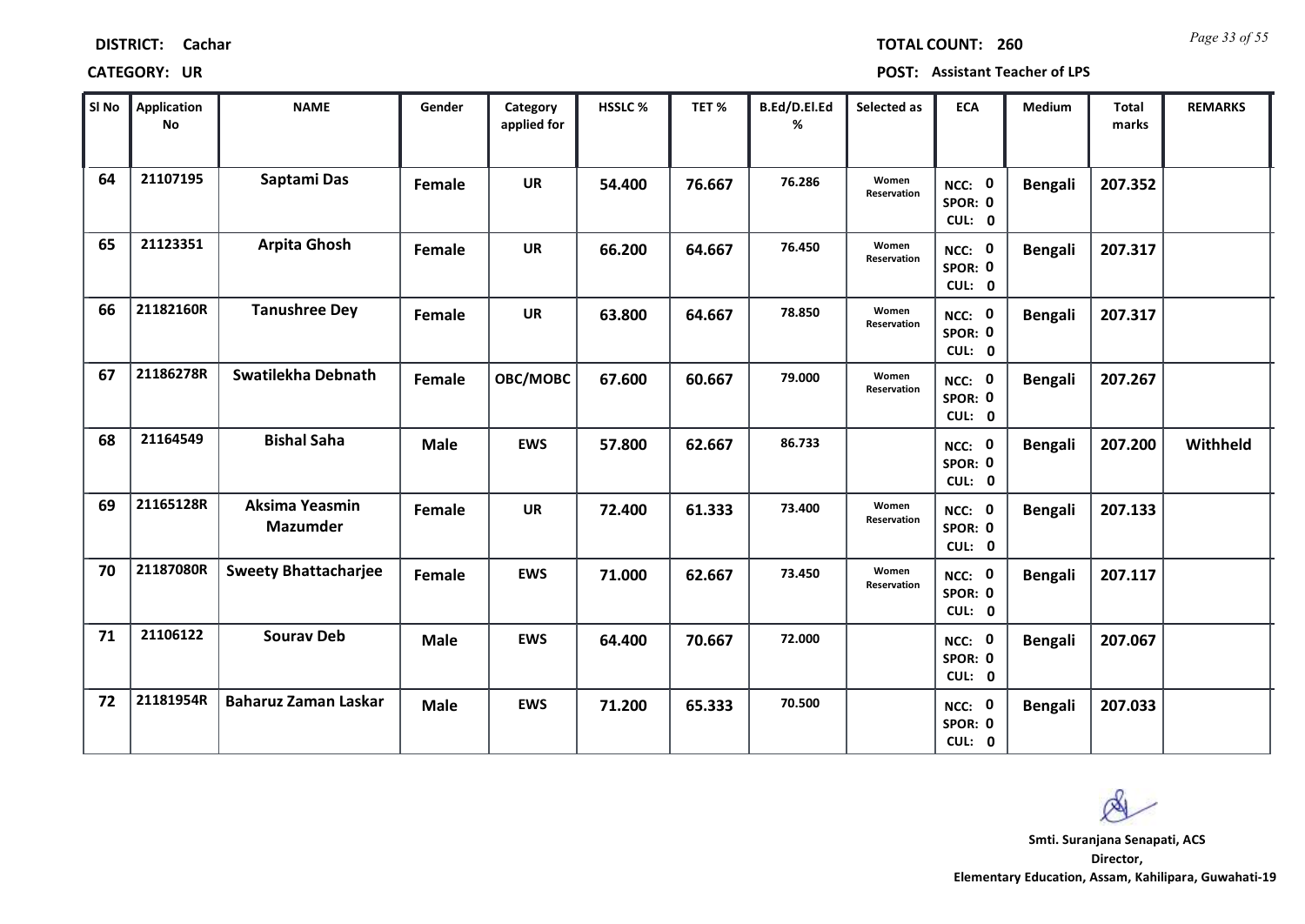| <b>DISTRICT:</b> | Cachar |
|------------------|--------|
|------------------|--------|

*Page 34 of 55* **TOTAL COUNT: 260**

| SI No | <b>Application</b><br>No | <b>NAME</b>                               | Gender      | Category<br>applied for | HSSLC% | TET %  | B.Ed/D.El.Ed<br>% | Selected as          | <b>ECA</b>                  | <b>Medium</b>  | <b>Total</b><br>marks | <b>REMARKS</b> |
|-------|--------------------------|-------------------------------------------|-------------|-------------------------|--------|--------|-------------------|----------------------|-----------------------------|----------------|-----------------------|----------------|
| 73    | 21170347R                | Sabina Begum Laskar                       | Female      | <b>UR</b>               | 77.400 | 60.000 | 69.600            | Women<br>Reservation | NCC: 0<br>SPOR: 0<br>CUL: 0 | <b>Bengali</b> | 207.000               |                |
| 74    | 21210626R                | <b>Ahmad Hasan Khan</b>                   | <b>Male</b> | <b>EWS</b>              | 82.167 | 60.000 | 64.765            |                      | NCC: 0<br>SPOR: 0<br>CUL: 0 | <b>Bengali</b> | 206.931               |                |
| 75    | 21186583R                | <b>Nibedita Dey</b>                       | Female      | <b>EWS</b>              | 67.800 | 61.333 | 77.600            | Women<br>Reservation | NCC: 0<br>SPOR: 0<br>CUL: 0 | <b>Bengali</b> | 206.733               |                |
| 76    | 21173001R                | Ishani Bhattacharjee                      | Female      | <b>EWS</b>              | 71.200 | 60.000 | 75.450            | Women<br>Reservation | NCC: 0<br>SPOR: 0<br>CUL: 0 | <b>Bengali</b> | 206.650               |                |
| 77    | 21104964                 | <b>Mizanur Rahman</b><br>Choudhury        | <b>Male</b> | <b>EWS</b>              | 67.000 | 60.000 | 79.571            |                      | NCC: 0<br>SPOR: 0<br>CUL: 0 | <b>Bengali</b> | 206.571               |                |
| 78    | 21205162R                | <b>Tahmina Khanam</b><br><b>Barbhuiya</b> | Female      | <b>UR</b>               | 64.600 | 66.000 | 75.900            | Women<br>Reservation | NCC: 0<br>SPOR: 0<br>CUL: 0 | <b>Bengali</b> | 206.500               |                |
| 79    | 21108157                 | Biswajyoti Das                            | <b>Male</b> | <b>UR</b>               | 61.400 | 64.667 | 80.400            |                      | NCC: 0<br>SPOR: 0<br>CUL: 0 | <b>Bengali</b> | 206.467               |                |
| 80    | 21106973                 | <b>Manash Chakraborty</b>                 | <b>Male</b> | <b>EWS</b>              | 71.800 | 69.333 | 65.300            |                      | NCC: 0<br>SPOR: 0<br>CUL: 0 | <b>Bengali</b> | 206.433               |                |
| 81    | 21178574R                | <b>Mahbub Alahi</b><br><b>Barbhuiya</b>   | <b>Male</b> | <b>EWS</b>              | 76.800 | 63.333 | 66.250            |                      | NCC: 0<br>SPOR: 0<br>CUL: 0 | <b>Bengali</b> | 206.383               |                |

 $\infty$ **Smti. Suranjana Senapati, ACS**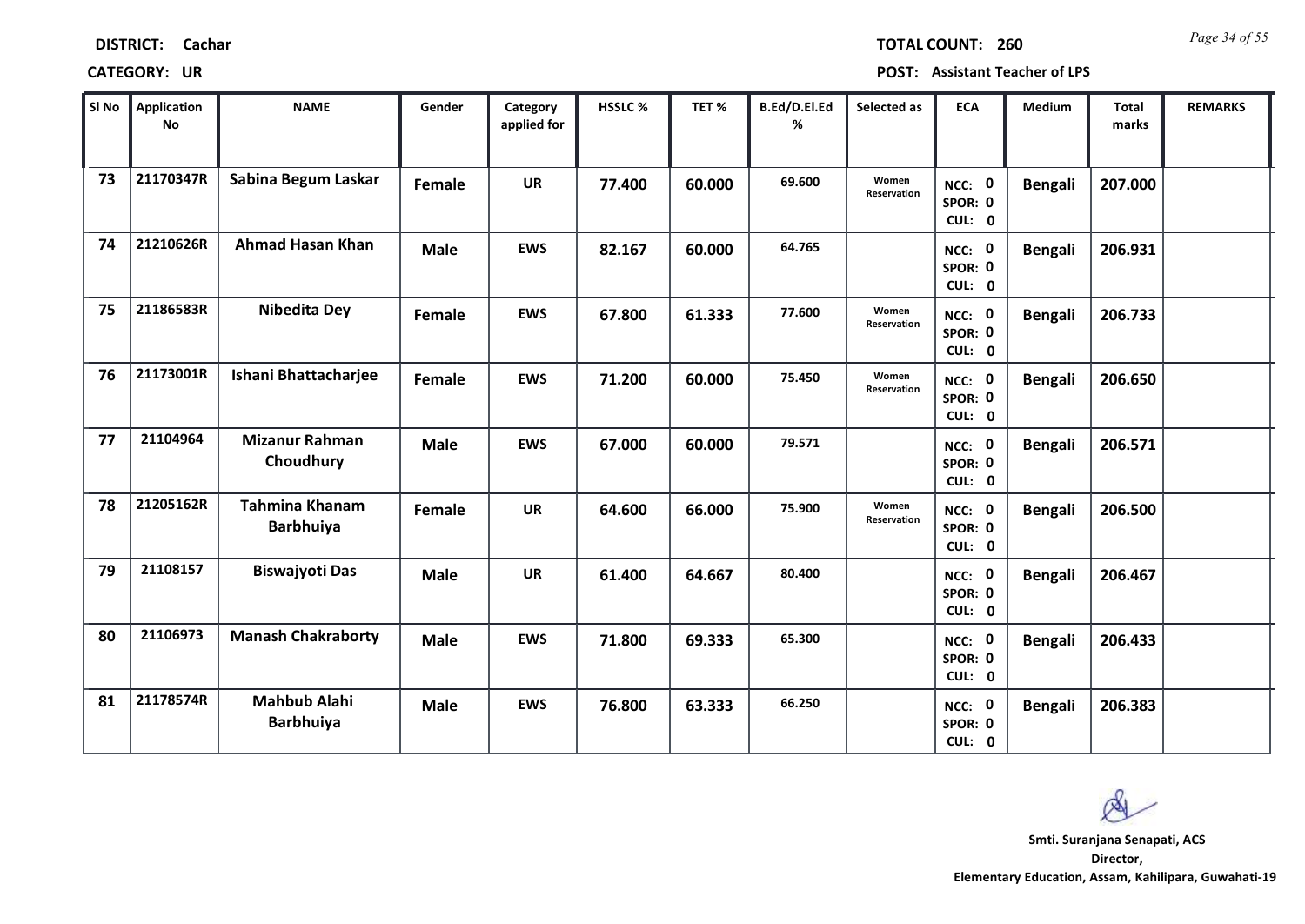| SI No | <b>Application</b><br><b>No</b> | <b>NAME</b>                              | Gender        | Category<br>applied for | HSSLC% | TET%   | B.Ed/D.El.Ed<br>% | Selected as          | <b>ECA</b>                  | Medium         | <b>Total</b><br>marks | <b>REMARKS</b> |
|-------|---------------------------------|------------------------------------------|---------------|-------------------------|--------|--------|-------------------|----------------------|-----------------------------|----------------|-----------------------|----------------|
| 82    | 21104580                        | <b>Gautam Biswas</b>                     | <b>Male</b>   | <b>SC</b>               | 60.000 | 73.333 | 72.971            |                      | NCC: 0<br>SPOR: 0<br>CUL: 0 | <b>Bengali</b> | 206.305               |                |
| 83    | 21123902                        | Ayesha Begam Laskar                      | <b>Female</b> | <b>UR</b>               | 64.600 | 72.667 | 69.029            | Women<br>Reservation | NCC: 0<br>SPOR: 0<br>CUL: 0 | <b>Bengali</b> | 206.295               |                |
| 84    | 21169339R                       | <b>Rupshan Ahmed</b><br><b>Barbhuiya</b> | <b>Male</b>   | <b>EWS</b>              | 66.600 | 63.333 | 76.350            |                      | NCC: 0<br>SPOR: 0<br>CUL: 0 | <b>Bengali</b> | 206.283               |                |
| 85    | 21112397                        | <b>Ratnashree Paul</b>                   | <b>Female</b> | <b>UR</b>               | 68.000 | 66.667 | 71.600            | Women<br>Reservation | NCC: 0<br>SPOR: 0<br>CUL: 0 | <b>Bengali</b> | 206.267               |                |
| 86    | 21119061                        | <b>Shamim Ahmed</b><br>Choudhury         | <b>Male</b>   | <b>EWS</b>              | 59.800 | 62.667 | 83.800            |                      | NCC: 0<br>SPOR: 0<br>CUL: 0 | <b>Bengali</b> | 206.267               |                |
| 87    | 21103437                        | Sandeep Suklabaidya                      | <b>Male</b>   | <b>SC</b>               | 63.800 | 66.667 | 75.786            |                      | NCC: 0<br>SPOR: 0<br>CUL: 0 | <b>Bengali</b> | 206.252               |                |
| 88    | 21205536R                       | <b>Nazmul Ahmed Laskar</b>               | <b>Male</b>   | <b>EWS</b>              | 63.400 | 67.333 | 75.500            |                      | NCC: 0<br>SPOR: 0<br>CUL: 0 | <b>Bengali</b> | 206.233               |                |
| 89    | 21170812R                       | Mohi Uddin Tapadar                       | <b>Male</b>   | <b>EWS</b>              | 75.800 | 63.333 | 67.100            |                      | NCC: 0<br>SPOR: 0<br>CUL: 0 | <b>Bengali</b> | 206.233               |                |
| 90    | 21169344R                       | <b>Buddha Sharma</b>                     | <b>Male</b>   | OBC/MOBC                | 75.000 | 60.000 | 71.143            |                      | NCC: 0<br>SPOR: 0<br>CUL: 0 | <b>Bengali</b> | 206.143               |                |

### **CATEGORY: UR POST: Assistant Teacher of LPS**

**Director, Elementary Education, Assam, Kahilipara, Guwahati-19 Smti. Suranjana Senapati, ACS**

Ø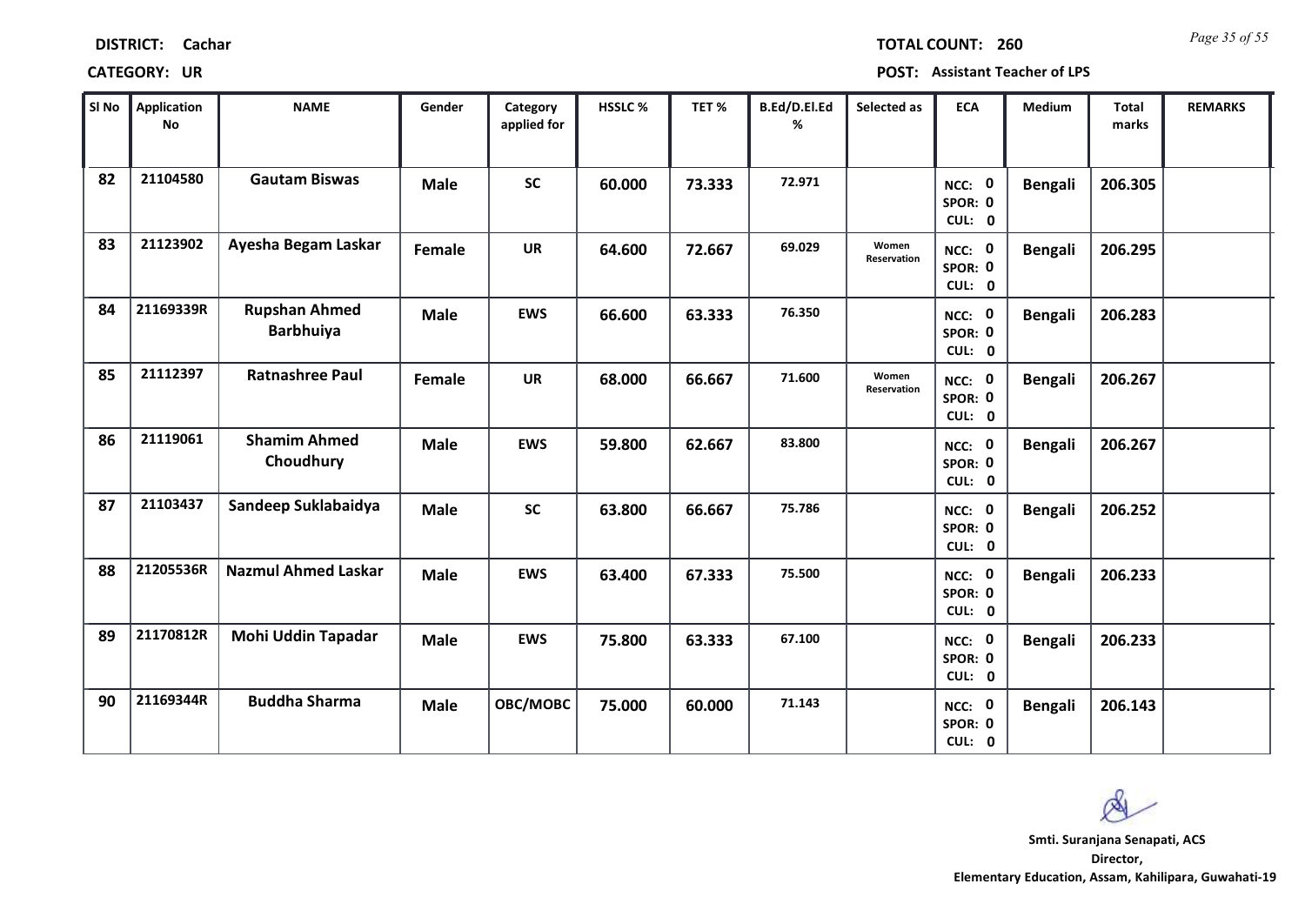| <b>DISTRICT:</b> | Cachar |
|------------------|--------|
|------------------|--------|

*Page 36 of 55* **TOTAL COUNT: 260**

| SI No | <b>Application</b><br>No | <b>NAME</b>                               | Gender      | Category<br>applied for | HSSLC % | TET %  | B.Ed/D.El.Ed<br>% | Selected as          | <b>ECA</b>                  | <b>Medium</b>  | <b>Total</b><br>marks | <b>REMARKS</b> |
|-------|--------------------------|-------------------------------------------|-------------|-------------------------|---------|--------|-------------------|----------------------|-----------------------------|----------------|-----------------------|----------------|
| 91    | 21123019                 | Zakir Hussain<br><b>Barbhuiya</b>         | <b>Male</b> | <b>EWS</b>              | 65.000  | 63.333 | 77.786            |                      | NCC: 0<br>SPOR: 0<br>CUL: 0 | <b>Bengali</b> | 206.119               |                |
| 92    | 21117895                 | Nilutfa Shabana<br><b>Begom Barbhuiya</b> | Female      | <b>EWS</b>              | 71.200  | 61.333 | 73.571            | Women<br>Reservation | NCC: 0<br>SPOR: 0<br>CUL: 0 | <b>Bengali</b> | 206.105               |                |
| 93    | 21126078                 | Md Fakhrul Islam                          | <b>Male</b> | <b>EWS</b>              | 75.600  | 60.000 | 70.500            |                      | NCC: 0<br>SPOR: 0<br>CUL: 0 | <b>Bengali</b> | 206.100               |                |
| 94    | 21193716R                | Jakira Begum<br>Choudhury                 | Female      | <b>EWS</b>              | 63.600  | 60.000 | 82.500            | Women<br>Reservation | NCC: 0<br>SPOR: 0<br>CUL: 0 | <b>Bengali</b> | 206.100               |                |
| 95    | 21184689R                | <b>Bijon Kanti Das</b>                    | <b>Male</b> | <b>SC</b>               | 68.400  | 61.333 | 76.350            |                      | NCC: 0<br>SPOR: 0<br>CUL: 0 | <b>Bengali</b> | 206.083               |                |
| 96    | 21202618R                | <b>Akash Basak</b>                        | <b>Male</b> | OBC/MOBC                | 80.000  | 62.000 | 64.050            |                      | NCC: 0<br>SPOR: 0<br>CUL: 0 | <b>Bengali</b> | 206.050               |                |
| 97    | 21120188                 | Zayed Ahmed Laskar                        | <b>Male</b> | <b>EWS</b>              | 60.000  | 68.000 | 78.050            |                      | NCC: 0<br>SPOR: 0<br>CUL: 0 | <b>Bengali</b> | 206.050               |                |
| 98    | 21105777                 | <b>Sunom Akthar</b><br>Mozumder           | Female      | <b>UR</b>               | 70.000  | 72.667 | 63.371            | Women<br>Reservation | NCC: 0<br>SPOR: 0<br>CUL: 0 | <b>Bengali</b> | 206.038               |                |
| 99    | 21203748R                | Sourav Karmakar                           | <b>Male</b> | OBC/MOBC                | 70.400  | 65.333 | 70.300            |                      | NCC: 0<br>SPOR: 0<br>CUL: 0 | <b>Bengali</b> | 206.033               |                |

 $\infty$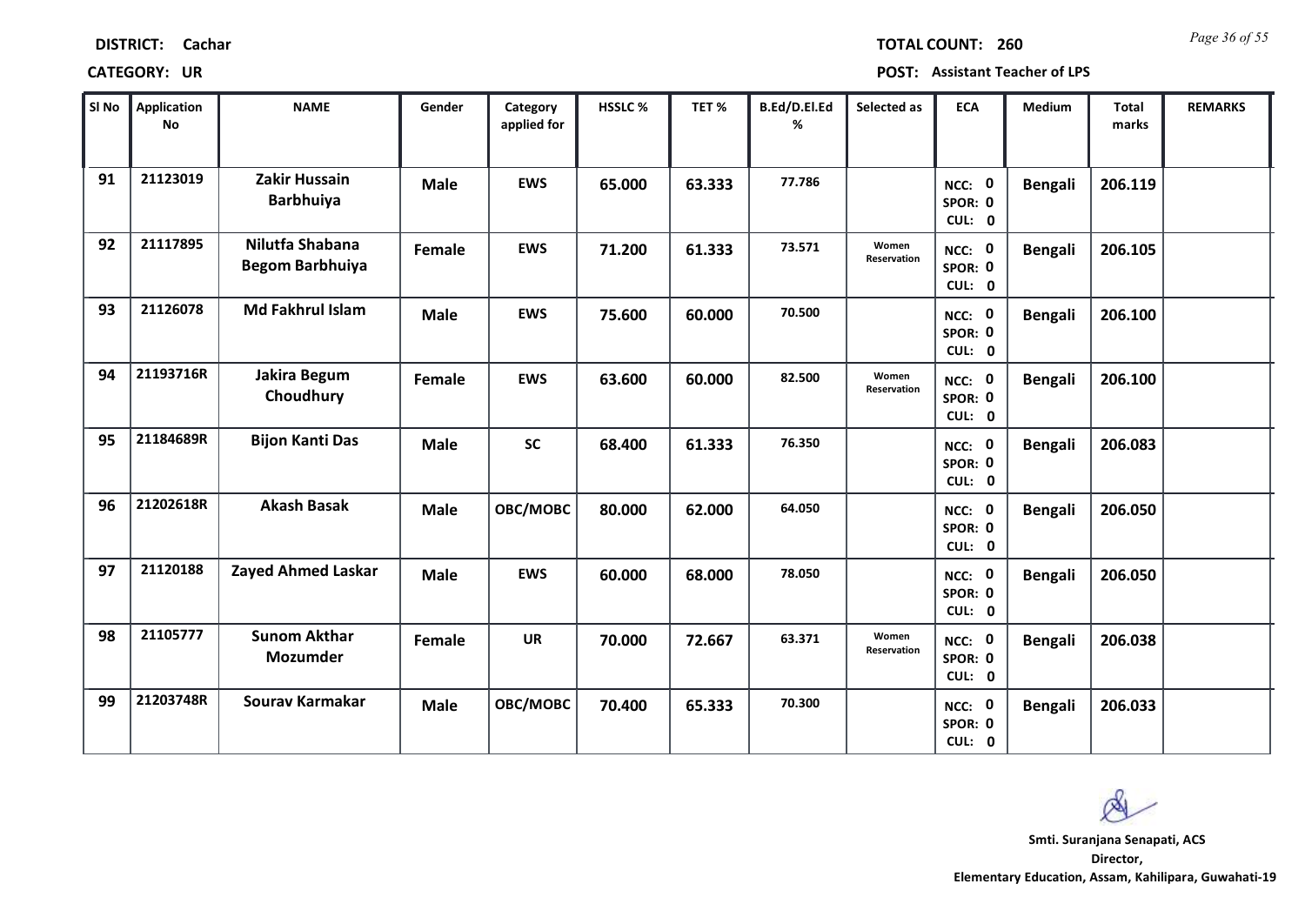| <b>DISTRICT:</b> | Cachar |
|------------------|--------|
|------------------|--------|

*Page 37 of 55* **TOTAL COUNT: 260**

| SI No | <b>Application</b><br>No | <b>NAME</b>                       | Gender      | Category<br>applied for | HSSLC % | TET%   | B.Ed/D.El.Ed<br>% | Selected as          | <b>ECA</b>                  | <b>Medium</b>  | <b>Total</b><br>marks | <b>REMARKS</b> |
|-------|--------------------------|-----------------------------------|-------------|-------------------------|---------|--------|-------------------|----------------------|-----------------------------|----------------|-----------------------|----------------|
| 100   | 21171271R                | Anwar Ujjaman<br>Mazarbhuiya      | <b>Male</b> | <b>EWS</b>              | 69.000  | 62.667 | 74.286            |                      | NCC: 0<br>SPOR: 0<br>CUL: 0 | <b>Bengali</b> | 205.952               |                |
| 101   | 21199878R                | <b>Mastaque Ahmed</b><br>Laskar   | <b>Male</b> | <b>EWS</b>              | 69.600  | 63.333 | 73.000            |                      | NCC: 0<br>SPOR: 0<br>CUL: 0 | <b>Bengali</b> | 205.933               |                |
| 102   | 21169416R                | Yahya Sultan<br><b>Mazumder</b>   | <b>Male</b> | <b>EWS</b>              | 70.200  | 62.667 | 73.000            |                      | NCC: 0<br>SPOR: 0<br>CUL: 0 | <b>Bengali</b> | 205.867               |                |
| 103   | 21174168R                | Chandrika Dutta                   | Female      | <b>EWS</b>              | 67.400  | 66.667 | 71.786            | Women<br>Reservation | NCC: 0<br>SPOR: 0<br>CUL: 0 | <b>Bengali</b> | 205.852               |                |
| 104   | 21101940                 | <b>Subrata Das</b>                | <b>Male</b> | <b>SC</b>               | 62.200  | 76.667 | 66.914            |                      | NCC: 0<br>SPOR: 0<br>CUL: 0 | <b>Bengali</b> | 205.781               |                |
| 105   | 21104304                 | Rajnandini Kangsa<br><b>Banik</b> | Female      | <b>UR</b>               | 57.000  | 67.333 | 81.429            | Women<br>Reservation | NCC: 0<br>SPOR: 0<br>CUL: 0 | <b>Bengali</b> | 205.762               |                |
| 106   | 21166661R                | Ajad Uddin Laskar                 | <b>Male</b> | <b>EWS</b>              | 62.200  | 64.000 | 79.550            |                      | NCC: 0<br>SPOR: 0<br>CUL: 0 | <b>Bengali</b> | 205.750               |                |
| 107   | 21171811R                | Saira Banu                        | Female      | OBC/MOBC                | 63.600  | 63.333 | 78.800            | Women<br>Reservation | NCC: 0<br>SPOR: 0<br>CUL: 0 | <b>Bengali</b> | 205.733               |                |
| 108   | 21166628R                | <b>Azaz Ahmed Laskar</b>          | <b>Male</b> | <b>EWS</b>              | 67.800  | 62.667 | 75.200            |                      | NCC: 0<br>SPOR: 0<br>CUL: 0 | <b>Bengali</b> | 205.667               |                |

 $\infty$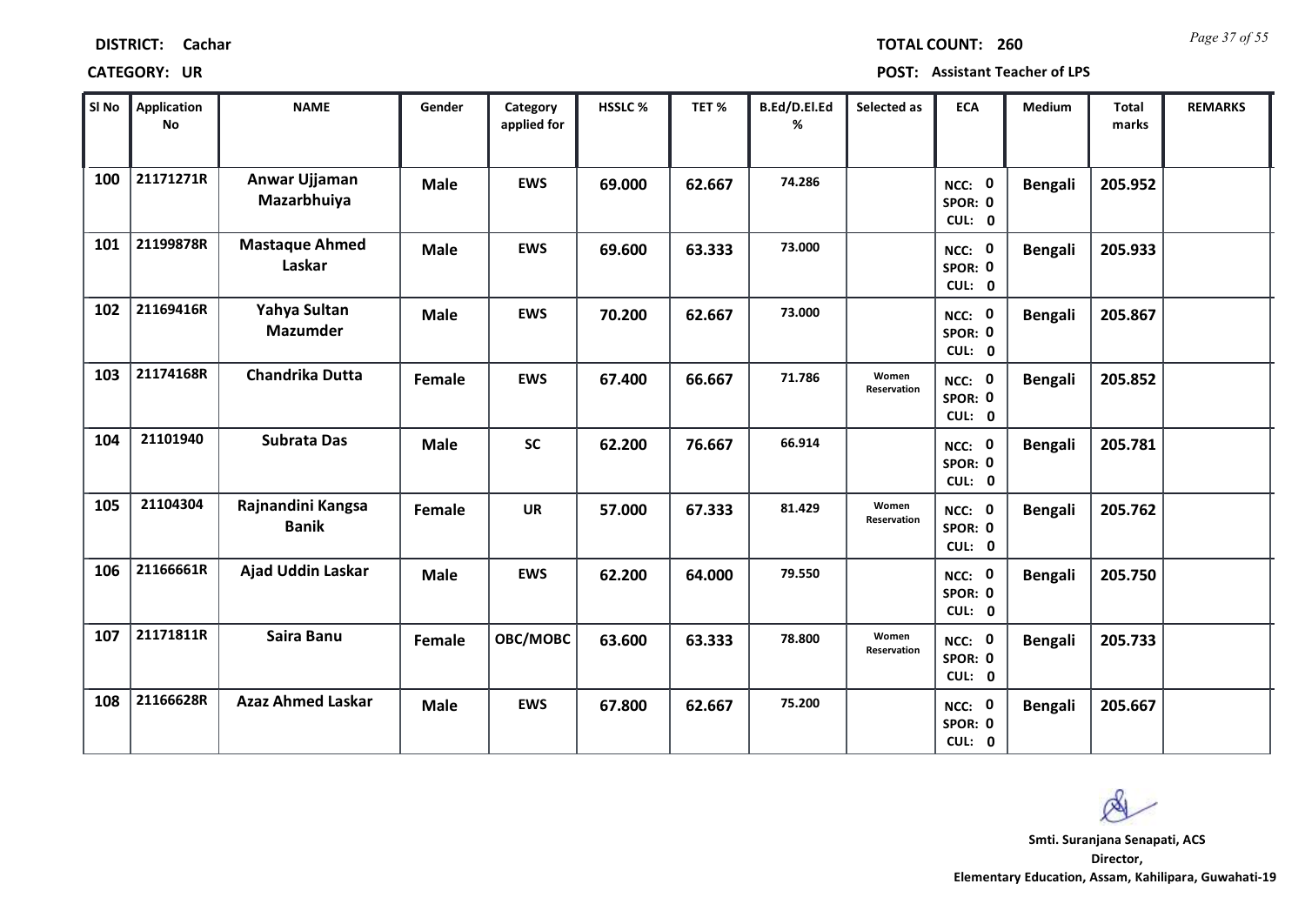| <b>DISTRICT:</b> | Cachar |
|------------------|--------|
|------------------|--------|

*Page 38 of 55* **TOTAL COUNT: 260**

| SI No | <b>Application</b><br>No | <b>NAME</b>                               | Gender      | Category<br>applied for | HSSLC % | TET %  | B.Ed/D.El.Ed<br>% | Selected as          | <b>ECA</b>                  | <b>Medium</b>  | <b>Total</b><br>marks | <b>REMARKS</b> |
|-------|--------------------------|-------------------------------------------|-------------|-------------------------|---------|--------|-------------------|----------------------|-----------------------------|----------------|-----------------------|----------------|
| 109   | 21123295                 | <b>Mustaque Ahmed</b><br><b>Barbhuiya</b> | <b>Male</b> | <b>EWS</b>              | 74.400  | 60.667 | 70.556            |                      | NCC: 0<br>SPOR: 0<br>CUL: 0 | <b>Bengali</b> | 205.622               |                |
| 110   | 21211334R                | <b>Ayaz Ahmed</b><br>Mazarbhuiya          | <b>Male</b> | <b>EWS</b>              | 72.600  | 60.000 | 73.000            |                      | NCC: 0<br>SPOR: 0<br>CUL: 0 | <b>Bengali</b> | 205.600               |                |
| 111   | 21193030R                | <b>Fathima Begom</b>                      | Female      | <b>UR</b>               | 71.000  | 60.000 | 74.500            | Women<br>Reservation | NCC: 0<br>SPOR: 0<br>CUL: 0 | <b>Bengali</b> | 205.500               |                |
| 112   | 21106475                 | Abida Sultana                             | Female      | <b>UR</b>               | 59.000  | 68.000 | 78.481            | Women<br>Reservation | NCC: 0<br>SPOR: 0<br>CUL: 0 | <b>Bengali</b> | 205.481               |                |
| 113   | 21193150R                | Rafsana Khanam<br>Choudhury               | Female      | <b>UR</b>               | 67.400  | 61.333 | 76.650            | Women<br>Reservation | NCC: 0<br>SPOR: 0<br>CUL: 0 | <b>Bengali</b> | 205.383               |                |
| 114   | 21117375                 | <b>Ripon Das</b>                          | <b>Male</b> | <b>UR</b>               | 58.400  | 70.000 | 76.929            |                      | NCC: 0<br>SPOR: 0<br>CUL: 0 | <b>Bengali</b> | 205.329               |                |
| 115   | 21119932                 | Supama Sarkar                             | Female      | <b>SC</b>               | 62.400  | 65.333 | 77.500            | Women<br>Reservation | NCC: 0<br>SPOR: 0<br>CUL: 0 | <b>Bengali</b> | 205.233               |                |
| 116   | 21121470                 | <b>Nazmul Islam</b><br>Choudhury          | <b>Male</b> | <b>UR</b>               | 61.200  | 62.667 | 81.357            |                      | NCC: 0<br>SPOR: 0<br>CUL: 0 | <b>Bengali</b> | 205.224               |                |
| 117   | 21168348R                | Abida Saikia<br>Choudhury                 | Female      | <b>EWS</b>              | 60.400  | 66.667 | 78.150            | Women<br>Reservation | NCC: 0<br>SPOR: 0<br>CUL: 0 | <b>Bengali</b> | 205.217               |                |

 $\infty$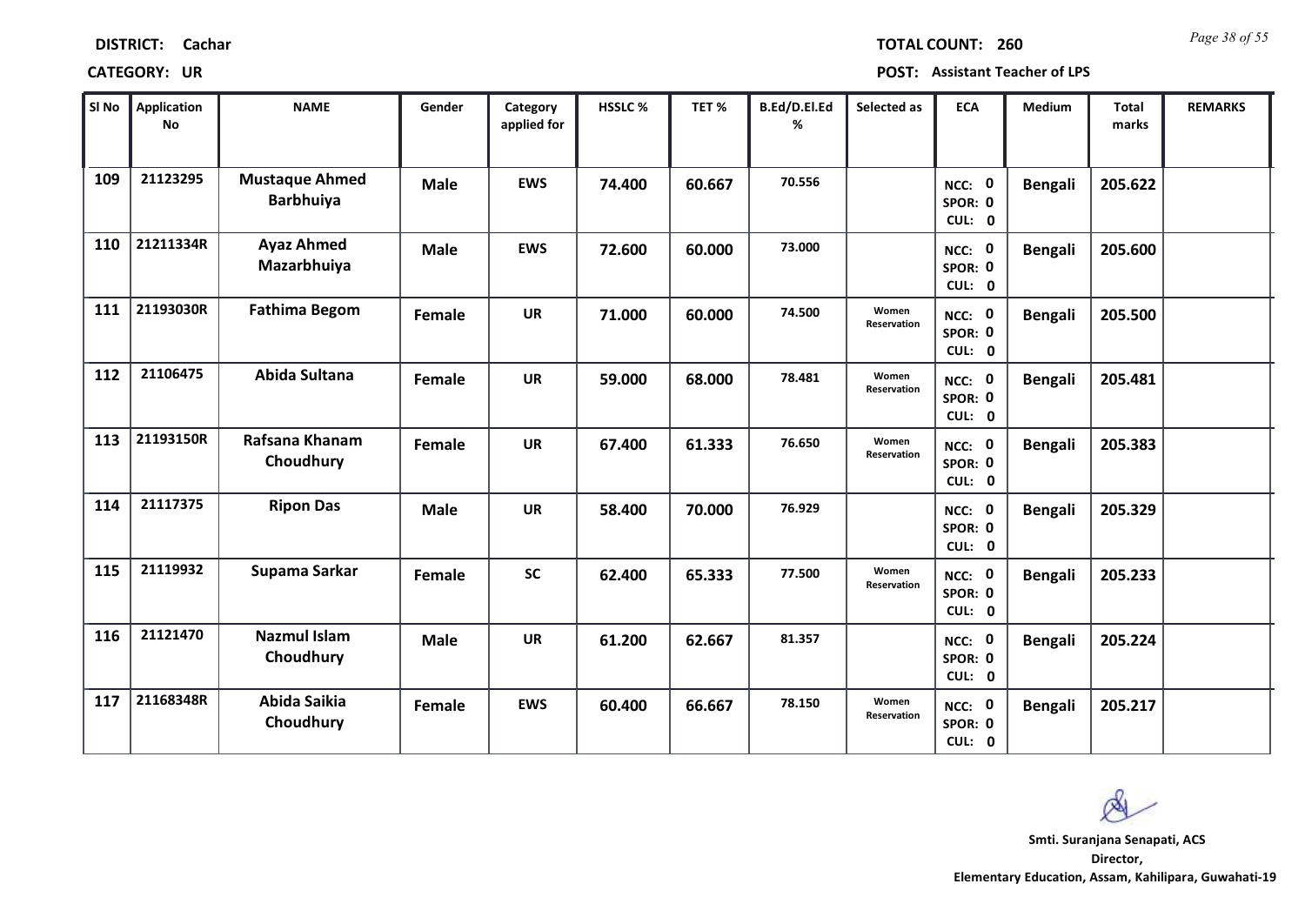| <b>DISTRICT:</b> | Cachar |
|------------------|--------|
|------------------|--------|

*Page 39 of 55* **TOTAL COUNT: 260**

| SI No | Application<br>No | <b>NAME</b>                               | Gender      | Category<br>applied for | <b>HSSLC%</b> | TET %  | B.Ed/D.El.Ed<br>% | Selected as          | <b>ECA</b>                  | <b>Medium</b>  | <b>Total</b><br>marks | <b>REMARKS</b> |
|-------|-------------------|-------------------------------------------|-------------|-------------------------|---------------|--------|-------------------|----------------------|-----------------------------|----------------|-----------------------|----------------|
| 118   | 21197831R         | <b>Abu Md Dilwar</b><br><b>Hussain</b>    | <b>Male</b> | <b>UR</b>               | 64.400        | 60.667 | 80.143            |                      | NCC: 0<br>SPOR: 0<br>CUL: 0 | <b>Bengali</b> | 205.210               |                |
| 119   | 21174845R         | <b>Rahul Saha</b>                         | <b>Male</b> | <b>UR</b>               | 79.600        | 60.667 | 64.917            |                      | NCC: 0<br>SPOR: 0<br>CUL: 0 | <b>Bengali</b> | 205.183               |                |
| 120   | 21103470          | Jahirul Islam<br><b>Barbhuiya</b>         | <b>Male</b> | <b>EWS</b>              | 54.200        | 64.667 | 86.300            |                      | NCC: 0<br>SPOR: 0<br>CUL: 0 | <b>Bengali</b> | 205.167               |                |
| 121   | 21109657          | Parvin Begum Laskar                       | Female      | <b>UR</b>               | 53.600        | 77.333 | 74.171            | Women<br>Reservation | NCC: 0<br>SPOR: 0<br>CUL: 0 | <b>Bengali</b> | 205.105               |                |
| 122   | 21106348          | <b>Nazmin Sultana</b><br><b>Barlaskar</b> | Female      | <b>UR</b>               | 71.000        | 60.667 | 73.400            | Women<br>Reservation | NCC: 0<br>SPOR: 0<br>CUL: 0 | <b>Bengali</b> | 205.067               |                |
| 123   | 21169054R         | Arifa Sultana<br><b>Mazumder</b>          | Female      | <b>EWS</b>              | 69.000        | 62.667 | 73.400            | Women<br>Reservation | NCC: 0<br>SPOR: 0<br>CUL: 0 | <b>Bengali</b> | 205.067               |                |
| 124   | 21187448R         | <b>Gourmoni Das</b>                       | <b>Male</b> | <b>SC</b>               | 67.800        | 61.333 | 75.929            |                      | NCC: 0<br>SPOR: 0<br>CUL: 0 | <b>Bengali</b> | 205.062               |                |
| 125   | 21123310          | <b>Moriom Begom</b><br><b>Barbhuiya</b>   | Female      | <b>UR</b>               | 54.600        | 74.000 | 76.429            | Women<br>Reservation | NCC: 0<br>SPOR: 0<br>CUL: 0 | <b>Bengali</b> | 205.029               |                |
| 126   | 21121661          | <b>Sanatan Mukherjee</b>                  | <b>Male</b> | <b>UR</b>               | 58.667        | 70.000 | 76.357            |                      | NCC: 0<br>SPOR: 0<br>CUL: 0 | <b>Bengali</b> | 205.024               |                |

 $\infty$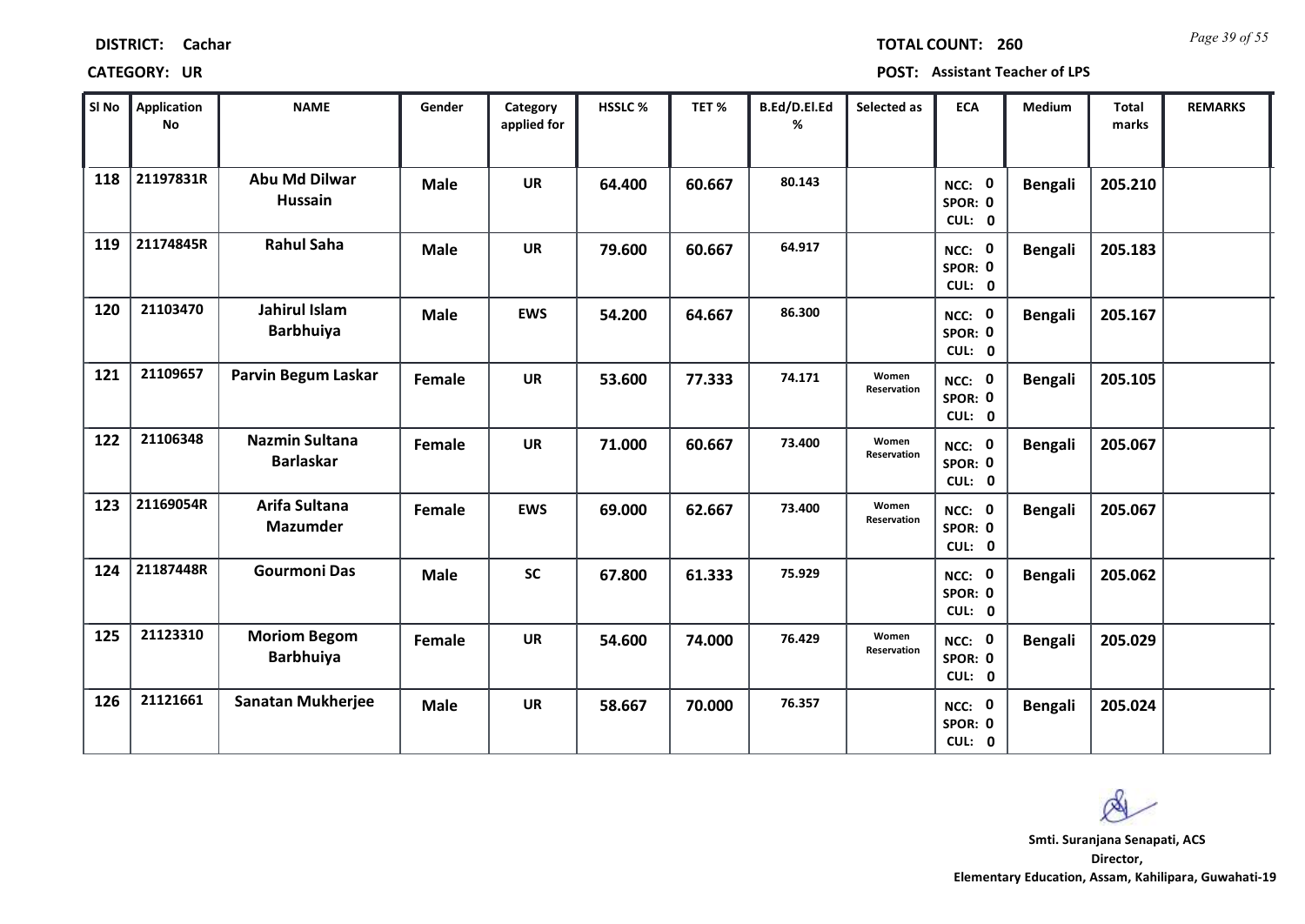| <b>DISTRICT:</b> | Cachar |
|------------------|--------|
|------------------|--------|

*Page 40 of 55* **TOTAL COUNT: 260**

| SI No | <b>Application</b><br>No | <b>NAME</b>                            | Gender      | Category<br>applied for | <b>HSSLC %</b> | TET%   | B.Ed/D.El.Ed<br>% | Selected as          | <b>ECA</b>                  | Medium         | <b>Total</b><br>marks | <b>REMARKS</b> |
|-------|--------------------------|----------------------------------------|-------------|-------------------------|----------------|--------|-------------------|----------------------|-----------------------------|----------------|-----------------------|----------------|
| 127   | 21175690R                | <b>Arif Ahmed Laskar</b>               | <b>Male</b> | <b>EWS</b>              | 79.400         | 60.000 | 65.600            |                      | NCC: 0<br>SPOR: 0<br>CUL: 0 | <b>Bengali</b> | 205.000               |                |
| 128   | 21167487R                | <b>Sahin Uddin</b>                     | <b>Male</b> | <b>UR</b>               | 75.200         | 60.000 | 69.786            |                      | NCC: 0<br>SPOR: 0<br>CUL: 0 | <b>Bengali</b> | 204.986               |                |
| 129   | 21193813R                | <b>Swarup Bhattacharjee</b>            | <b>Male</b> | <b>EWS</b>              | 66.400         | 62.667 | 75.900            |                      | NCC: 0<br>SPOR: 0<br>CUL: 0 | <b>Bengali</b> | 204.967               |                |
| 130   | 21165794R                | <b>Fatheha Laskar</b>                  | Female      | <b>EWS</b>              | 69.200         | 64.667 | 71.071            | Women<br>Reservation | NCC: 0<br>SPOR: 0<br>CUL: 0 | <b>Bengali</b> | 204.938               |                |
| 131   | 21181296R                | <b>Salmin Aktar</b><br><b>Mazumder</b> | Female      | <b>EWS</b>              | 60.200         | 64.000 | 80.714            | Women<br>Reservation | NCC: 0<br>SPOR: 0<br>CUL: 0 | <b>Bengali</b> | 204.914               |                |
| 132   | 21103579                 | <b>Jubair Ahmed Laskar</b>             | <b>Male</b> | <b>EWS</b>              | 58.400         | 66.667 | 79.786            |                      | NCC: 0<br>SPOR: 0<br>CUL: 0 | <b>Bengali</b> | 204.852               |                |
| 133   | 21210829R                | <b>Abdul Malik</b><br>Choudhury        | <b>Male</b> | <b>EWS</b>              | 57.000         | 66.000 | 81.850            |                      | NCC: 0<br>SPOR: 0<br>CUL: 0 | <b>Bengali</b> | 204.850               |                |
| 134   | 21100930                 | <b>Nabanita Mazumder</b>               | Female      | <b>UR</b>               | 51.000         | 74.667 | 79.143            | Women<br>Reservation | NCC: 0<br>SPOR: 0<br>CUL: 0 | <b>Bengali</b> | 204.810               |                |
| 135   | 21100911                 | <b>Anwara Begom</b>                    | Female      | <b>UR</b>               | 68.000         | 61.333 | 75.429            | Women<br>Reservation | NCC: 0<br>SPOR: 0<br>CUL: 0 | <b>Bengali</b> | 204.762               |                |

 $\infty$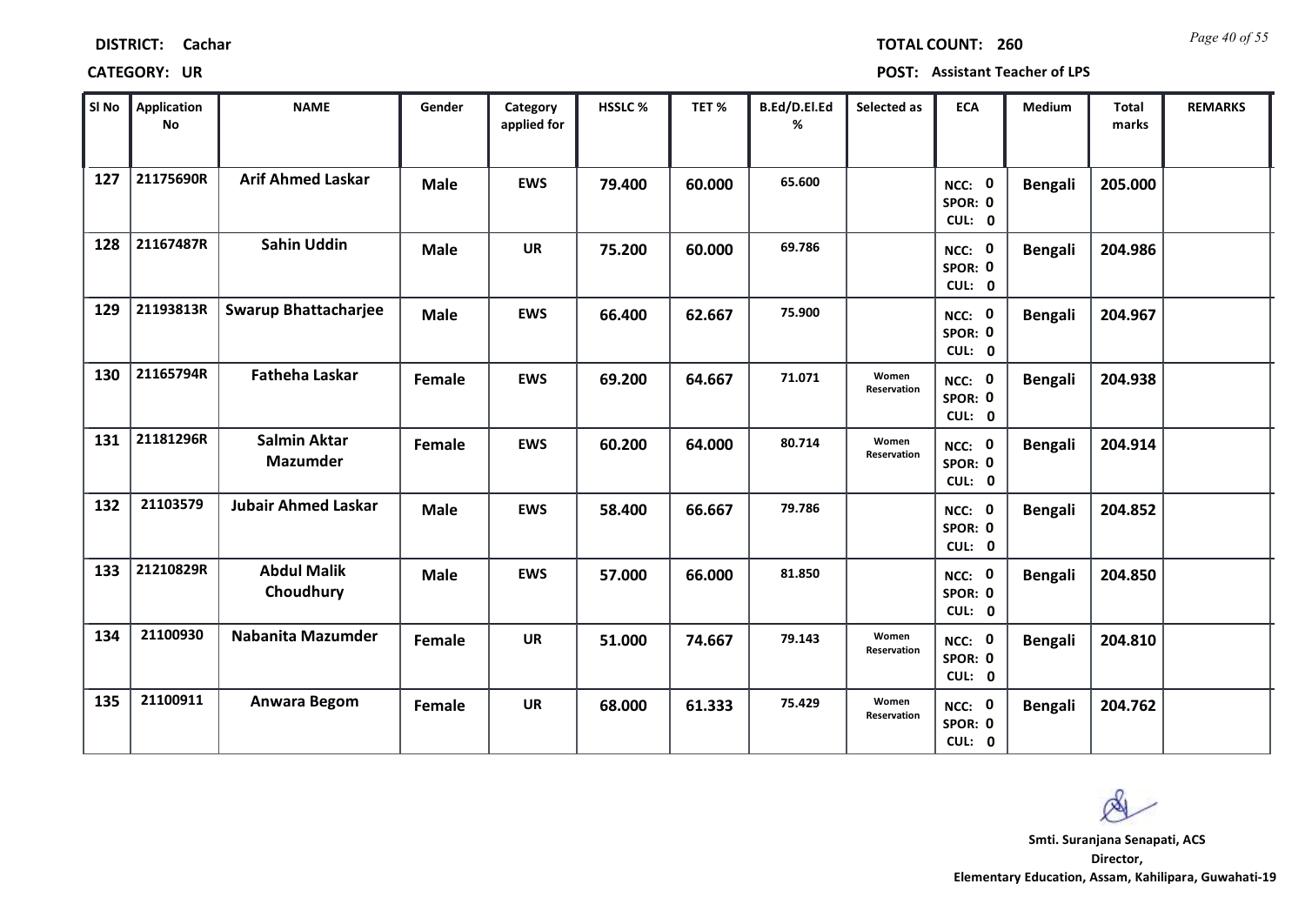| <b>DISTRICT:</b> | Cachar |
|------------------|--------|
|------------------|--------|

*Page 41 of 55* **TOTAL COUNT: 260**

| SI No | Application<br>No | <b>NAME</b>                             | Gender        | Category<br>applied for | <b>HSSLC%</b> | TET %  | B.Ed/D.El.Ed<br>% | Selected as          | <b>ECA</b>                  | <b>Medium</b>  | <b>Total</b><br>marks | <b>REMARKS</b> |
|-------|-------------------|-----------------------------------------|---------------|-------------------------|---------------|--------|-------------------|----------------------|-----------------------------|----------------|-----------------------|----------------|
| 136   | 21107722          | <b>Shubham Roy</b>                      | <b>Male</b>   | <b>UR</b>               | 64.000        | 66.000 | 74.743            |                      | NCC: 0<br>SPOR: 0<br>CUL: 0 | <b>Bengali</b> | 204.743               |                |
| 137   | 21104507          | Mustafa Ali<br>Choudhury                | <b>Male</b>   | <b>EWS</b>              | 53.200        | 72.667 | 78.857            |                      | NCC: 0<br>SPOR: 0<br>CUL: 0 | <b>Bengali</b> | 204.724               |                |
| 138   | 21205156R         | <b>Biva Chakraborty</b>                 | Female        | <b>EWS</b>              | 63.600        | 66.667 | 74.450            | Women<br>Reservation | NCC: 0<br>SPOR: 0<br>CUL: 0 | <b>Bengali</b> | 204.717               |                |
| 139   | 21121523          | Azijul Islam Laskar                     | <b>Male</b>   | <b>EWS</b>              | 73.800        | 63.333 | 67.571            |                      | NCC: 0<br>SPOR: 0<br>CUL: 0 | <b>Bengali</b> | 204.705               |                |
| 140   | 21166454R         | Sayantika Dutta Roy                     | Female        | <b>UR</b>               | 78.600        | 60.000 | 66.100            | Women<br>Reservation | NCC: 0<br>SPOR: 0<br>CUL: 0 | <b>Bengali</b> | 204.700               |                |
| 141   | 21121051          | Rahima Khanam<br>Laskar                 | <b>Female</b> | <b>UR</b>               | 53.400        | 72.667 | 78.633            | Women<br>Reservation | NCC: 0<br>SPOR: 0<br>CUL: 0 | <b>Bengali</b> | 204.700               |                |
| 142   | 21119339          | <b>Forida Begum</b><br><b>Barbhuiya</b> | <b>Female</b> | <b>UR</b>               | 62.200        | 73.333 | 69.143            | Women<br>Reservation | NCC: 0<br>SPOR: 0<br>CUL: 0 | <b>Bengali</b> | 204.676               |                |
| 143   | 21106189          | <b>Pritam Roy</b>                       | <b>Male</b>   | <b>UR</b>               | 53.200        | 74.000 | 77.429            |                      | NCC: 0<br>SPOR: 0<br>CUL: 0 | <b>Bengali</b> | 204.629               |                |
| 144   | 21100461          | <b>Sakuntala Das</b>                    | Female        | <b>UR</b>               | 60.200        | 65.333 | 79.071            | Women<br>Reservation | NCC: 0<br>SPOR: 0<br>CUL: 0 | <b>Bengali</b> | 204.605               |                |

 $\infty$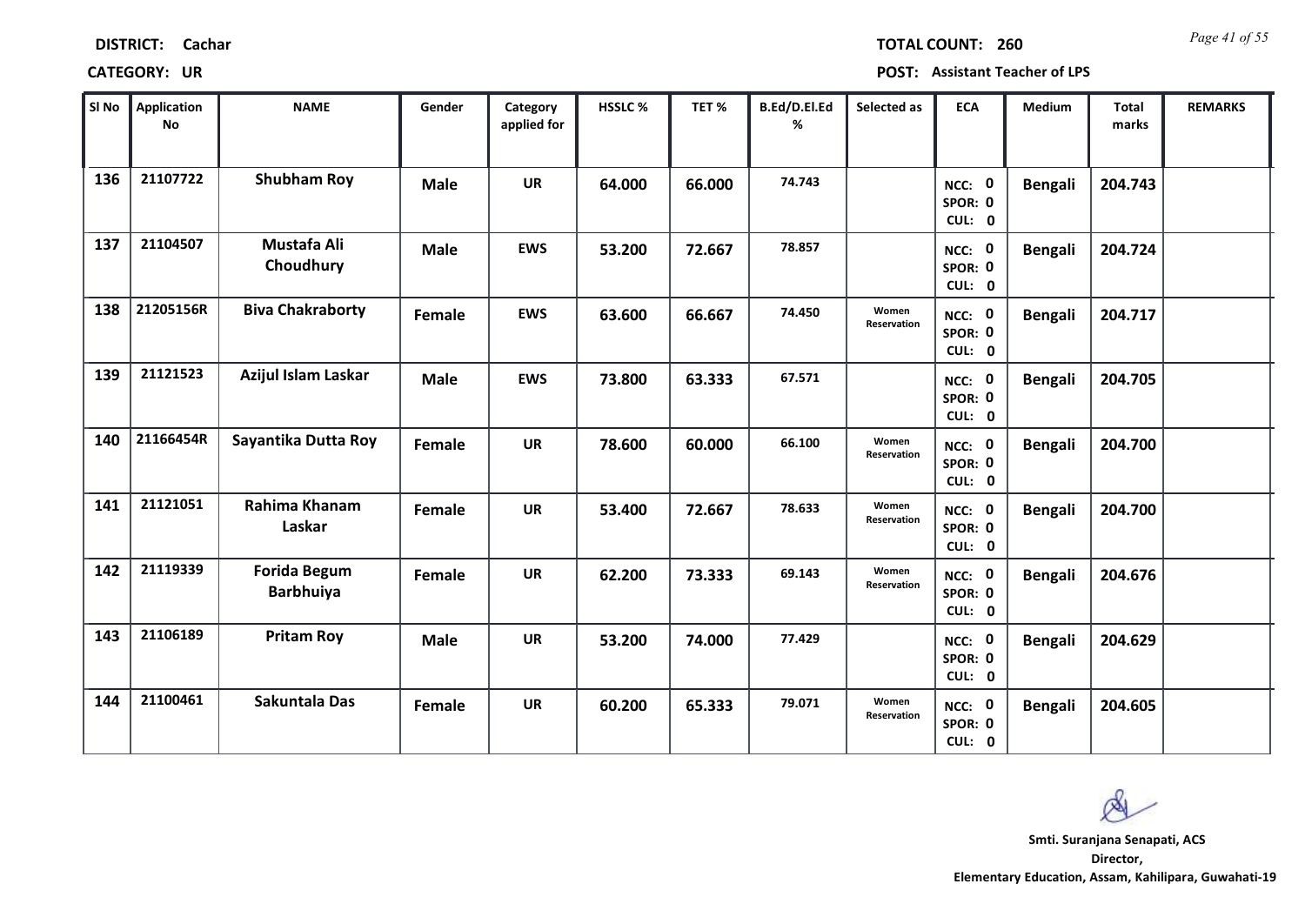| <b>DISTRICT:</b> | Cachar |
|------------------|--------|
|------------------|--------|

*Page 42 of 55* **TOTAL COUNT: 260**

| SI No | <b>Application</b><br>No | <b>NAME</b>                            | Gender      | Category<br>applied for | HSSLC % | TET %  | B.Ed/D.El.Ed<br>% | Selected as          | <b>ECA</b>                  | Medium         | <b>Total</b><br>marks | <b>REMARKS</b> |
|-------|--------------------------|----------------------------------------|-------------|-------------------------|---------|--------|-------------------|----------------------|-----------------------------|----------------|-----------------------|----------------|
| 145   | 21112909                 | Hannana Begom<br>Choudhury             | Female      | <b>EWS</b>              | 65.600  | 60.000 | 79.000            | Women<br>Reservation | NCC: 0<br>SPOR: 0<br>CUL: 0 | <b>Bengali</b> | 204.600               |                |
| 146   | 21116094                 | Priyankar<br><b>Bhattacharjee</b>      | <b>Male</b> | <b>EWS</b>              | 70.200  | 67.333 | 67.050            |                      | NCC: 0<br>SPOR: 0<br>CUL: 0 | <b>Bengali</b> | 204.583               |                |
| 147   | 21181409R                | <b>Masuk Ahmed</b><br><b>Barbhuiya</b> | <b>Male</b> | <b>EWS</b>              | 64.200  | 62.000 | 78.357            |                      | NCC: 0<br>SPOR: 0<br>CUL: 0 | <b>Bengali</b> | 204.557               |                |
| 148   | 21124652                 | Ismat Ara Barbhuiya                    | Female      | <b>UR</b>               | 65.800  | 66.000 | 72.750            | Women<br>Reservation | NCC: 0<br>SPOR: 0<br>CUL: 0 | <b>Bengali</b> | 204.550               |                |
| 149   | 21101523                 | Papplu Talukdar                        | <b>Male</b> | <b>UR</b>               | 69.000  | 74.000 | 61.543            |                      | NCC: 0<br>SPOR: 0<br>CUL: 0 | <b>Bengali</b> | 204.543               |                |
| 150   | 21107370                 | <b>Sudevi Dey</b>                      | Female      | <b>UR</b>               | 62.200  | 66.667 | 75.643            | Women<br>Reservation | NCC: 0<br>SPOR: 0<br>CUL: 0 | <b>Bengali</b> | 204.510               |                |
| 151   | 21171110R                | <b>Kutub Uddin</b><br><b>Barbhuiya</b> | <b>Male</b> | <b>EWS</b>              | 57.800  | 64.000 | 82.700            |                      | NCC: 0<br>SPOR: 0<br>CUL: 0 | <b>Bengali</b> | 204.500               |                |
| 152   | 21118487                 | <b>Mehbub Hasan Laskar</b>             | <b>Male</b> | <b>EWS</b>              | 51.600  | 72.667 | 80.214            |                      | NCC: 0<br>SPOR: 0<br>CUL: 0 | <b>Bengali</b> | 204.481               |                |
| 153   | 21114859                 | <b>Tapash Ranjon Goon</b>              | <b>Male</b> | <b>UR</b>               | 63.400  | 64.000 | 77.071            |                      | NCC: 0<br>SPOR: 0<br>CUL: 0 | <b>Bengali</b> | 204.471               |                |

 $\infty$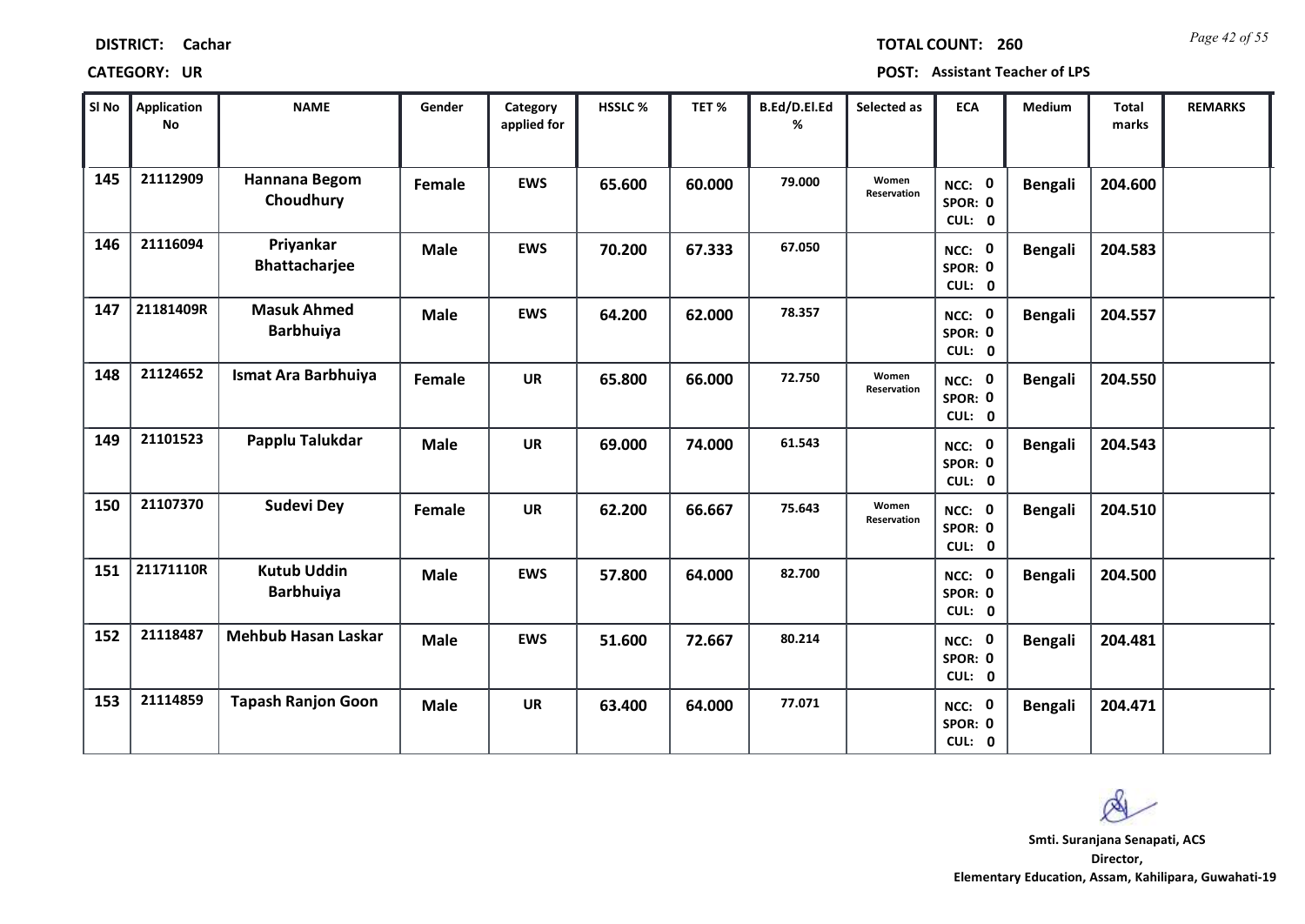| <b>DISTRICT:</b> | Cachar |
|------------------|--------|
|------------------|--------|

*Page 43 of 55* **TOTAL COUNT: 260**

| SI No | <b>Application</b><br>No | <b>NAME</b>                        | Gender      | Category<br>applied for | <b>HSSLC %</b> | TET %  | B.Ed/D.El.Ed<br>% | Selected as          | <b>ECA</b>                  | <b>Medium</b>  | <b>Total</b><br>marks | <b>REMARKS</b> |
|-------|--------------------------|------------------------------------|-------------|-------------------------|----------------|--------|-------------------|----------------------|-----------------------------|----------------|-----------------------|----------------|
| 154   | 21103907                 | Bappan Purkayastha                 | <b>Male</b> | <b>UR</b>               | 55.000         | 70.667 | 78.786            |                      | NCC: 0<br>SPOR: 0<br>CUL: 0 | <b>Bengali</b> | 204.452               |                |
| 155   | 21122296                 | <b>Sweety Paul</b>                 | Female      | <b>UR</b>               | 63.800         | 75.333 | 65.314            | Women<br>Reservation | NCC: 0<br>SPOR: 0<br>CUL: 0 | <b>Bengali</b> | 204.448               |                |
| 156   | 21110506                 | Debajyoti<br>Chakraborty           | <b>Male</b> | <b>EWS</b>              | 54.000         | 72.000 | 78.429            |                      | NCC: 0<br>SPOR: 0<br>CUL: 0 | <b>Bengali</b> | 204.429               |                |
| 157   | 21128925                 | <b>Masuda Parveen</b><br>Choudhury | Female      | <b>EWS</b>              | 55.600         | 77.333 | 71.486            | Women<br>Reservation | NCC: 0<br>SPOR: 0<br>CUL: 0 | <b>Bengali</b> | 204.419               |                |
| 158   | 21110533                 | <b>Md Hussain Ahmed</b>            | <b>Male</b> | <b>EWS</b>              | 60.400         | 67.333 | 76.658            |                      | NCC: 0<br>SPOR: 0<br>CUL: 0 | <b>Bengali</b> | 204.392               |                |
| 159   | 21162424                 | Rohima Begom<br><b>Barbhuiya</b>   | Female      | <b>UR</b>               | 58.200         | 67.333 | 78.857            | Women<br>Reservation | NCC: 0<br>SPOR: 0<br>CUL: 0 | <b>Bengali</b> | 204.390               |                |
| 160   | 21119781                 | Sajeda Islam Sodial                | Female      | <b>EWS</b>              | 67.200         | 63.333 | 73.850            | Women<br>Reservation | NCC: 0<br>SPOR: 0<br>CUL: 0 | <b>Bengali</b> | 204.383               |                |
| 161   | 21107318                 | <b>Shehnaz Yeasmin</b><br>Mozumder | Female      | <b>UR</b>               | 72.800         | 60.667 | 70.914            | Women<br>Reservation | NCC: 0<br>SPOR: 0<br>CUL: 0 | <b>Bengali</b> | 204.381               |                |
| 162   | 21204576R                | Priyanka Yadav                     | Female      | OBC/MOBC                | 75.600         | 60.000 | 68.750            | Women<br>Reservation | NCC: 0<br>SPOR: 0<br>CUL: 0 | <b>Bengali</b> | 204.350               |                |

 $\infty$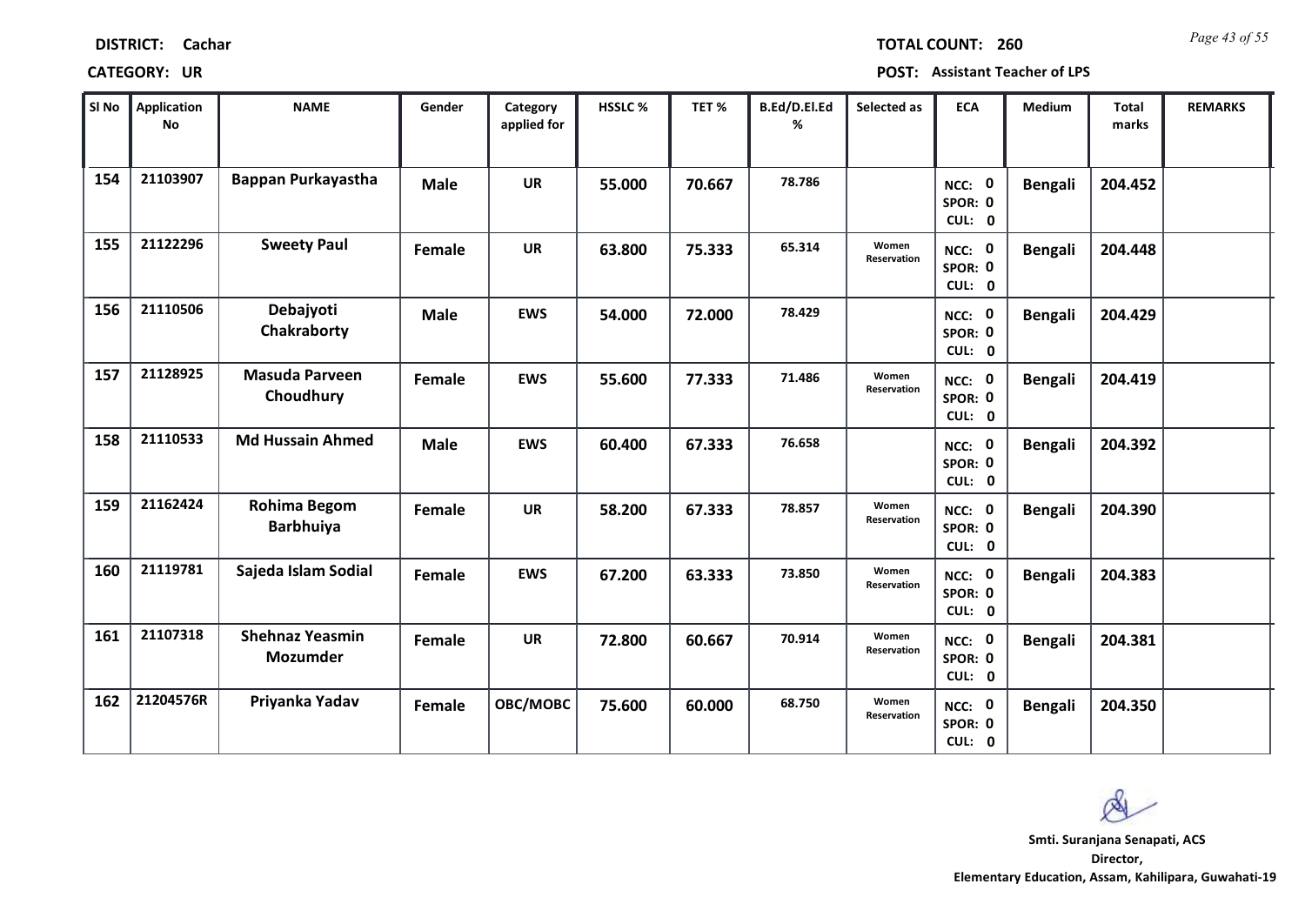*Page 44 of 55* **TOTAL COUNT: 260**

| SI <sub>No</sub> | Application<br><b>No</b> | <b>NAME</b>                                 | Gender      | Category<br>applied for | <b>HSSLC %</b> | TET %  | B.Ed/D.El.Ed<br>% | Selected as | <b>ECA</b>                  | Medium         | <b>Total</b><br>marks | <b>REMARKS</b> |
|------------------|--------------------------|---------------------------------------------|-------------|-------------------------|----------------|--------|-------------------|-------------|-----------------------------|----------------|-----------------------|----------------|
| 163              | 21112637                 | Dhritimanju Deb                             | Female      | <b>UR</b>               | 70.200         | 63.333 | 70.800            |             | NCC: 0<br>SPOR: 0<br>CUL: 0 | <b>Bengali</b> | 204.333               |                |
| 164              | 21126317                 | <b>Md Sultan Salauddin</b>                  | <b>Male</b> | <b>EWS</b>              | 58.400         | 68.000 | 77.929            |             | NCC: 0<br>SPOR: 0<br>CUL: 0 | <b>Bengali</b> | 204.329               |                |
| 165              | 21104884                 | <b>Mousumi Rani</b><br><b>Choudhury Das</b> | Female      | <b>EWS</b>              | 54.800         | 74.667 | 74.857            |             | NCC: 0<br>SPOR: 0<br>CUL: 0 | <b>Bengali</b> | 204.324               |                |
| 166              | 21109128                 | <b>Sharmin Aktar Laskar</b>                 | Female      | <b>UR</b>               | 68.000         | 62.667 | 73.643            |             | NCC: 0<br>SPOR: 0<br>CUL: 0 | Bengali        | 204.310               |                |
| 167              | 21125325                 | Rizwana Khanam<br><b>Barbhuiya</b>          | Female      | <b>EWS</b>              | 55.200         | 70.667 | 78.400            |             | NCC: 0<br>SPOR: 0<br>CUL: 0 | <b>Bengali</b> | 204.267               |                |
| 168              | 21170865R                | Sana Ulla Choudhury                         | <b>Male</b> | <b>EWS</b>              | 66.000         | 63.333 | 74.929            |             | NCC: 0<br>SPOR: 0<br>CUL: 0 | <b>Bengali</b> | 204.262               |                |
| 169              | 21110059                 | <b>Reba Begum</b><br>Choudhury              | Female      | <b>EWS</b>              | 56.600         | 68.000 | 79.646            |             | NCC: 0<br>SPOR: 0<br>CUL: 0 | <b>Bengali</b> | 204.246               |                |
| 170              | 21127544                 | <b>Masum Ahmed</b>                          | <b>Male</b> | <b>UR</b>               | 64.000         | 64.000 | 76.214            |             | NCC: 0<br>SPOR: 0<br>CUL: 0 | <b>Bengali</b> | 204.214               |                |
| 171              | 21110247                 | <b>Shakibul Hussain</b><br><b>Barbhuiya</b> | <b>Male</b> | <b>EWS</b>              | 61.600         | 60.000 | 82.600            |             | NCC: 0<br>SPOR: 0<br>CUL: 0 | <b>Bengali</b> | 204.200               |                |

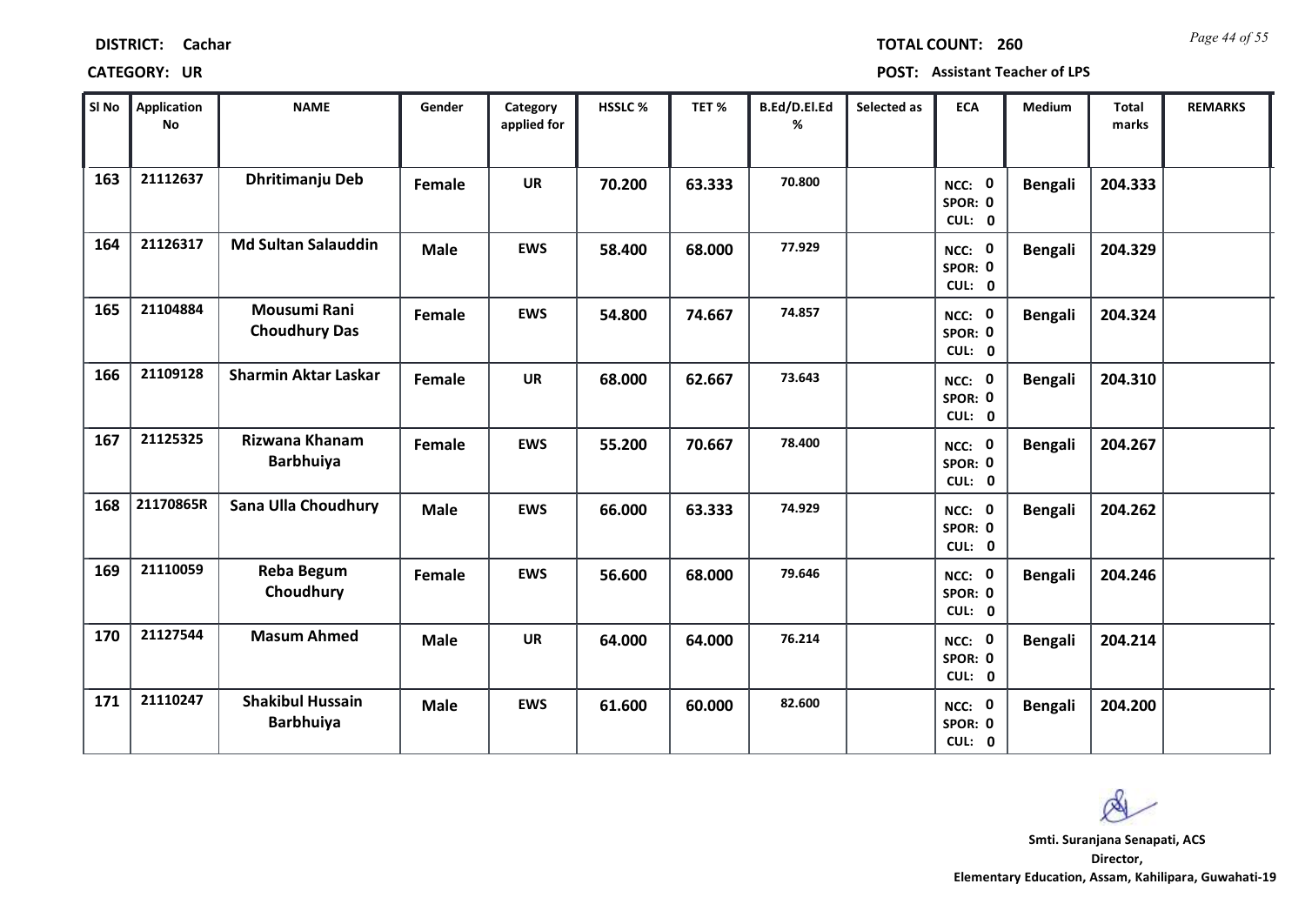| <b>DISTRICT:</b> | Cachar |
|------------------|--------|
|------------------|--------|

*Page 45 of 55* **TOTAL COUNT: 260**

| SI No | Application<br>No | <b>NAME</b>                             | Gender      | Category<br>applied for | HSSLC % | TET %  | B.Ed/D.El.Ed<br>% | Selected as | <b>ECA</b>                  | <b>Medium</b>  | <b>Total</b><br>marks | <b>REMARKS</b> |
|-------|-------------------|-----------------------------------------|-------------|-------------------------|---------|--------|-------------------|-------------|-----------------------------|----------------|-----------------------|----------------|
| 172   | 21105566          | <b>Sujoy Chakrabarty</b>                | <b>Male</b> | <b>UR</b>               | 57.800  | 66.667 | 79.714            |             | NCC: 0<br>SPOR: 0<br>CUL: 0 | <b>Bengali</b> | 204.181               |                |
| 173   | 21123830          | <b>Banani Dey</b>                       | Female      | <b>UR</b>               | 69.600  | 62.000 | 72.571            |             | NCC: 0<br>SPOR: 0<br>CUL: 0 | <b>Bengali</b> | 204.171               |                |
| 174   | 21106407          | <b>Arpita Das</b>                       | Female      | <b>UR</b>               | 66.800  | 60.000 | 77.357            |             | NCC: 0<br>SPOR: 0<br>CUL: 0 | <b>Bengali</b> | 204.157               |                |
| 175   | 21118816          | Samim Bahar Laskar                      | <b>Male</b> | <b>UR</b>               | 60.200  | 68.667 | 75.286            |             | NCC: 0<br>SPOR: 0<br>CUL: 0 | <b>Bengali</b> | 204.152               |                |
| 176   | 21102899          | <b>Sumitra Das</b>                      | Female      | <b>UR</b>               | 60.000  | 68.667 | 75.486            |             | NCC: 0<br>SPOR: 0<br>CUL: 0 | <b>Bengali</b> | 204.152               |                |
| 177   | 21117717          | <b>Abdur Rahman</b><br><b>Barbhuiya</b> | <b>Male</b> | <b>EWS</b>              | 62.000  | 60.000 | 82.150            |             | NCC: 0<br>SPOR: 0<br>CUL: 0 | <b>Bengali</b> | 204.150               |                |
| 178   | 21104663          | Priyanka Das                            | Female      | <b>UR</b>               | 56.200  | 78.667 | 69.278            |             | NCC: 0<br>SPOR: 0<br>CUL: 0 | <b>Bengali</b> | 204.144               |                |
| 179   | 21104986          | <b>Sharmila</b><br><b>Bhattacharjee</b> | Female      | <b>EWS</b>              | 66.400  | 62.000 | 75.714            |             | NCC: 0<br>SPOR: 0<br>CUL: 0 | <b>Bengali</b> | 204.114               |                |
| 180   | 21105258          | <b>Bappan Das</b>                       | <b>Male</b> | <b>UR</b>               | 58.200  | 65.333 | 80.571            |             | NCC: 0<br>SPOR: 0<br>CUL: 0 | <b>Bengali</b> | 204.105               |                |

 $\infty$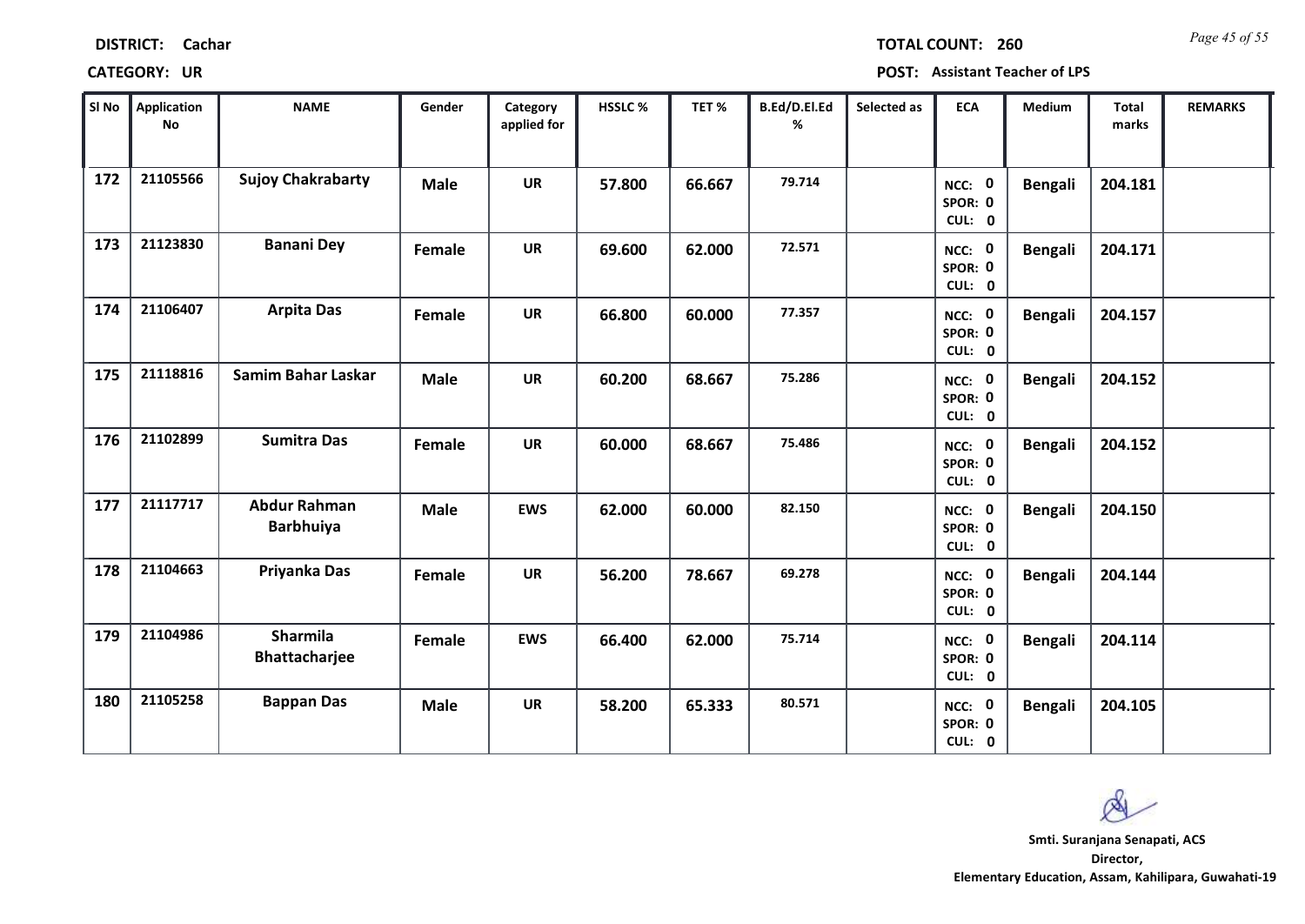| Sl No | Application<br>No | <b>NAME</b>                               | Gender      | Category<br>applied for | <b>HSSLC%</b> | TET %  | B.Ed/D.El.Ed<br>% | Selected as | <b>ECA</b>                         | <b>Medium</b>  | <b>Total</b><br>marks | <b>REMARKS</b> |
|-------|-------------------|-------------------------------------------|-------------|-------------------------|---------------|--------|-------------------|-------------|------------------------------------|----------------|-----------------------|----------------|
| 181   | 21100079          | <b>Mokbul Hussain</b>                     | <b>Male</b> | <b>UR</b>               | 59.200        | 65.333 | 74.571            |             | <b>NCC: 5</b><br>SPOR: 0<br>CUL: 0 | <b>Bengali</b> | 204.105               |                |
| 182   | 21110558          | <b>Sobnom Bahar</b><br><b>Barbhuiya</b>   | Female      | <b>EWS</b>              | 53.800        | 62.000 | 88.300            |             | NCC: 0<br>SPOR: 0<br>CUL: 0        | <b>Bengali</b> | 204.100               |                |
| 183   | 21112568          | Jakariya Ahmed<br><b>Barbhuiya</b>        | <b>Male</b> | <b>EWS</b>              | 58.000        | 70.000 | 76.100            |             | NCC: 0<br>SPOR: 0<br>CUL: 0        | <b>Bengali</b> | 204.100               |                |
| 184   | 21111600          | Hemojyoti<br><b>Bhattacharjee</b>         | <b>Male</b> | <b>UR</b>               | 58.800        | 72.000 | 73.286            |             | NCC: 0<br>SPOR: 0<br>CUL: 0        | <b>Bengali</b> | 204.086               |                |
| 185   | 21165287R         | <b>Kabir Hussain</b>                      | Male        | <b>EWS</b>              | 64.800        | 60.000 | 79.286            |             | NCC: 0<br>SPOR: 0<br>CUL: 0        | <b>Bengali</b> | 204.086               |                |
| 186   | 21122066          | Jyoti Saha                                | Female      | <b>UR</b>               | 63.600        | 61.333 | 79.143            |             | NCC: 0<br>SPOR: 0<br>CUL: 0        | <b>Bengali</b> | 204.076               |                |
| 187   | 21203644R         | <b>Anamul Hoque</b>                       | <b>Male</b> | <b>UR</b>               | 65.800        | 63.333 | 74.929            |             | NCC: 0<br>SPOR: 0<br>CUL: 0        | <b>Bengali</b> | 204.062               |                |
| 188   | 21109898          | Sohidul Islam                             | <b>Male</b> | <b>UR</b>               | 69.200        | 60.000 | 74.850            |             | NCC: 0<br>SPOR: 0<br>CUL: 0        | <b>Bengali</b> | 204.050               |                |
| 189   | 21187199R         | <b>Shahina Yesmin</b><br><b>Barbhuiya</b> | Female      | <b>EWS</b>              | 69.200        | 60.000 | 74.850            |             | NCC: 0<br>SPOR: 0<br>CUL: 0        | <b>Bengali</b> | 204.050               |                |

# **CATEGORY: UR POST: Assistant Teacher of LPS**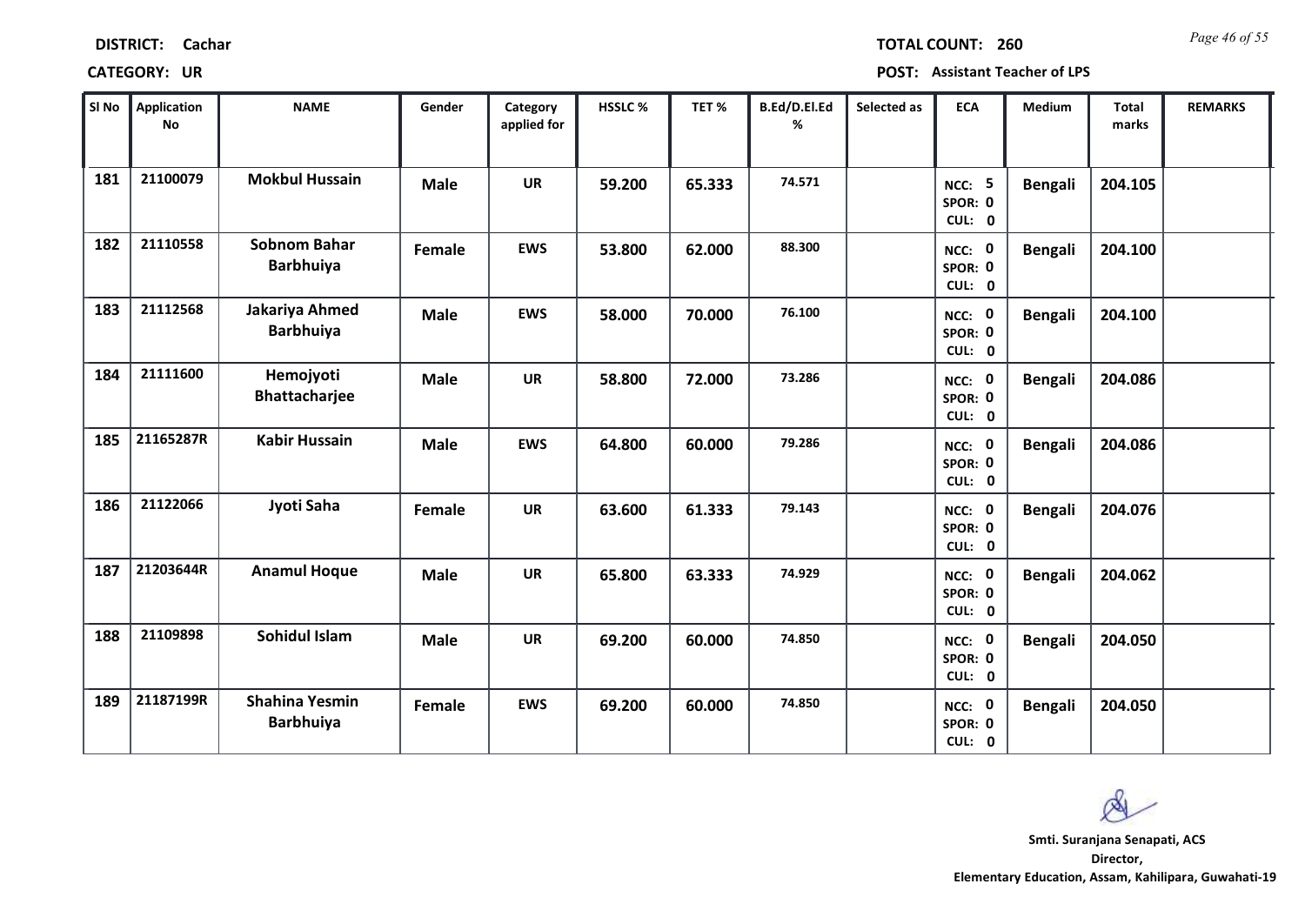| SINo | Application<br>No | <b>NAME</b>                | Gender      | Category<br>applied for | HSSLC% | TET%   | B.Ed/D.El.Ed<br>% | Selected as | <b>ECA</b>                  | <b>Medium</b>  | <b>Total</b><br>marks | <b>REMARKS</b> |
|------|-------------------|----------------------------|-------------|-------------------------|--------|--------|-------------------|-------------|-----------------------------|----------------|-----------------------|----------------|
| 190  | 21110728          | Dipshikha Das              | Female      | <b>SC</b>               | 58.000 | 75.333 | 70.700            |             | NCC: 0<br>SPOR: 0<br>CUL: 0 | <b>Bengali</b> | 204.033               |                |
| 191  | 21109528          | <b>Kawsar Ahmed Laskar</b> | <b>Male</b> | <b>EWS</b>              | 56.200 | 60.000 | 87.800            |             | NCC: 0<br>SPOR: 0<br>CUL: 0 | <b>Bengali</b> | 204.000               |                |
| 192  | 21112562          | Jaynal Hussain Laskar      | <b>Male</b> | <b>EWS</b>              | 69.400 | 62.667 | 71.929            |             | NCC: 0<br>SPOR: 0<br>CUL: 0 | <b>Bengali</b> | 203.995               |                |
| 193  | 21185161R         | <b>Hussain Ahmed</b>       | Male        | <b>EWS</b>              | 76.000 | 61.333 | 66.650            |             | NCC: 0<br>SPOR: 0<br>CUL: 0 | <b>Bengali</b> | 203.983               |                |
| 194  | 21195018R         | <b>Abdul Hanif Laskar</b>  | <b>Male</b> | <b>EWS</b>              | 63.400 | 70.000 | 70.571            |             | NCC: 0<br>SPOR: 0<br>CUL: 0 | <b>Bengali</b> | 203.971               |                |
| 195  | 21120217          | <b>Purba Chakraborty</b>   | Female      | <b>EWS</b>              | 68.400 | 60.000 | 75.550            |             | NCC: 0<br>SPOR: 0<br>CUL: 0 | <b>Bengali</b> | 203.950               |                |
| 196  | 21101815          | <b>Ruma Dutta</b>          | Female      | <b>UR</b>               | 62.400 | 72.000 | 69.543            |             | NCC: 0<br>SPOR: 0<br>CUL: 0 | <b>Bengali</b> | 203.943               |                |
| 197  | 21113075          | <b>Jabed Ahmed Laskar</b>  | Male        | <b>EWS</b>              | 73.400 | 60.667 | 69.857            |             | NCC: 0<br>SPOR: 0<br>CUL: 0 | <b>Bengali</b> | 203.924               |                |
| 198  | 21185596R         | Saleha Begom<br>Choudhury  | Female      | <b>EWS</b>              | 65.000 | 61.333 | 77.571            |             | NCC: 0<br>SPOR: 0<br>CUL: 0 | <b>Bengali</b> | 203.905               |                |

### **CATEGORY: UR POST: Assistant Teacher of LPS**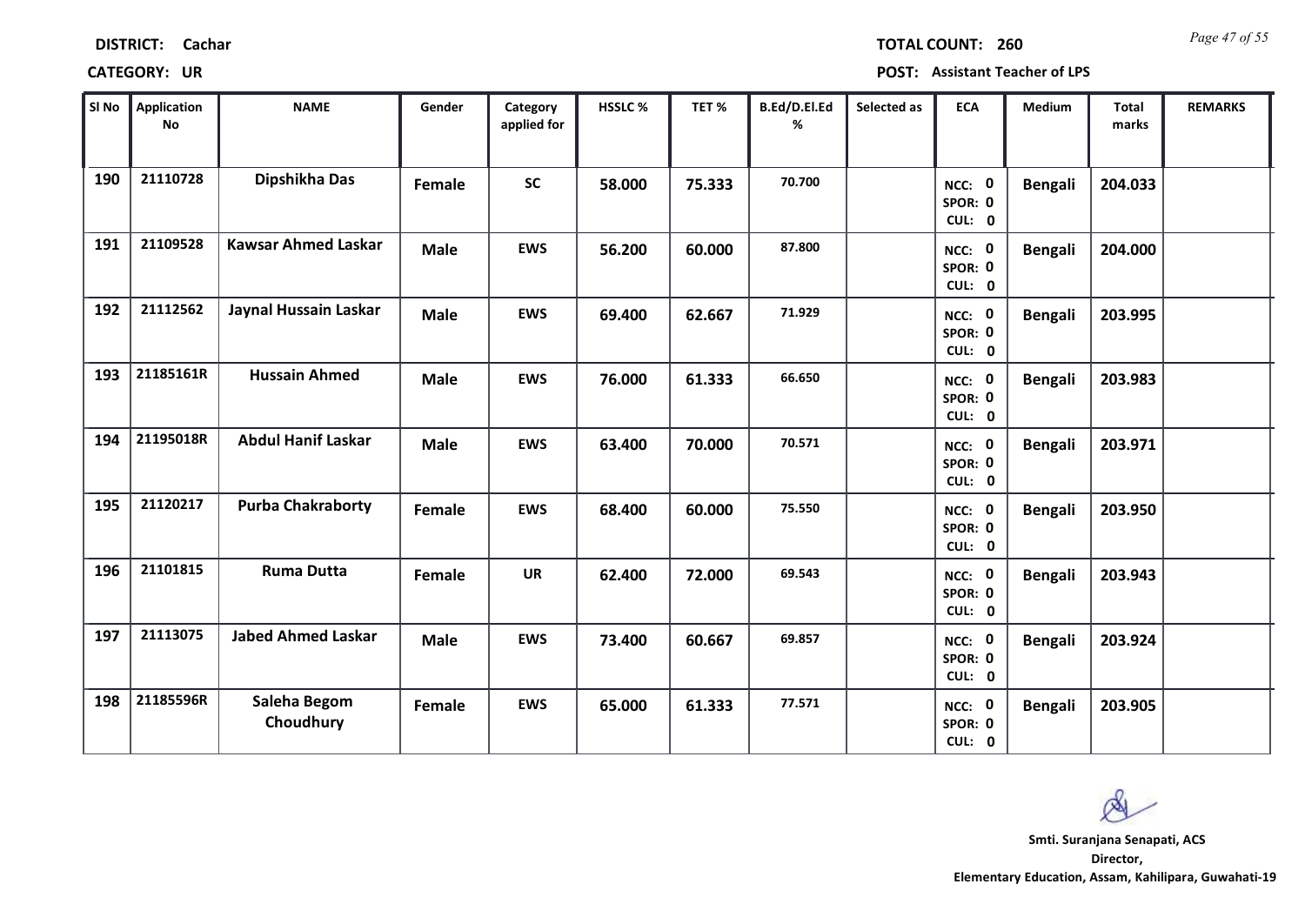| Sl No | <b>Application</b><br><b>No</b> | <b>NAME</b>                            | Gender      | Category<br>applied for | <b>HSSLC %</b> | TET %  | B.Ed/D.El.Ed<br>% | Selected as | <b>ECA</b>                         | <b>Medium</b>  | <b>Total</b><br>marks | <b>REMARKS</b> |
|-------|---------------------------------|----------------------------------------|-------------|-------------------------|----------------|--------|-------------------|-------------|------------------------------------|----------------|-----------------------|----------------|
| 199   | 21103720                        | <b>Debasri Dey</b>                     | Female      | <b>UR</b>               | 59.000         | 64.000 | 75.886            |             | <b>NCC: 5</b><br>SPOR: 0<br>CUL: 0 | <b>Bengali</b> | 203.886               |                |
| 200   | 21100521                        | <b>Madhabi Das</b>                     | Female      | <b>UR</b>               | 71.600         | 68.000 | 64.286            |             | NCC: 0<br>SPOR: 0<br>CUL: 0        | Bengali        | 203.886               |                |
| 201   | 21118517                        | Nilufa Hasan Laskar                    | Female      | <b>UR</b>               | 57.600         | 64.000 | 82.286            |             | NCC: 0<br>SPOR: 0<br>CUL: 0        | <b>Bengali</b> | 203.886               |                |
| 202   | 21198791R                       | <b>Saharul Alom</b><br>Choudhury       | <b>Male</b> | <b>EWS</b>              | 53.600         | 60.667 | 84.600            |             | <b>NCC: 5</b><br>SPOR: 0<br>CUL: 0 | <b>Bengali</b> | 203.867               |                |
| 203   | 21124161                        | <b>Nasim Ahmed</b><br><b>Barbhuiya</b> | <b>Male</b> | <b>EWS</b>              | 60.400         | 72.667 | 70.800            |             | NCC: 0<br>SPOR: 0<br>CUL: 0        | <b>Bengali</b> | 203.867               |                |
| 204   | 21100547                        | <b>Biprajit Biswas</b>                 | <b>Male</b> | <b>UR</b>               | 58.600         | 67.333 | 77.929            |             | NCC: 0<br>SPOR: 0<br>CUL: 0        | <b>Bengali</b> | 203.862               |                |
| 205   | 21199395R                       | <b>Aminul Hussain Laskar</b>           | <b>Male</b> | <b>EWS</b>              | 70.200         | 60.000 | 73.643            |             | NCC: 0<br>SPOR: 0<br>CUL: 0        | <b>Bengali</b> | 203.843               |                |
| 206   | 21107030                        | <b>Anujit Das</b>                      | <b>Male</b> | <b>UR</b>               | 53.600         | 74.667 | 75.571            |             | NCC: 0<br>SPOR: 0<br>CUL: 0        | Bengali        | 203.838               |                |
| 207   | 21106431                        | Jayasree<br><b>Bhattacharjee</b>       | Female      | <b>EWS</b>              | 59.400         | 66.000 | 78.429            |             | NCC: 0<br>SPOR: 0<br>CUL: 0        | <b>Bengali</b> | 203.829               |                |

### **CATEGORY: UR POST: Assistant Teacher of LPS**

**DISTRICT: Cachar**

**Director, Elementary Education, Assam, Kahilipara, Guwahati-19 Smti. Suranjana Senapati, ACS**

Q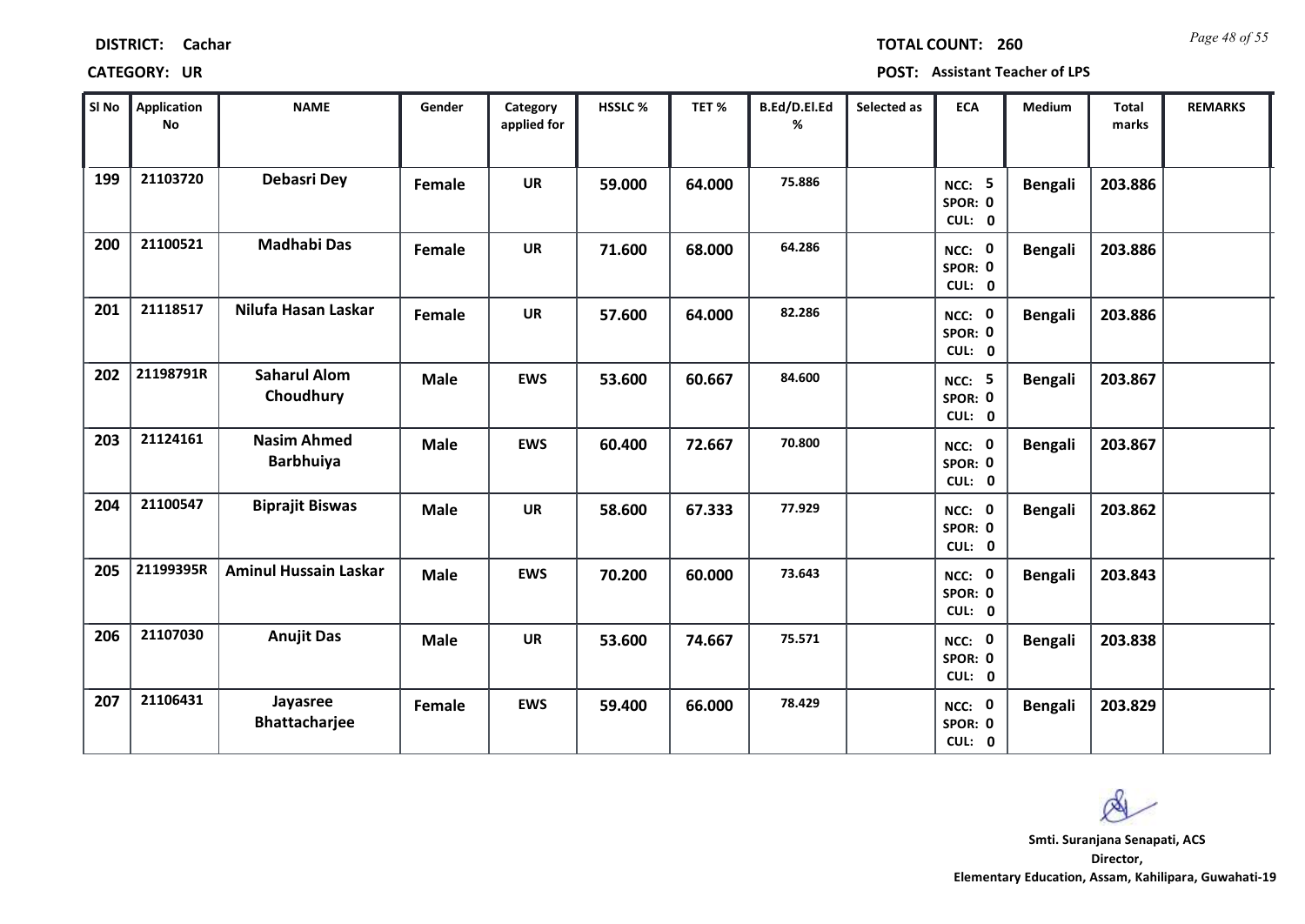| <b>DISTRICT:</b> | Cachar |
|------------------|--------|
|------------------|--------|

*Page 49 of 55* **TOTAL COUNT: 260**

| SI <sub>No</sub> | Application<br>No | <b>NAME</b>                               | Gender      | Category<br>applied for | HSSLC % | TET %  | B.Ed/D.El.Ed<br>% | Selected as | <b>ECA</b>                  | Medium         | <b>Total</b><br>marks | <b>REMARKS</b> |
|------------------|-------------------|-------------------------------------------|-------------|-------------------------|---------|--------|-------------------|-------------|-----------------------------|----------------|-----------------------|----------------|
| 208              | 21199575R         | <b>Alfaz Ahmed Laskar</b>                 | <b>Male</b> | <b>EWS</b>              | 73.800  | 60.000 | 70.000            |             | NCC: 0<br>SPOR: 0<br>CUL: 0 | <b>Bengali</b> | 203.800               |                |
| 209              | 21107267          | <b>Shamima Akhtar</b><br><b>Barbhuiya</b> | Female      | <b>EWS</b>              | 63.200  | 64.667 | 75.929            |             | NCC: 0<br>SPOR: 0<br>CUL: 0 | <b>Bengali</b> | 203.795               |                |
| 210              | 21114569          | <b>Gulzar Zahangir</b>                    | <b>Male</b> | <b>EWS</b>              | 55.400  | 70.667 | 77.714            |             | NCC: 0<br>SPOR: 0<br>CUL: 0 | <b>Bengali</b> | 203.781               |                |
| 211              | 21124967          | <b>Md Helal Ahmed</b>                     | <b>Male</b> | <b>EWS</b>              | 60.200  | 68.000 | 75.571            |             | NCC: 0<br>SPOR: 0<br>CUL: 0 | <b>Bengali</b> | 203.771               |                |
| 212              | 21101546          | <b>Shelim Uddin</b>                       | <b>Male</b> | <b>EWS</b>              | 56.000  | 71.333 | 76.429            |             | NCC: 0<br>SPOR: 0<br>CUL: 0 | <b>Bengali</b> | 203.762               |                |
| 213              | 21119417          | <b>Begum Sabana</b><br>Parveen            | Female      | <b>UR</b>               | 65.000  | 62.667 | 76.057            |             | NCC: 0<br>SPOR: 0<br>CUL: 0 | <b>Bengali</b> | 203.724               |                |
| 214              | 21102080          | <b>Ashabul Alam</b><br><b>Barbhuiya</b>   | <b>Male</b> | <b>EWS</b>              | 60.200  | 68.667 | 74.857            |             | NCC: 0<br>SPOR: 0<br>CUL: 0 | <b>Bengali</b> | 203.724               |                |
| 215              | 21114981          | <b>Hafiz Ahmed Laskar</b>                 | <b>Male</b> | <b>UR</b>               | 54.800  | 78.667 | 70.250            |             | NCC: 0<br>SPOR: 0<br>CUL: 0 | <b>Bengali</b> | 203.717               |                |
| 216              | 21103994          | <b>Rukshana Akhtar</b><br>Choudhury       | Female      | <b>UR</b>               | 57.200  | 72.000 | 74.500            |             | NCC: 0<br>SPOR: 0<br>CUL: 0 | <b>Bengali</b> | 203.700               |                |

 $\infty$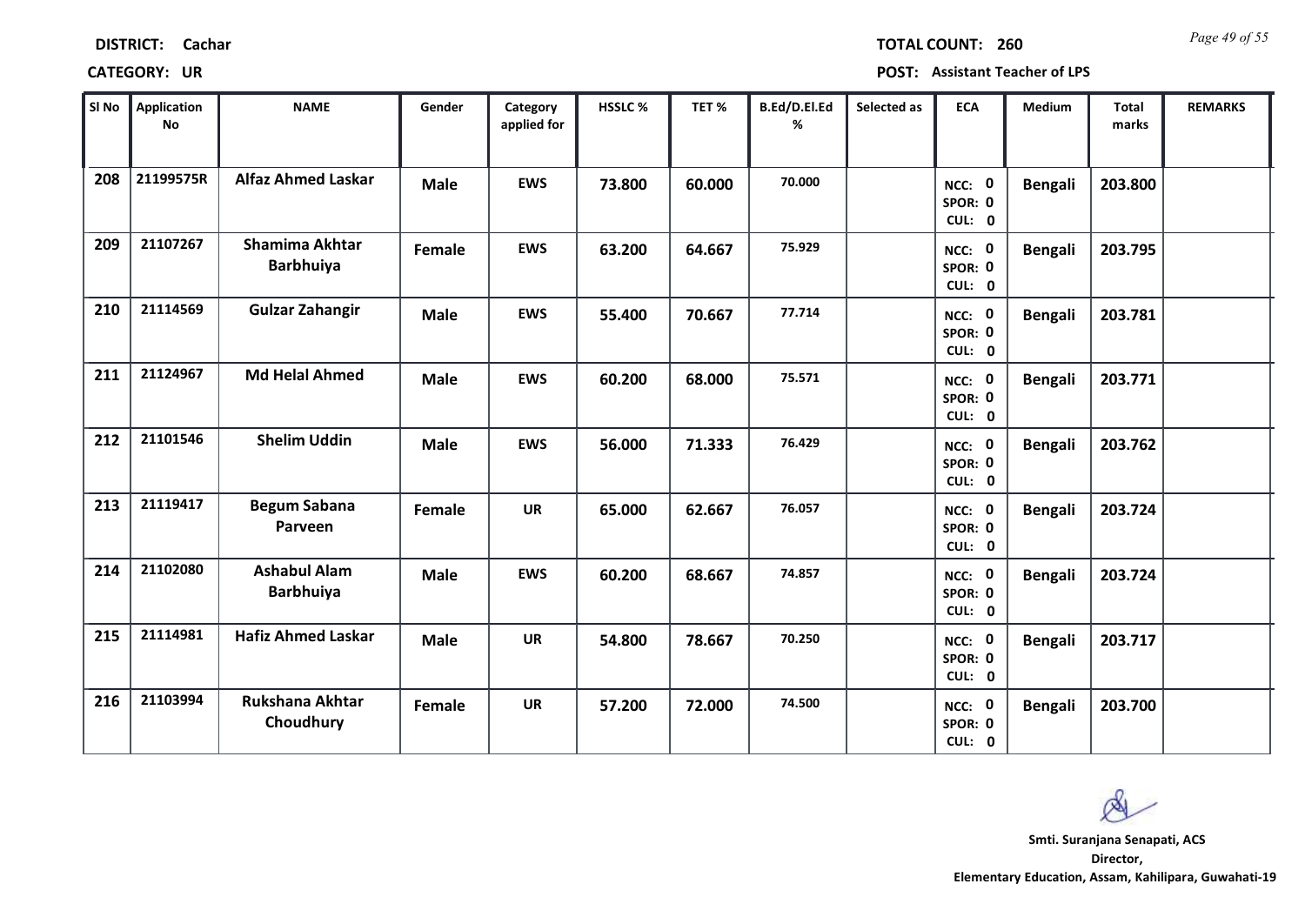| <b>DISTRICT:</b> | Cachar |
|------------------|--------|
|------------------|--------|

*Page 50 of 55* **TOTAL COUNT: 260**

| SI No | <b>Application</b><br><b>No</b> | <b>NAME</b>                          | Gender      | Category<br>applied for | HSSLC % | TET %  | B.Ed/D.El.Ed<br>% | Selected as | <b>ECA</b>                  | Medium         | <b>Total</b><br>marks | <b>REMARKS</b> |
|-------|---------------------------------|--------------------------------------|-------------|-------------------------|---------|--------|-------------------|-------------|-----------------------------|----------------|-----------------------|----------------|
| 217   | 21104886                        | Aleya Akhter<br>Choudhury            | Female      | <b>UR</b>               | 67.600  | 60.667 | 75.429            |             | NCC: 0<br>SPOR: 0<br>CUL: 0 | <b>Bengali</b> | 203.695               |                |
| 218   | 21121667                        | Suhana Momtaj<br><b>Barbhuiya</b>    | Female      | <b>UR</b>               | 61.600  | 71.333 | 70.743            |             | NCC: 0<br>SPOR: 0<br>CUL: 0 | <b>Bengali</b> | 203.676               |                |
| 219   | 21100683                        | <b>Janmejoy Nath</b>                 | <b>Male</b> | OBC/MOBC                | 56.800  | 80.000 | 66.857            |             | NCC: 0<br>SPOR: 0<br>CUL: 0 | <b>Bengali</b> | 203.657               |                |
| 220   | 21110869                        | <b>Mehbub Hussain</b><br>Mazarbhuiya | <b>Male</b> | <b>EWS</b>              | 55.800  | 68.000 | 79.850            |             | NCC: 0<br>SPOR: 0<br>CUL: 0 | <b>Bengali</b> | 203.650               |                |
| 221   | 21101792                        | <b>Bishal Roy</b>                    | <b>Male</b> | <b>EWS</b>              | 70.800  | 62.667 | 70.171            |             | NCC: 0<br>SPOR: 0<br>CUL: 0 | <b>Bengali</b> | 203.638               |                |
| 222   | 21132847                        | <b>Jecline Anthony</b>               | Female      | <b>UR</b>               | 76.600  | 60.667 | 66.350            |             | NCC: 0<br>SPOR: 0<br>CUL: 0 | <b>Bengali</b> | 203.617               |                |
| 223   | 21122369                        | <b>Abul Fozal Barbhuiya</b>          | <b>Male</b> | <b>UR</b>               | 60.200  | 70.000 | 73.357            |             | NCC: 0<br>SPOR: 0<br>CUL: 0 | <b>Bengali</b> | 203.557               |                |
| 224   | 21106289                        | <b>Shahnaz Parbin</b><br>Choudhury   | Female      | <b>EWS</b>              | 54.800  | 74.667 | 74.076            |             | NCC: 0<br>SPOR: 0<br>CUL: 0 | <b>Bengali</b> | 203.543               |                |
| 225   | 21105203                        | <b>Abdul Muktadir</b><br>Choudhury   | <b>Male</b> | <b>EWS</b>              | 61.600  | 65.333 | 76.608            |             | NCC: 0<br>SPOR: 0<br>CUL: 0 | <b>Bengali</b> | 203.541               |                |

 $\infty$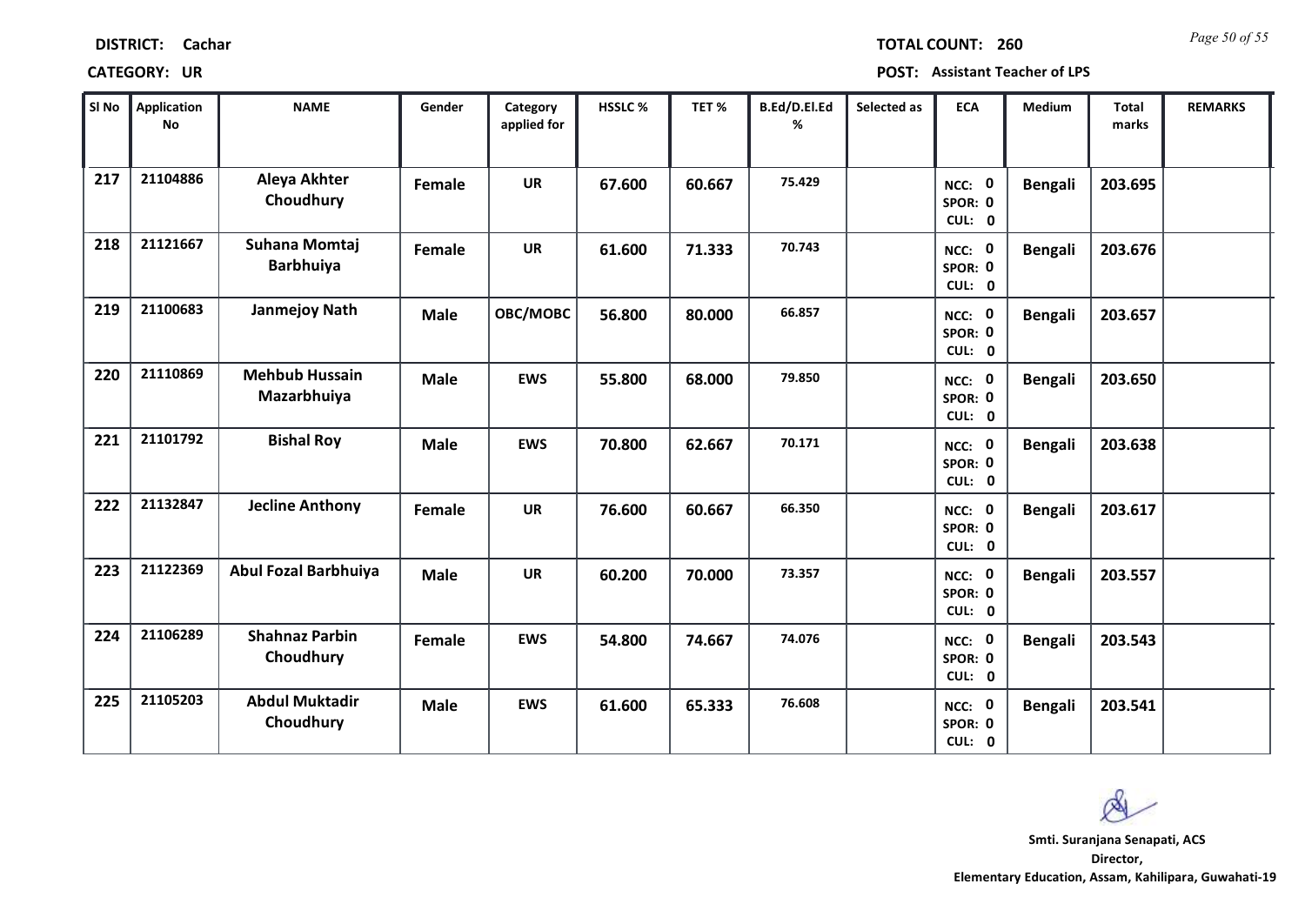| <b>DISTRICT:</b> | Cachar |
|------------------|--------|
|------------------|--------|

*Page 51 of 55* **TOTAL COUNT: 260**

| SI <sub>No</sub> | Application<br><b>No</b> | <b>NAME</b>                             | Gender      | Category<br>applied for | HSSLC % | TET %  | B.Ed/D.El.Ed<br>% | Selected as | <b>ECA</b>                  | Medium         | <b>Total</b><br>marks | <b>REMARKS</b> |
|------------------|--------------------------|-----------------------------------------|-------------|-------------------------|---------|--------|-------------------|-------------|-----------------------------|----------------|-----------------------|----------------|
| 226              | 21170667R                | <b>Shahina Ferduse</b><br>Laskar        | Female      | <b>EWS</b>              | 68.800  | 61.333 | 73.400            |             | NCC: 0<br>SPOR: 0<br>CUL: 0 | <b>Bengali</b> | 203.533               |                |
| 227              | 21123806                 | <b>Iftikar Alom Laskar</b>              | <b>Male</b> | <b>EWS</b>              | 60.400  | 71.333 | 71.771            |             | NCC: 0<br>SPOR: 0<br>CUL: 0 | <b>Bengali</b> | 203.505               |                |
| 228              | 21113103                 | <b>Shibajee Dev</b>                     | <b>Male</b> | <b>UR</b>               | 56.000  | 76.000 | 71.500            |             | NCC: 0<br>SPOR: 0<br>CUL: 0 | <b>Bengali</b> | 203.500               |                |
| 229              | 21102783                 | <b>Thaibur Rahman</b><br>Mazarbhuiya    | <b>Male</b> | <b>EWS</b>              | 69.400  | 60.667 | 73.429            |             | NCC: 0<br>SPOR: 0<br>CUL: 0 | <b>Bengali</b> | 203.495               |                |
| 230              | 21125110                 | <b>Md Shamim Uddin</b>                  | <b>Male</b> | <b>EWS</b>              | 60.800  | 61.333 | 81.357            |             | NCC: 0<br>SPOR: 0<br>CUL: 0 | <b>Bengali</b> | 203.490               |                |
| 231              | 21118140                 | <b>Rafiqul Islam</b>                    | <b>Male</b> | <b>EWS</b>              | 53.600  | 64.667 | 85.200            |             | NCC: 0<br>SPOR: 0<br>CUL: 0 | <b>Bengali</b> | 203.467               |                |
| 232              | 21106324                 | Sahajan Hussain<br>Laskar               | <b>Male</b> | <b>UR</b>               | 65.400  | 74.000 | 64.057            |             | NCC: 0<br>SPOR: 0<br>CUL: 0 | <b>Bengali</b> | 203.457               |                |
| 233              | 21120100                 | <b>Aparna Das</b>                       | Female      | <b>SC</b>               | 55.800  | 72.667 | 74.987            |             | NCC: 0<br>SPOR: 0<br>CUL: 0 | <b>Bengali</b> | 203.454               |                |
| 234              | 21116174                 | <b>Farida Begom</b><br><b>Barbhuiya</b> | Female      | <b>UR</b>               | 68.000  | 67.333 | 68.114            |             | NCC: 0<br>SPOR: 0<br>CUL: 0 | <b>Bengali</b> | 203.448               |                |

 $\infty$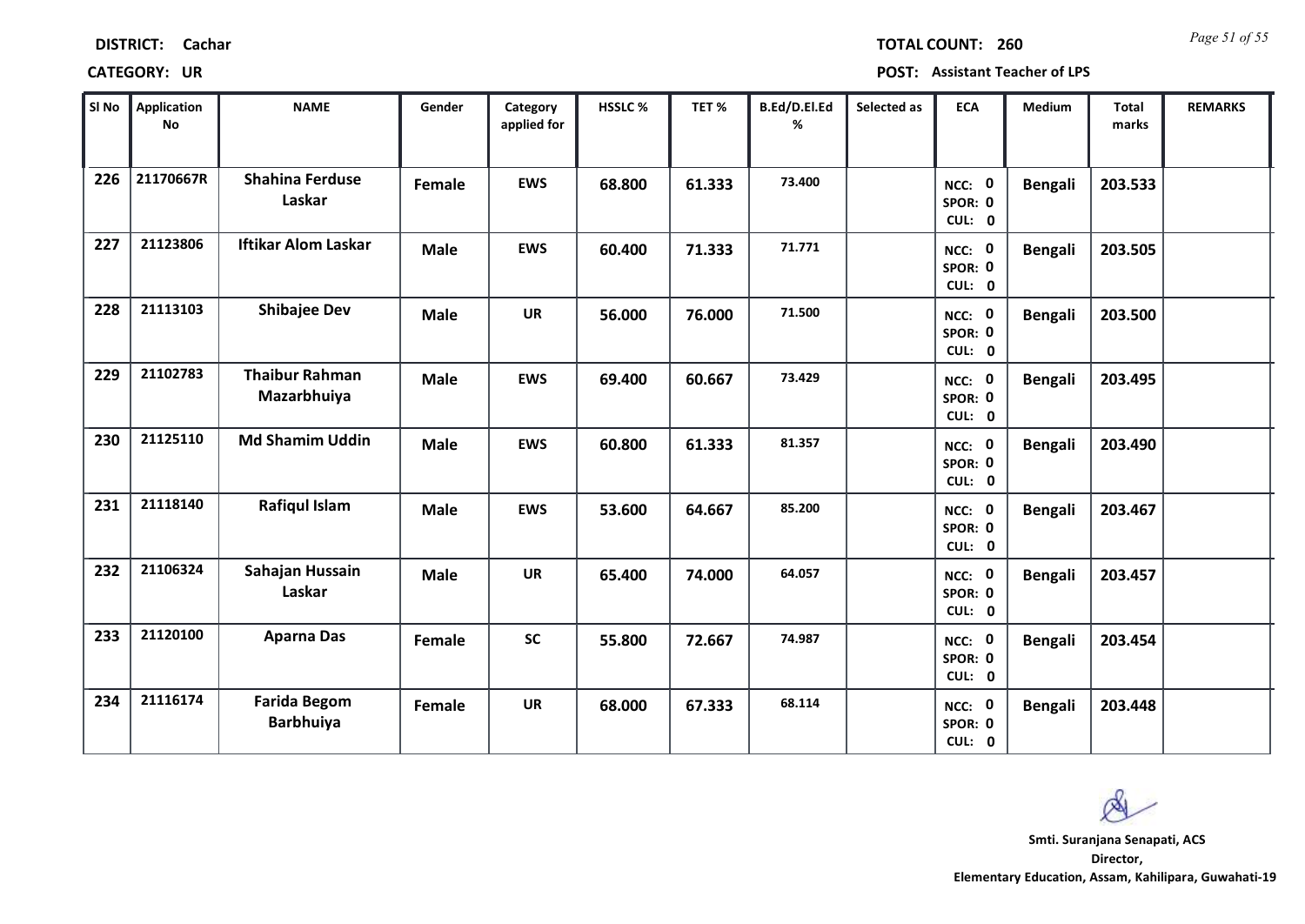| Sl No | <b>Application</b><br>No | <b>NAME</b>                | Gender      | Category<br>applied for | <b>HSSLC %</b> | TET%   | B.Ed/D.El.Ed<br>% | Selected as | <b>ECA</b>                               | Medium         | <b>Total</b><br>marks | <b>REMARKS</b> |
|-------|--------------------------|----------------------------|-------------|-------------------------|----------------|--------|-------------------|-------------|------------------------------------------|----------------|-----------------------|----------------|
| 235   | 21107471                 | Priyanka Paul              | Female      | OBC/MOBC                | 62.200         | 65.333 | 75.900            |             | $\mathbf 0$<br>NCC:<br>SPOR: 0<br>CUL: 0 | <b>Bengali</b> | 203.433               |                |
| 236   | 21107191                 | Sabina Khanam<br>Choudhury | Female      | <b>UR</b>               | 67.200         | 64.000 | 72.214            |             | NCC: 0<br>SPOR: 0<br>CUL: 0              | <b>Bengali</b> | 203.414               |                |
| 237   | 21116407                 | <b>Mousumi Das</b>         | Female      | <b>UR</b>               | 58.600         | 66.667 | 78.143            |             | NCC: 0<br>SPOR: 0<br>CUL: 0              | <b>Bengali</b> | 203.410               |                |
| 238   | 21109121                 | <b>Amit Kumar Deb</b>      | <b>Male</b> | <b>UR</b>               | 66.400         | 84.000 | 53.000            |             | NCC: 0<br>SPOR: 0<br>CUL: 0              | <b>Bengali</b> | 203.400               |                |
| 239   | 21177611R                | Sanjita Kumar              | Female      | OBC/MOBC                | 68.200         | 60.000 | 75.200            |             | NCC: 0<br>SPOR: 0<br>CUL: 0              | <b>Bengali</b> | 203.400               |                |
| 240   | 21123555                 | Nobonita Kar               | Female      | <b>EWS</b>              | 57.400         | 64.667 | 81.286            |             | NCC: 0<br>SPOR: 0<br>CUL: 0              | <b>Bengali</b> | 203.352               |                |
| 241   | 21112863                 | <b>Mohua Dey</b>           | Female      | <b>UR</b>               | 64.400         | 64.667 | 74.286            |             | NCC: 0<br>SPOR: 0<br>CUL: 0              | <b>Bengali</b> | 203.352               |                |
| 242   | 21110616                 | Wahida Sultana Khan        | Female      | <b>EWS</b>              | 55.200         | 72.000 | 76.152            |             | NCC: 0<br>SPOR: 0<br>CUL: 0              | <b>Bengali</b> | 203.352               |                |
| 243   | 21185691R                | Zubair Ahmed Laskar        | <b>Male</b> | <b>EWS</b>              | 66.800         | 60.000 | 76.550            |             | NCC: 0<br>SPOR: 0<br>CUL: 0              | <b>Bengali</b> | 203.350               |                |

### **CATEGORY: UR POST: Assistant Teacher of LPS**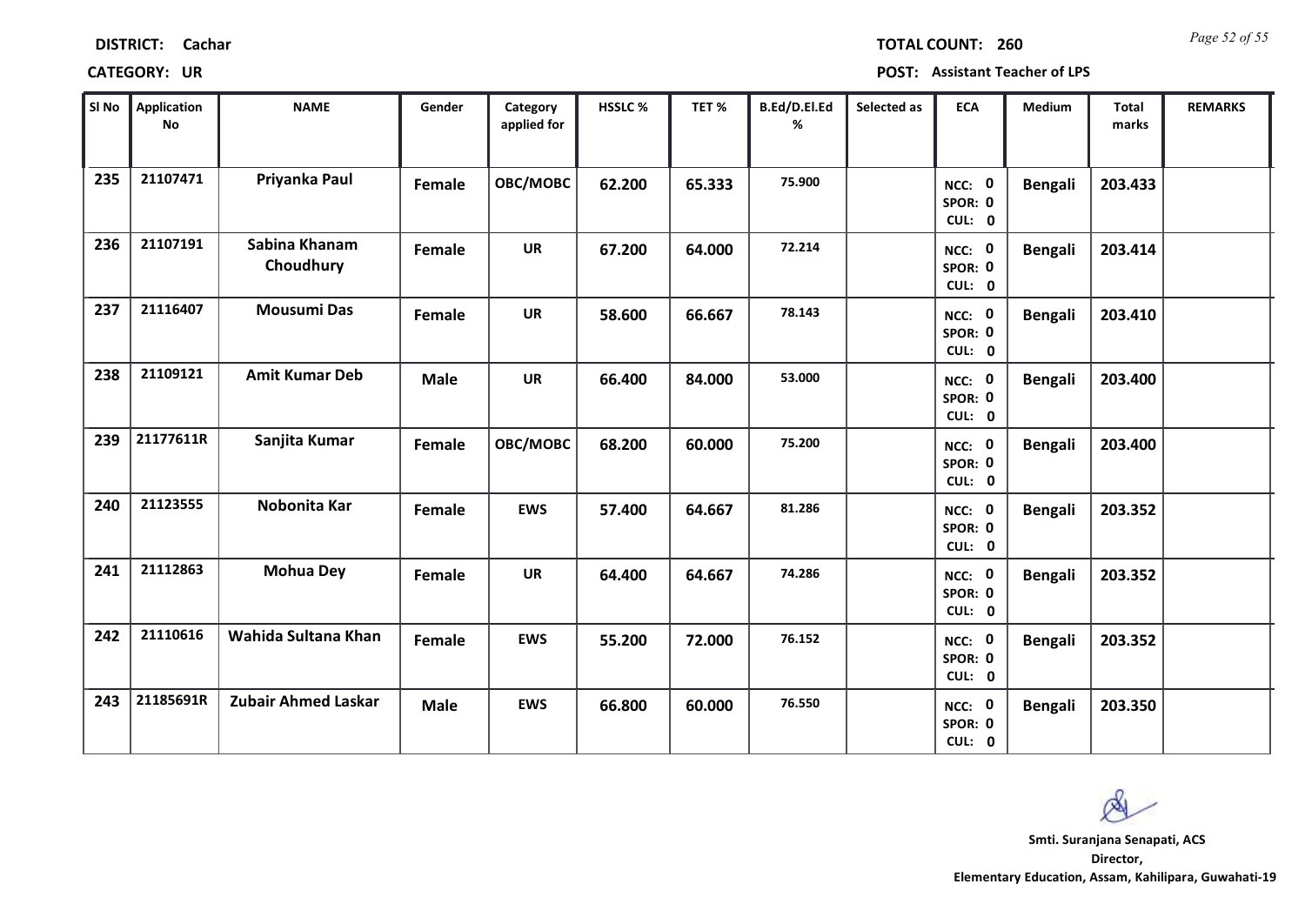| SI No | <b>Application</b><br><b>No</b> | <b>NAME</b>                                | Gender      | Category<br>applied for | HSSLC% | TET%   | B.Ed/D.El.Ed<br>% | Selected as | <b>ECA</b>                         | Medium         | <b>Total</b><br>marks | <b>REMARKS</b> |
|-------|---------------------------------|--------------------------------------------|-------------|-------------------------|--------|--------|-------------------|-------------|------------------------------------|----------------|-----------------------|----------------|
| 244   | 21110685                        | <b>Mina Rai</b>                            | Female      | <b>UR</b>               | 59.000 | 72.667 | 71.657            |             | NCC: 0<br>SPOR: 0<br>CUL: 0        | Bengali        | 203.324               |                |
| 245   | 21200534R                       | <b>Mashud Md Akram</b><br><b>Uddin</b>     | <b>Male</b> | <b>EWS</b>              | 71.400 | 62.667 | 69.250            |             | NCC: 0<br>SPOR: 0<br>CUL: 0        | <b>Bengali</b> | 203.317               |                |
| 246   | 21117560                        | Afsana Begum<br><b>Barbhuiya</b>           | Female      | <b>UR</b>               | 67.600 | 70.667 | 65.029            |             | NCC: 0<br>SPOR: 0<br>CUL: 0        | <b>Bengali</b> | 203.295               |                |
| 247   | 21115181                        | Panchatapa Das                             | Female      | <b>SC</b>               | 63.800 | 67.333 | 72.143            |             | NCC: 0<br>SPOR: 0<br>CUL: 0        | <b>Bengali</b> | 203.276               |                |
| 248   | 21164886R                       | Abu Abu Bakkar                             | <b>Male</b> | <b>EWS</b>              | 77.600 | 60.667 | 65.000            |             | <b>NCC: 0</b><br>SPOR: 0<br>CUL: 0 | <b>Bengali</b> | 203.267               |                |
| 249   | 21128772                        | Rayhana Begum                              | Female      | <b>EWS</b>              | 54.600 | 70.667 | 78.000            |             | NCC: 0<br>SPOR: 0<br>CUL: 0        | <b>Bengali</b> | 203.267               |                |
| 250   | 21125575                        | Jahura Sultana Laskar                      | Female      | <b>UR</b>               | 52.000 | 67.333 | 83.929            |             | NCC: 0<br>SPOR: 0<br>CUL: 0        | <b>Bengali</b> | 203.262               |                |
| 251   | 21105047                        | <b>Bijuli Sharma</b><br><b>Mazumder</b>    | Female      | <b>UR</b>               | 69.600 | 69.333 | 64.286            |             | NCC: 0<br>SPOR: 0<br>CUL: 0        | <b>Bengali</b> | 203.219               |                |
| 252   | 21118689                        | <b>Moonmoon Tahera</b><br><b>Barbhuiya</b> | Female      | <b>EWS</b>              | 68.200 | 64.667 | 70.343            |             | NCC: 0<br>SPOR: 0<br>CUL: 0        | <b>Bengali</b> | 203.210               |                |

### **CATEGORY: UR POST: Assistant Teacher of LPS**

**Director, Elementary Education, Assam, Kahilipara, Guwahati-19 Smti. Suranjana Senapati, ACS**

Q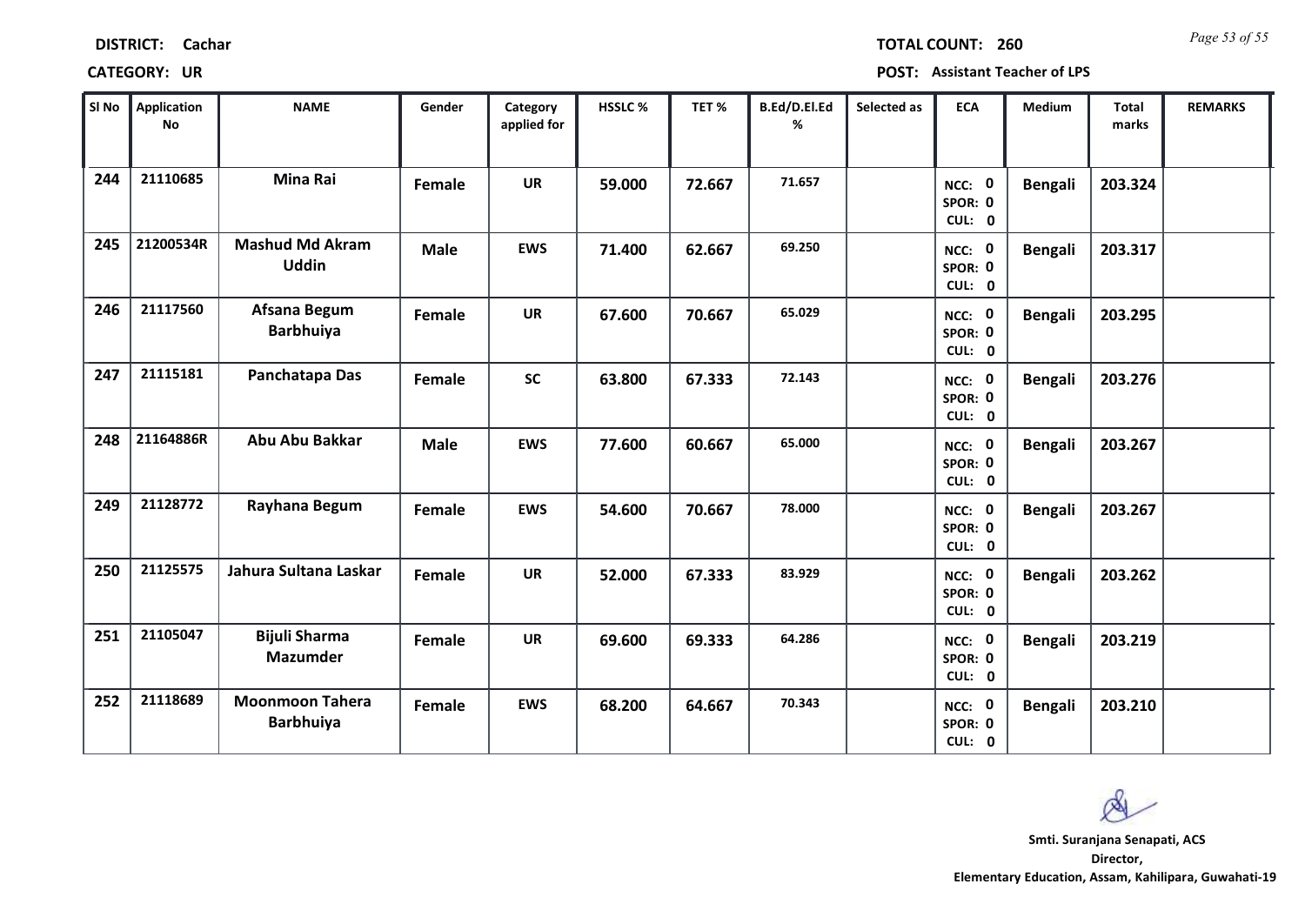| SI No | <b>Application</b><br>No | <b>NAME</b>                            | Gender      | Category<br>applied for | HSSLC % | TET %  | B.Ed/D.El.Ed<br>% | Selected as | <b>ECA</b>                  | Medium         | Total<br>marks | <b>REMARKS</b> |
|-------|--------------------------|----------------------------------------|-------------|-------------------------|---------|--------|-------------------|-------------|-----------------------------|----------------|----------------|----------------|
| 253   | 21125508                 | <b>Sahidul Alom</b>                    | <b>Male</b> | <b>EWS</b>              | 56.200  | 70.000 | 77.000            |             | NCC: 0<br>SPOR: 0<br>CUL: 0 | <b>Bengali</b> | 203.200        |                |
| 254   | 21102902                 | Alok Kanti Sharma                      | <b>Male</b> | <b>UR</b>               | 67.000  | 65.333 | 70.857            |             | NCC: 0<br>SPOR: 0<br>CUL: 0 | <b>Bengali</b> | 203.190        |                |
| 255   | 21125557                 | Samima Aktar                           | Female      | <b>EWS</b>              | 62.000  | 68.667 | 72.514            |             | NCC: 0<br>SPOR: 0<br>CUL: 0 | <b>Bengali</b> | 203.181        |                |
| 256   | 21101503                 | <b>Hussain Ahmed</b>                   | <b>Male</b> | <b>EWS</b>              | 52.800  | 70.667 | 79.714            |             | NCC: 0<br>SPOR: 0<br>CUL: 0 | <b>Bengali</b> | 203.181        |                |
| 257   | 21186046R                | Sahidul Islam Laskar                   | <b>Male</b> | <b>EWS</b>              | 68.600  | 60.000 | 74.571            |             | NCC: 0<br>SPOR: 0<br>CUL: 0 | <b>Bengali</b> | 203.171        |                |
| 258   | 21112344                 | <b>Tupsi Sarkar</b>                    | Female      | UR                      | 63.600  | 69.333 | 70.229            |             | NCC: 0<br>SPOR: 0<br>CUL: 0 | <b>Bengali</b> | 203.162        |                |
| 259   | 21118475                 | <b>Shahnaz Banu</b><br><b>Mazumder</b> | Female      | <b>EWS</b>              | 54.800  | 72.000 | 76.357            |             | NCC: 0<br>SPOR: 0<br>CUL: 0 | <b>Bengali</b> | 203.157        |                |
| 260   | 21118626                 | <b>Ispita Hore</b>                     | Female      | <b>EWS</b>              | 68.200  | 68.000 | 66.950            |             | NCC: 0<br>SPOR: 0<br>CUL: 0 | <b>Bengali</b> | 203.150        |                |

### **CATEGORY: UR POST: Assistant Teacher of LPS**

**Director, Elementary Education, Assam, Kahilipara, Guwahati-19 Smti. Suranjana Senapati, ACS**

കി